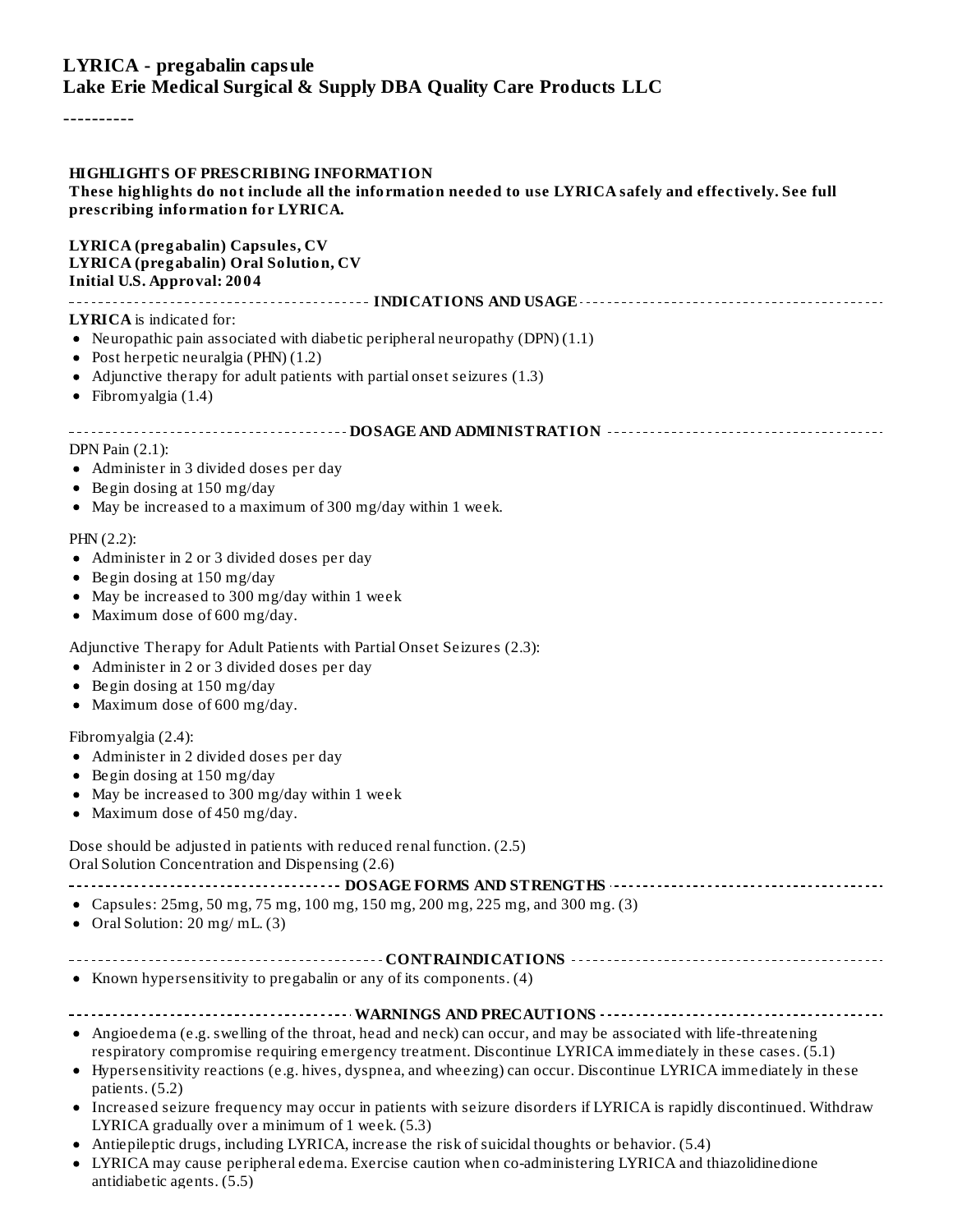antidiabetic agents. (5.5) LYRICA may cause dizziness and somnolence and impair patients' ability to drive or operate machinery.(5.6)

**ADVERSE REACTIONS** Most common adverse reactions ( $\geq$  5% and twice placebo) are dizziness, somnolence, dry mouth, edema, blurred vision, weight gain and thinking abnormal (primarily difficulty with concentration/attention). (6.1)

#### **To report SUSPECTED ADVERSE REACTIONS, contact Pfizer at (800) 438-1985 or FDA at 1-800-FDA-1088 or www.fda.gov/medwatch**

**USE IN SPECIFIC POPULATIONS** To enroll in the North American Antiepileptic Drug Pregnancy Registry call 1-888-233-2334 (toll free). (8.1 ) **See 17 for PATIENT COUNSELING INFORMATION and Medication Guide.**

**Revised: 7/2011**

# **FULL PRESCRIBING INFORMATION: CONTENTS\* 1 INDICATIONS AND USAGE**

#### **2 DOSAGE AND ADMINISTRATION**

- 2.1 Neuropathic pain associated with diabetic peripheral neuropathy
- 2.2 Postherpetic neuralgia
- 2.3 Adjunctive therapy for adult patients with partial onset seizures
- 2.4 Management of Fibromyalgia
- 2.5 Patients with Renal Impairment
- 2.6 Oral Solution Concentration and Dispensing
- **3 DOSAGE FORMS AND STRENGTHS**
- **4 CONTRAINDICATIONS**

#### **5 WARNINGS AND PRECAUTIONS**

- 5.1 Angioedema
- 5.2 Hypersensitivity
- 5.3 Withdrawal of Antiepileptic Drugs (AEDs)
- 5.4 Suicidal Behavior and Ideation
- 5.5 Peripheral Edema
- 5.6 Dizziness and Somnolence
- 5.7 Weight Gain
- 5.8 Abrupt or Rapid Discontinuation
- 5.9 Tumorigenic Potential
- 5.10 Ophthalmological Effects
- 5.11 Creatine Kinase Elevations
- 5.12 Decreased Platelet Count
- 5.13 PR Interval Prolongation

#### **6 ADVERSE REACTIONS**

- 6.1 Clinical Trials Experience
- 6.2 Post-marketing Experience

#### **7 DRUG INTERACTIONS**

#### **8 USE IN SPECIFIC POPULATIONS**

- 8.1 Pregnancy
- 8.2 Labor and Delivery
- 8.3 Nursing Mothers
- 8.4 Pediatric Use
- 8.5 Geriatric Use

#### **9 DRUG ABUSE AND DEPENDENCE**

- 9.1 Controlled Substance
- 9.2 Abuse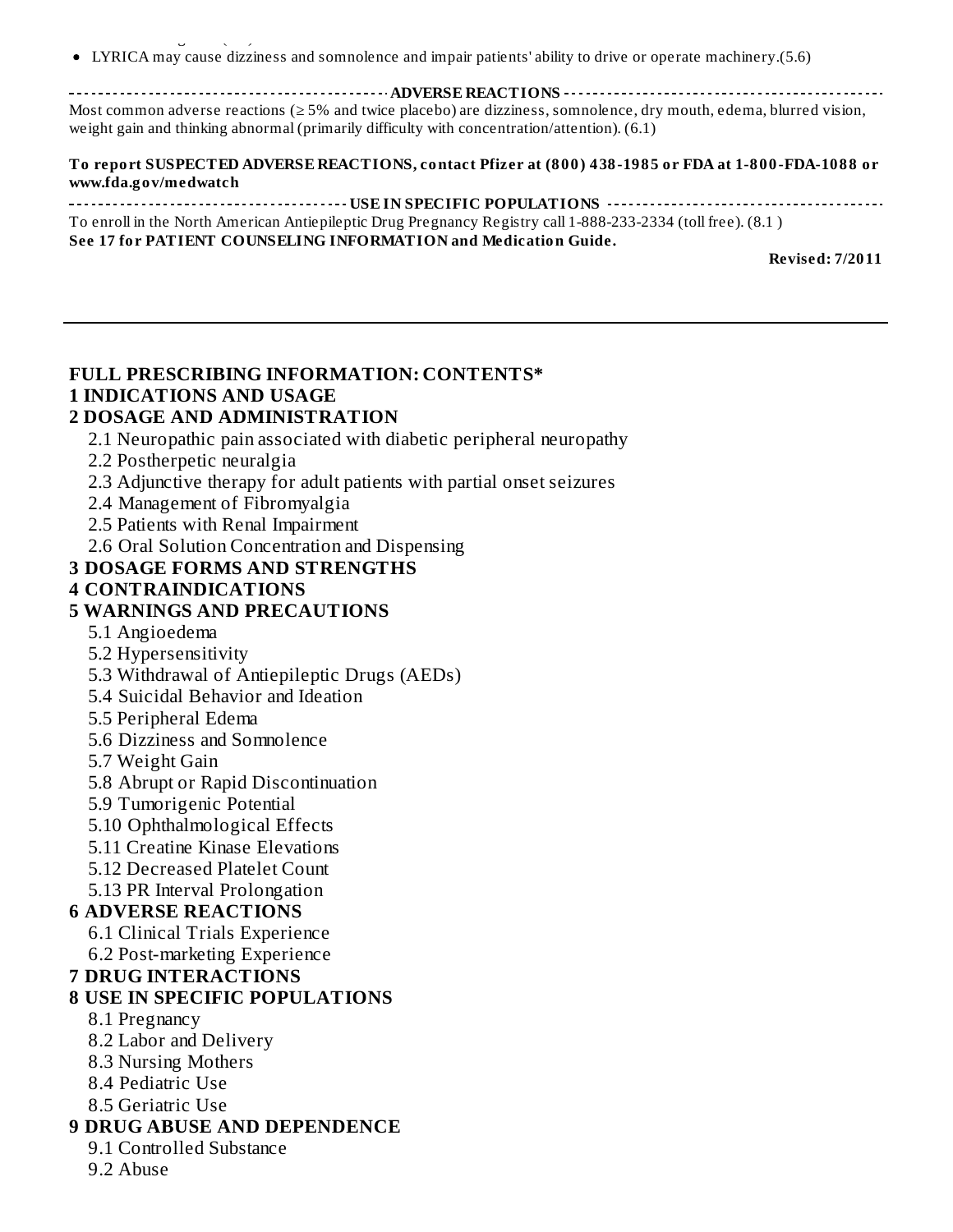9.3 Dependence

# **10 OVERDOSAGE**

#### **11 DESCRIPTION**

# **12 CLINICAL PHARMACOLOGY**

12.1 Mechanism of Action

12.3 Pharmacokinetics

12.4 Pharmacokinetics in Special Populations

# **13 NONCLINICAL TOXICOLOGY**

- 13.1 Carcinogenesis, Mutagenesis, Impairment of Fertility
- 13.2 Animal Toxicology and/or Pharmacology

# **14 CLINICAL STUDIES**

14.1 Neuropathic pain associated with diabetic peripheral neuropathy

14.2 Postherpetic Neuralgia

14.3 Adjunctive Therapy for Adult Patients with Partial Onset Seizures

14.4 Management of Fibromyalgia

# **16 HOW SUPPLIED/STORAGE AND HANDLING**

# **17 PATIENT COUNSELING INFORMATION**

- 17.1 Medication Guide
- 17.2 Angioedema
- 17.3 Hypersensitivity
- 17.4 Suicidal Thinking and Behavior
- 17.5 Dizziness and Somnolence
- 17.6 Weight Gain and Edema
- 17.7 Abrupt or Rapid Discontinuation
- 17.8 Ophthalmological Effects
- 17.9 Creatine Kinase Elevations
- 17.10 CNS Depressants
- 17.11 Alcohol
- 17.12 Use in Pregnancy
- 17.13 Male Fertility
- 17.14 Dermatopathy
- \* Sections or subsections omitted from the full prescribing information are not listed.

# **FULL PRESCRIBING INFORMATION**

# **1 INDICATIONS AND USAGE**

# LYRICA is indicated for:

# **1.1 Management of neuropathic pain associated with diabetic peripheral neuropathy**

# **1.2 Management of postherpetic neuralgia**

# **1.3 Adjunctive therapy for adult patients with partial ons et s eizures**

# **1.4 Management of fibromyalgia**

# **2 DOSAGE AND ADMINISTRATION**

LYRICA is given orally with or without food.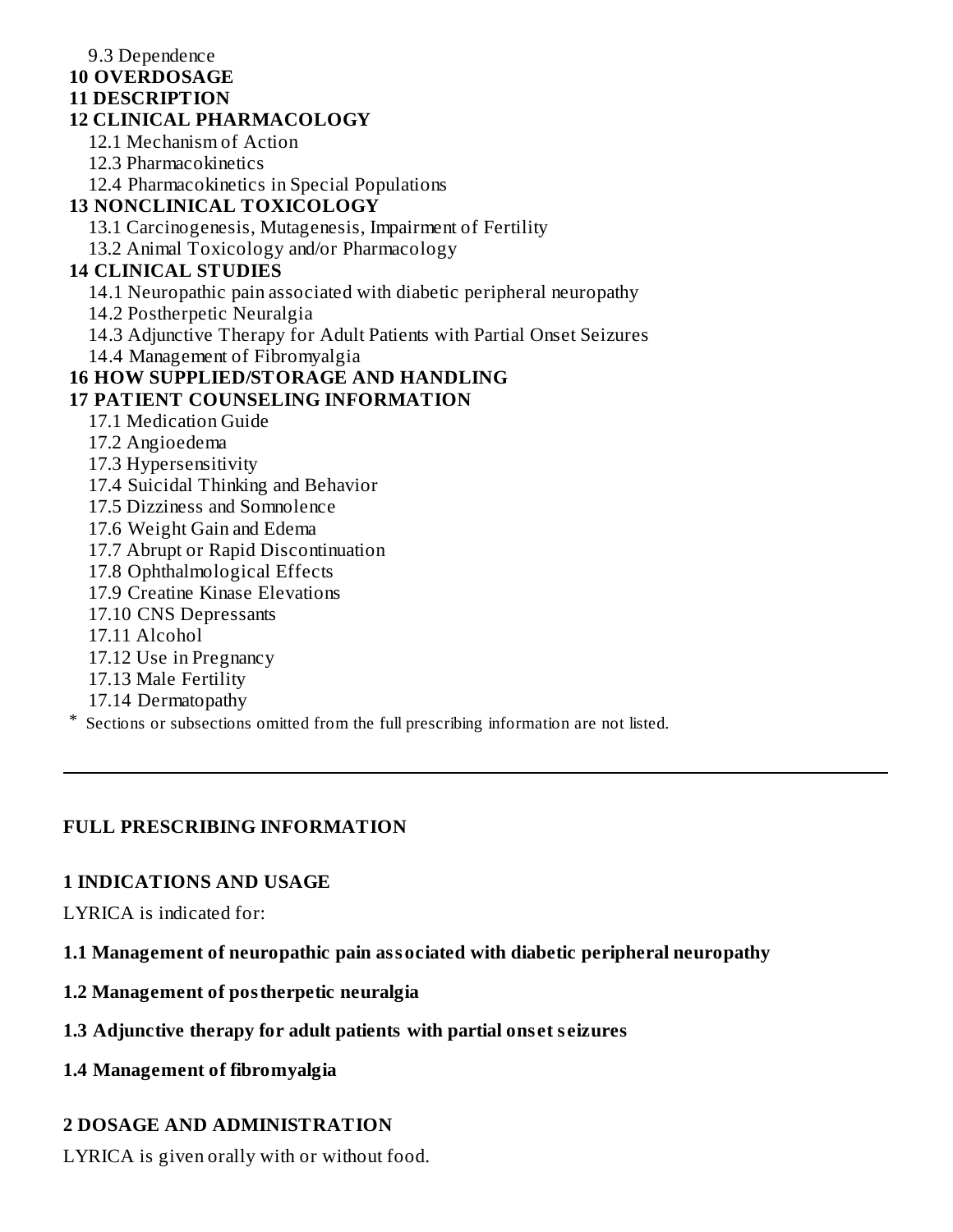When discontinuing LYRICA, taper gradually over a minimum of 1 week.

# **2.1 Neuropathic pain associated with diabetic peripheral neuropathy**

The maximum recommended dose of LYRICA is 100 mg three times a day (300 mg/day) in patients with creatinine clearance of at least 60 mL/min. Begin dosing at 50 mg three times a day (150 mg/day). The dose may be increased to 300 mg/day within 1 week based on efficacy and tolerability. Because LYRICA is eliminated primarily by renal excretion, adjust the dose in patients with reduced renal function *[see Dosage and Administration (2.5)]*.

Although LYRICA was also studied at 600 mg/day, there is no evidence that this dose confers additional significant benefit and this dose was less well tolerated. In view of the dose-dependent adverse reactions, treatment with doses above 300 mg/day is not recommended *[see Adverse Reactions (6.1)]*.

# **2.2 Postherpetic neuralgia**

The recommended dose of LYRICA is 75 to 150 mg two times a day, or 50 to 100 mg three times a day (150 to 300 mg/day) in patients with creatinine clearance of at least 60 mL/min. Begin dosing at 75 mg two times a day, or 50 mg three times a day (150 mg/day). The dose may be increased to 300 mg/day within 1 week based on efficacy and tolerability. Because LYRICA is eliminated primarily by renal excretion, adjust the dose in patients with reduced renal function *[see Dosage and Administration (2.5)]*.

Patients who do not experience sufficient pain relief following 2 to 4 weeks of treatment with 300 mg/day, and who are able to tolerate LYRICA, may be treated with up to 300 mg two times a day, or 200 mg three times a day (600 mg/day). In view of the dose-dependent adverse reactions and the higher rate of treatment discontinuation due to adverse reactions, reserve dosing above 300 mg/day for those patients who have on-going pain and are tolerating 300 mg daily *[see Adverse Reactions (6.1)]*.

# **2.3 Adjunctive therapy for adult patients with partial ons et s eizures**

LYRICA at doses of 150 to 600 mg/day has been shown to be effective as adjunctive therapy in the treatment of partial onset seizures in adults. Both the efficacy and adverse event profiles of LYRICA have been shown to be dose-related. Administer the total daily dose in two or three divided doses. In general, it is recommended that patients be started on a total daily dose no greater than 150 mg/day (75 mg two times a day, or 50 mg three times a day). Based on individual patient response and tolerability, the dose may be increased to a maximum dose of 600 mg/day.

Because LYRICA is eliminated primarily by renal excretion, adjust the dose in patients with reduced renal function *[see Dosage and Administration (2.5)]*.

The effect of dose escalation rate on the tolerability of LYRICA has not been formally studied.

The efficacy of add-on LYRICA in patients taking gabapentin has not been evaluated in controlled trials. Consequently, dosing recommendations for the use of LYRICA with gabapentin cannot be offered.

# **2.4 Management of Fibromyalgia**

The recommended dose of LYRICA for fibromyalgia is 300 to 450 mg/day. Begin dosing at 75 mg two times a day (150 mg/day). The dose may be increased to 150 mg two times a day (300 mg/day) within 1 week based on efficacy and tolerability. Patients who do not experience sufficient benefit with 300 mg/day may be further increased to 225 mg two times a day (450 mg/day). Although LYRICA was also studied at 600 mg/day, there is no evidence that this dose confers additional benefit and this dose was less well tolerated. In view of the dose-dependent adverse reactions, treatment with doses above 450 mg/day is not recommended *[see Adverse Reactions (6.1)]*. Because LYRICA is eliminated primarily by renal excretion, adjust the dose in patients with reduced renal function *[see Dosage and Administration (2.5)]*.

# **2.5 Patients with Renal Impairment**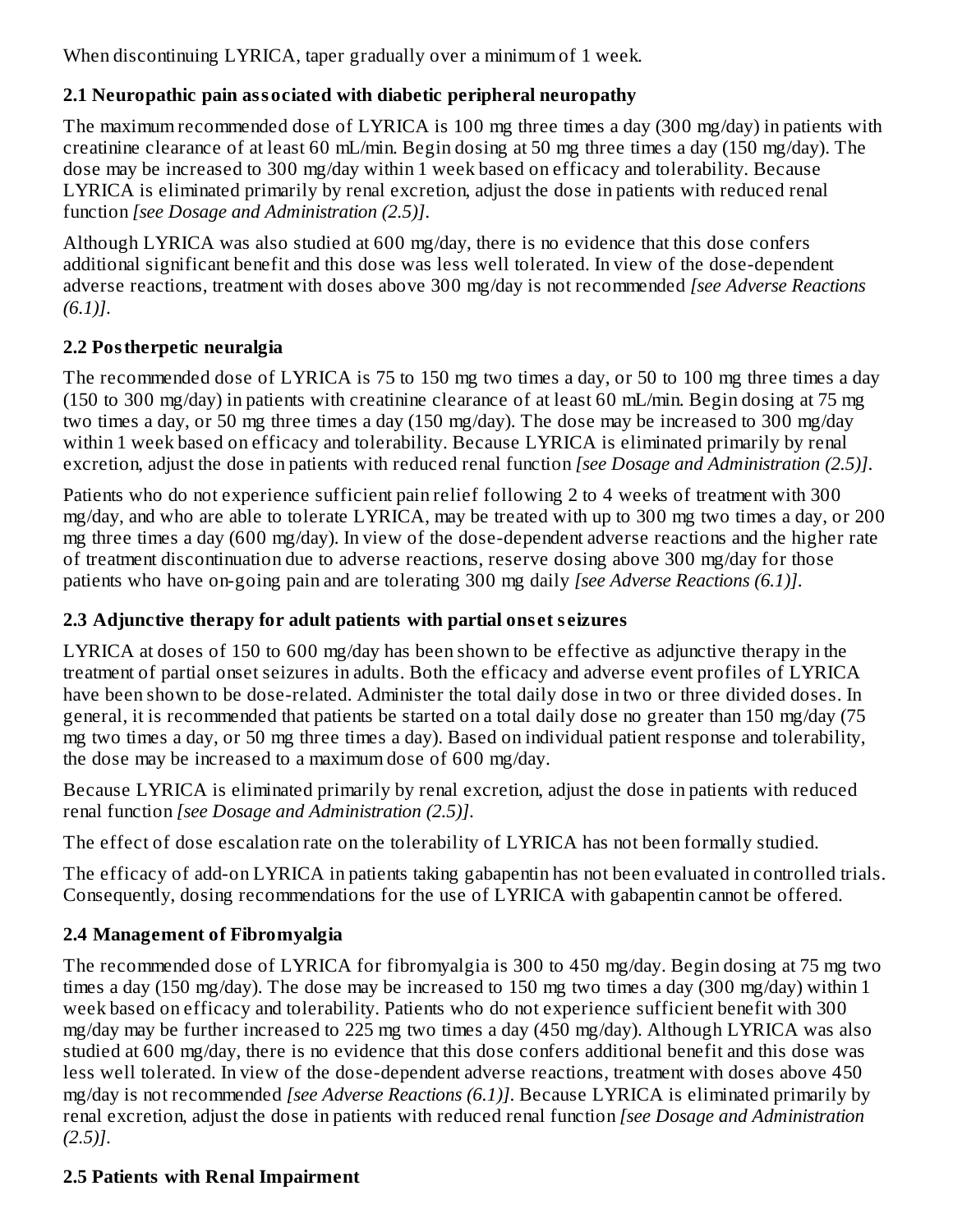In view of dose-dependent adverse reactions and since LYRICA is eliminated primarily by renal excretion, adjust the dose in patients with reduced renal function. Base the dose adjustment in patients with renal impairment on creatinine clearance (CLcr), as indicated in Table 1. To use this dosing table, an estimate of the patient's CLcr in mL/min is needed. CLcr in mL/min may be estimated from serum creatinine (mg/dL) determination using the Cockcroft and Gault equation:

$$
CLCr = \frac{[140 - age (years)] \times weight (kg)}{72 \times serum creationine (mgdL)} \quad (\times \text{ 0.85 for female patients})
$$

Next, refer to the Dosage and Administration section to determine the recommended total daily dose based on indication, for a patient with normal renal function (CLcr  $\geq 60$  mL/min). Then refer to Table 1 to determine the corresponding renal adjusted dose.

(For example: A patient initiating LYRICA therapy for postherpetic neuralgia with normal renal function (CLcr ≥60 mL/min), receives a total daily dose of 150 mg/day pregabalin. Therefore, a renal impaired patient with a CLcr of 50 mL/min would receive a total daily dose of 75 mg/day pregabalin administered in two or three divided doses.)

For patients undergoing hemodialysis, adjust the pregabalin daily dose based on renal function. In addition to the daily dose adjustment, administer a supplemental dose immediately following every 4 hour hemodialysis treatment (see Table 1).

| <b>Creatinine Clearance Total Pregabalin Daily Dose</b>                                           |           |           |                |     |                                                                             |
|---------------------------------------------------------------------------------------------------|-----------|-----------|----------------|-----|-----------------------------------------------------------------------------|
| (CLcr)                                                                                            |           |           | $(mg/day)^*$   |     | Dose Regimen                                                                |
| (mL/min)                                                                                          |           |           |                |     |                                                                             |
| .60                                                                                               | 150       | 300       | 450            | 600 | <b>BID</b> or TID                                                           |
| $30 - 60$                                                                                         | 75        | 150       | 225            | 300 | <b>BID</b> or TID                                                           |
| $15 - 30$                                                                                         | $25 - 50$ | 75        | $100 -$<br>150 | 150 | QD or BID                                                                   |
| <15                                                                                               | 25        | $25 - 50$ | $50 - 75$      | 75  | QD                                                                          |
| Supplementary dosage following hemodialysis $(mg)^{\dagger}$                                      |           |           |                |     |                                                                             |
|                                                                                                   |           |           |                |     | Patients on the 25 mg QD regimen: take one supplemental dose of 25 mg or 50 |
| mg                                                                                                |           |           |                |     |                                                                             |
| Patients on the 25–50 mg QD regimen: take one supplemental dose of 50 mg                          |           |           |                |     |                                                                             |
| or $75 \text{ mg}$                                                                                |           |           |                |     |                                                                             |
| Patients on the 50–75 mg QD regimen: take one supplemental dose of 75 mg                          |           |           |                |     |                                                                             |
| or $100$ mg                                                                                       |           |           |                |     |                                                                             |
| Patients on the 75 mg QD regimen: take one supplemental dose of 100 mg or                         |           |           |                |     |                                                                             |
| $150 \text{ mg}$                                                                                  |           |           |                |     |                                                                             |
| TID= Three divided doses; $BID = Two$ divided doses; $QD =$ Single daily                          |           |           |                |     |                                                                             |
| dose.                                                                                             |           |           |                |     |                                                                             |
| * Total daily dose (mg/day) should be divided as indicated by dose regimen to provide<br>mg/dose. |           |           |                |     |                                                                             |

**Table 1. Pregabalin Dosage Adjustment Bas ed on Renal Function**

† Supplementary dose is a single additional dose.

# **2.6 Oral Solution Concentration and Dispensing**

The oral solution is 20 mg pregabalin per milliliter (mL) and prescriptions should be written in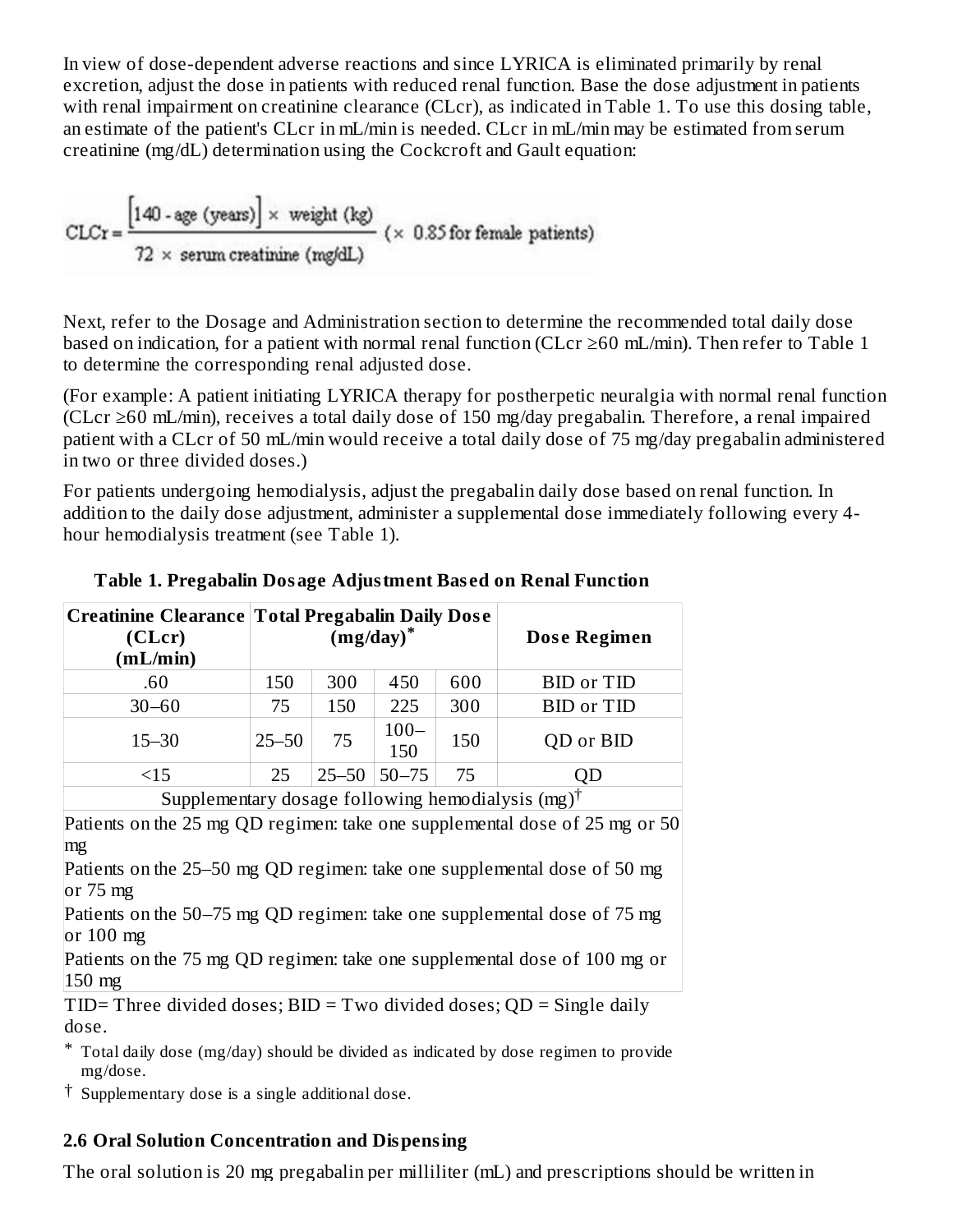milligrams (mg). The pharmacist will calculate the applicable dose in mL for dispensing (e.g., 150 mg equals 7.5 mL oral solution).

# **3 DOSAGE FORMS AND STRENGTHS**

Capsules: 25 mg, 50 mg, 75 mg, 100 mg, 150 mg, 200 mg, 225 mg, and 300 mg Oral Solution: 20 mg/mL *[see Description (11) and How Supplied/Storage and Handling (16)]*.

# **4 CONTRAINDICATIONS**

LYRICA is contraindicated in patients with known hypersensitivity to pregabalin or any of its components. Angioedema and hypersensitivity reactions have occurred in patients receiving pregabalin therapy.

# **5 WARNINGS AND PRECAUTIONS**

### **5.1 Angioedema**

There have been postmarketing reports of angioedema in patients during initial and chronic treatment with LYRICA. Specific symptoms included swelling of the face, mouth (tongue, lips, and gums), and neck (throat and larynx). There were reports of life-threatening angioedema with respiratory compromise requiring emergency treatment. Discontinue LYRICA immediately in patients with these symptoms.

Exercise caution when prescribing LYRICA to patients who have had a previous episode of angioedema. In addition, patients who are taking other drugs associated with angioedema (e.g., angiotensin converting enzyme inhibitors [ACE-inhibitors]) may be at increased risk of developing angioedema.

### **5.2 Hypers ensitivity**

There have been postmarketing reports of hypersensitivity in patients shortly after initiation of treatment with LYRICA. Adverse reactions included skin redness, blisters, hives, rash, dyspnea, and wheezing. Discontinue LYRICA immediately in patients with these symptoms.

# **5.3 Withdrawal of Antiepileptic Drugs (AEDs)**

As with all AEDs, withdraw LYRICA gradually to minimize the potential of increased seizure frequency in patients with seizure disorders. If LYRICA is discontinued, taper the drug gradually over a minimum of 1 week.

# **5.4 Suicidal Behavior and Ideation**

Antiepileptic drugs (AEDs), including LYRICA, increase the risk of suicidal thoughts or behavior in patients taking these drugs for any indication. Monitor patients treated with any AED for any indication for the emergence or worsening of depression, suicidal thoughts or behavior, and/or any unusual changes in mood or behavior.

Pooled analyses of 199 placebo-controlled clinical trials (mono- and adjunctive therapy) of 11 different AEDs showed that patients randomized to one of the AEDs had approximately twice the risk (adjusted Relative Risk 1.8, 95% CI:1.2, 2.7) of suicidal thinking or behavior compared to patients randomized to placebo. In these trials, which had a median treatment duration of 12 weeks, the estimated incidence rate of suicidal behavior or ideation among 27,863 AED-treated patients was 0.43%, compared to 0.24% among 16,029 placebo-treated patients, representing an increase of approximately one case of suicidal thinking or behavior for every 530 patients treated. There were four suicides in drug-treated patients in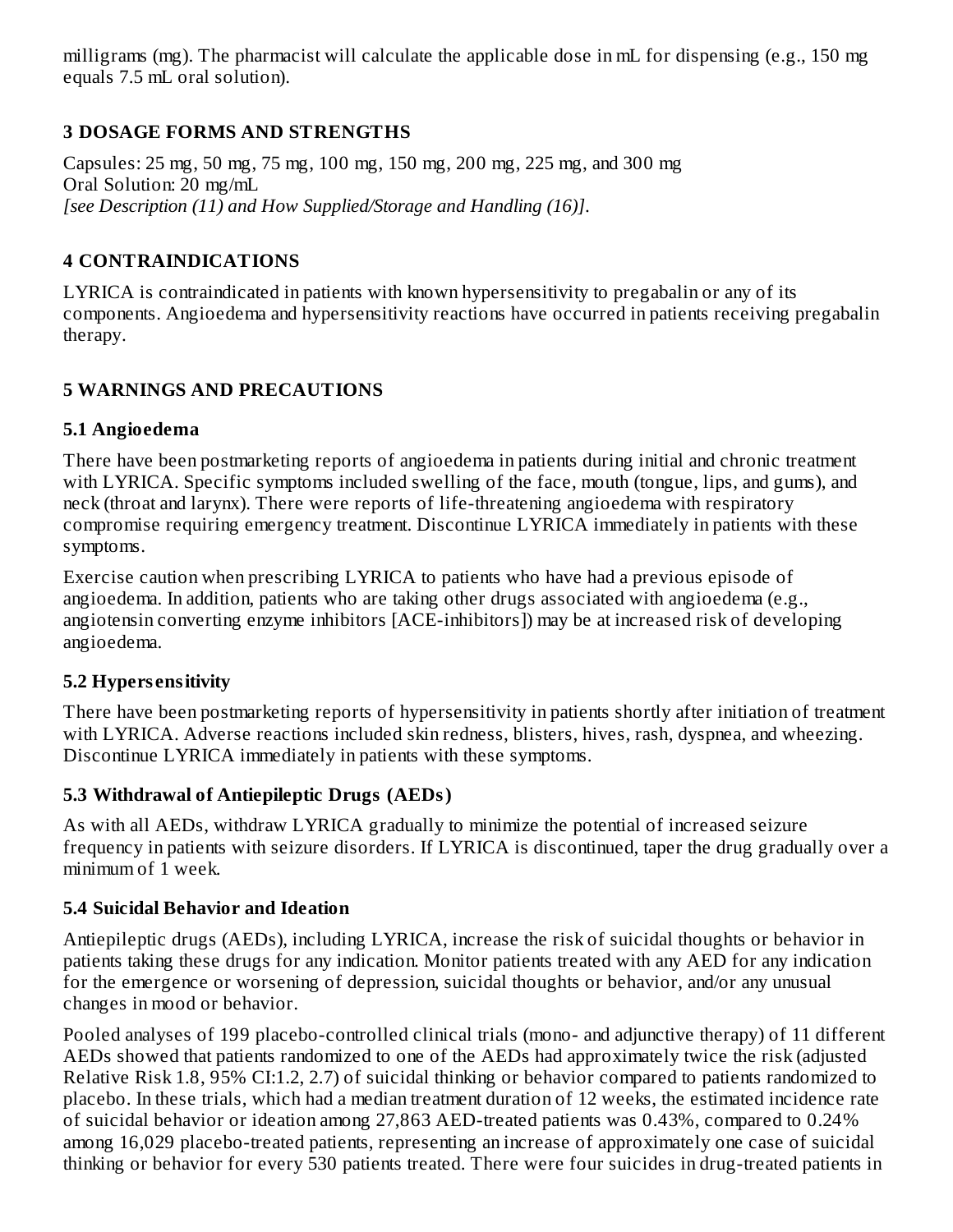the trials and none in placebo-treated patients, but the number is too small to allow any conclusion about drug effect on suicide.

The increased risk of suicidal thoughts or behavior with AEDs was observed as early as one week after starting drug treatment with AEDs and persisted for the duration of treatment assessed. Because most trials included in the analysis did not extend beyond 24 weeks, the risk of suicidal thoughts or behavior beyond 24 weeks could not be assessed.

The risk of suicidal thoughts or behavior was generally consistent among drugs in the data analyzed. The finding of increased risk with AEDs of varying mechanisms of action and across a range of indications suggests that the risk applies to all AEDs used for any indication. The risk did not vary substantially by age (5-100 years) in the clinical trials analyzed.

Table 2 shows absolute and relative risk by indication for all evaluated AEDs.

|                   |                                            |                                                           | <b>Relative Risk:</b>                     | <b>Risk Difference:</b>                        |
|-------------------|--------------------------------------------|-----------------------------------------------------------|-------------------------------------------|------------------------------------------------|
| <b>Indication</b> | <b>Placebo Patients</b><br>with Events Per | Drug Patients with Incidence of<br><b>Events Per 1000</b> | <b>Events in Drug</b>                     | <b>Additional Drug</b><br><b>Patients with</b> |
|                   | <b>1000 Patients</b>                       | <b>Patients</b>                                           | <b>Patients/Incidence Events Per 1000</b> |                                                |
|                   |                                            |                                                           | in Placebo Patients Patients              |                                                |
| Epilepsy          | $1.0\,$                                    | 3.4                                                       | 3.5                                       | 2.4                                            |
| Psychiatric       | 5.7                                        | 8.5                                                       | 1.5                                       | 2.9                                            |
| Other             | 1.0                                        | 1.8                                                       | 1.9                                       | 0.9                                            |
| Total             | 2.4                                        | 4.3                                                       | 1.8                                       | 1.9                                            |

### **Table 2 Risk by indication for antiepileptic drugs in the pooled analysis**

The relative risk for suicidal thoughts or behavior was higher in clinical trials for epilepsy than in clinical trials for psychiatric or other conditions, but the absolute risk differences were similar for the epilepsy and psychiatric indications.

Anyone considering prescribing LYRICA or any other AED must balance the risk of suicidal thoughts or behavior with the risk of untreated illness. Epilepsy and many other illnesses for which AEDs are prescribed are themselves associated with morbidity and mortality and an increased risk of suicidal thoughts and behavior. Should suicidal thoughts and behavior emerge during treatment, the prescriber needs to consider whether the emergence of these symptoms in any given patient may be related to the illness being treated.

Inform patients, their caregivers, and families that LYRICA and other AEDs increase the risk of suicidal thoughts and behavior and advise them of the need to be alert for the emergence or worsening of the signs and symptoms of depression, any unusual changes in mood or behavior, or the emergence of suicidal thoughts, behavior, or thoughts about self-harm. Report behaviors of concern immediately to healthcare providers.

# **5.5 Peripheral Edema**

LYRICA treatment may cause peripheral edema. In short-term trials of patients without clinically significant heart or peripheral vascular disease, there was no apparent association between peripheral edema and cardiovascular complications such as hypertension or congestive heart failure. Peripheral edema was not associated with laboratory changes suggestive of deterioration in renal or hepatic function.

In controlled clinical trials the incidence of peripheral edema was 6% in the LYRICA group compared with 2% in the placebo group. In controlled clinical trials, 0.5% of LYRICA patients and 0.2% placebo patients withdrew due to peripheral edema.

Higher frequencies of weight gain and peripheral edema were observed in patients taking both LYRICA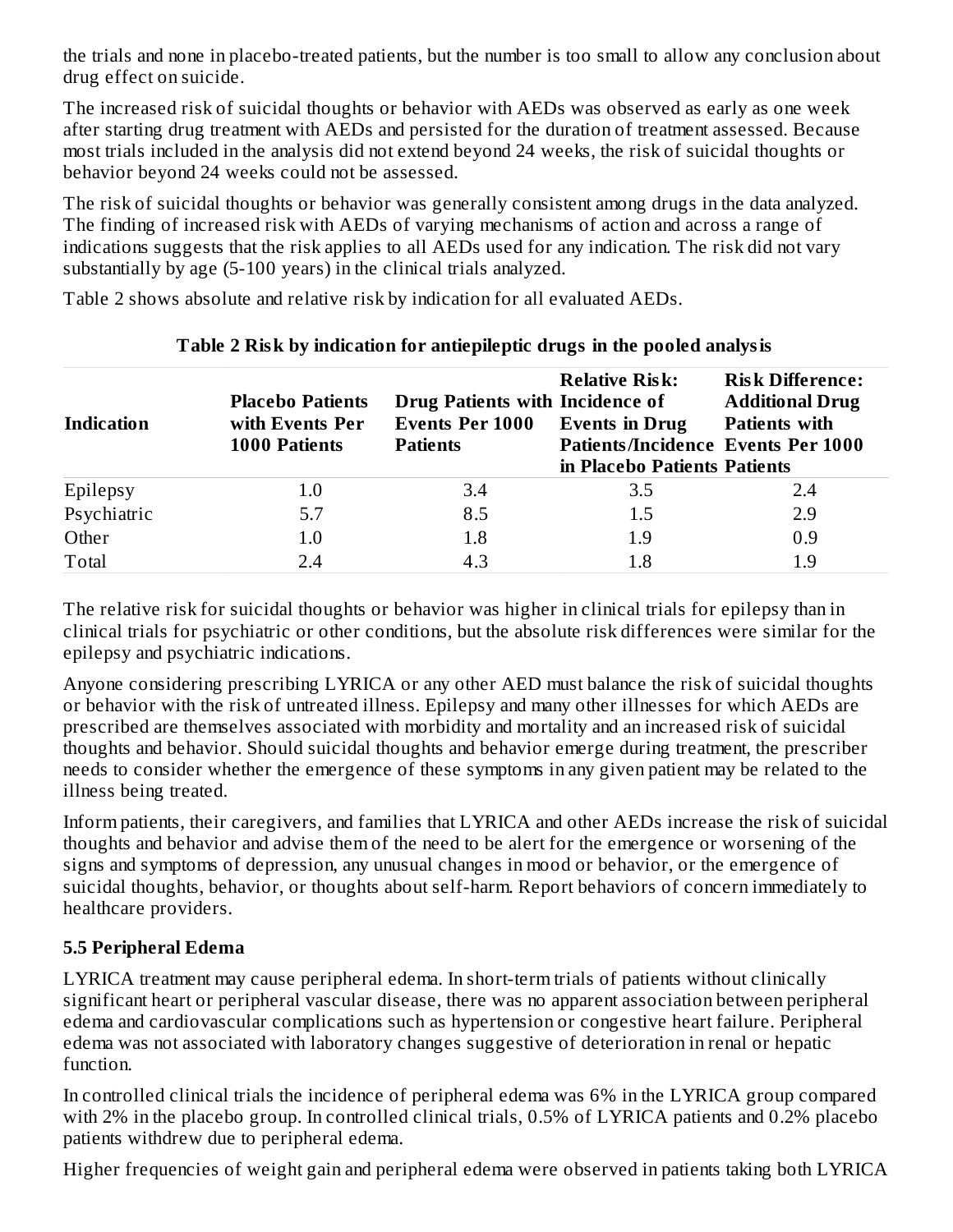and a thiazolidinedione antidiabetic agent compared to patients taking either drug alone. The majority of patients using thiazolidinedione antidiabetic agents in the overall safety database were participants in studies of pain associated with diabetic peripheral neuropathy. In this population, peripheral edema was reported in 3% (2/60) of patients who were using thiazolidinedione antidiabetic agents only, 8% (69/859) of patients who were treated with LYRICA only, and 19% (23/120) of patients who were on both LYRICA and thiazolidinedione antidiabetic agents. Similarly, weight gain was reported in 0% (0/60) of patients on thiazolidinediones only; 4% (35/859) of patients on LYRICA only; and 7.5% (9/120) of patients on both drugs.

As the thiazolidinedione class of antidiabetic drugs can cause weight gain and/or fluid retention, possibly exacerbating or leading to heart failure, exercise caution when co-administering LYRICA and these agents.

Because there are limited data on congestive heart failure patients with New York Heart Association (NYHA) Class III or IV cardiac status, exercise caution when using LYRICA in these patients.

# **5.6 Dizziness and Somnolence**

LYRICA may cause dizziness and somnolence. Inform patients that LYRICA-related dizziness and somnolence may impair their ability to perform tasks such as driving or operating machinery *[see Patient Counseling Information (17.5)]*.

In the LYRICA controlled trials, dizziness was experienced by 31% of LYRICA-treated patients compared to 9% of placebo-treated patients; somnolence was experienced by 22% of LYRICA-treated patients compared to 7% of placebo-treated patients. Dizziness and somnolence generally began shortly after the initiation of LYRICA therapy and occurred more frequently at higher doses. Dizziness and somnolence were the adverse reactions most frequently leading to withdrawal (4% each) from controlled studies. In LYRICA-treated patients reporting these adverse reactions in short-term, controlled studies, dizziness persisted until the last dose in 30% and somnolence persisted until the last dose in 42% of patients.

# **5.7 Weight Gain**

LYRICA treatment may cause weight gain. In LYRICA controlled clinical trials of up to 14 weeks, a gain of 7% or more over baseline weight was observed in 9% of LYRICA-treated patients and 2% of placebo-treated patients. Few patients treated with LYRICA (0.3%) withdrew from controlled trials due to weight gain. LYRICA associated weight gain was related to dose and duration of exposure, but did not appear to be associated with baseline BMI, gender, or age. Weight gain was not limited to patients with edema *[see Warnings and Precautions (5.5)]*.

Although weight gain was not associated with clinically important changes in blood pressure in shortterm controlled studies, the long-term cardiovascular effects of LYRICA-associated weight gain are unknown.

Among diabetic patients, LYRICA-treated patients gained an average of 1.6 kg (range: -16 to 16 kg), compared to an average 0.3 kg (range: -10 to 9 kg) weight gain in placebo patients. In a cohort of 333 diabetic patients who received LYRICA for at least 2 years, the average weight gain was 5.2 kg.

While the effects of LYRICA-associated weight gain on glycemic control have not been systematically assessed, in controlled and longer-term open label clinical trials with diabetic patients, LYRICA treatment did not appear to be associated with loss of glycemic control (as measured by  $\text{HbA}_\text{1C}$ ).

# **5.8 Abrupt or Rapid Dis continuation**

Following abrupt or rapid discontinuation of LYRICA, some patients reported symptoms including insomnia, nausea, headache, and diarrhea. Taper LYRICA gradually over a minimum of 1 week rather than discontinuing the drug abruptly.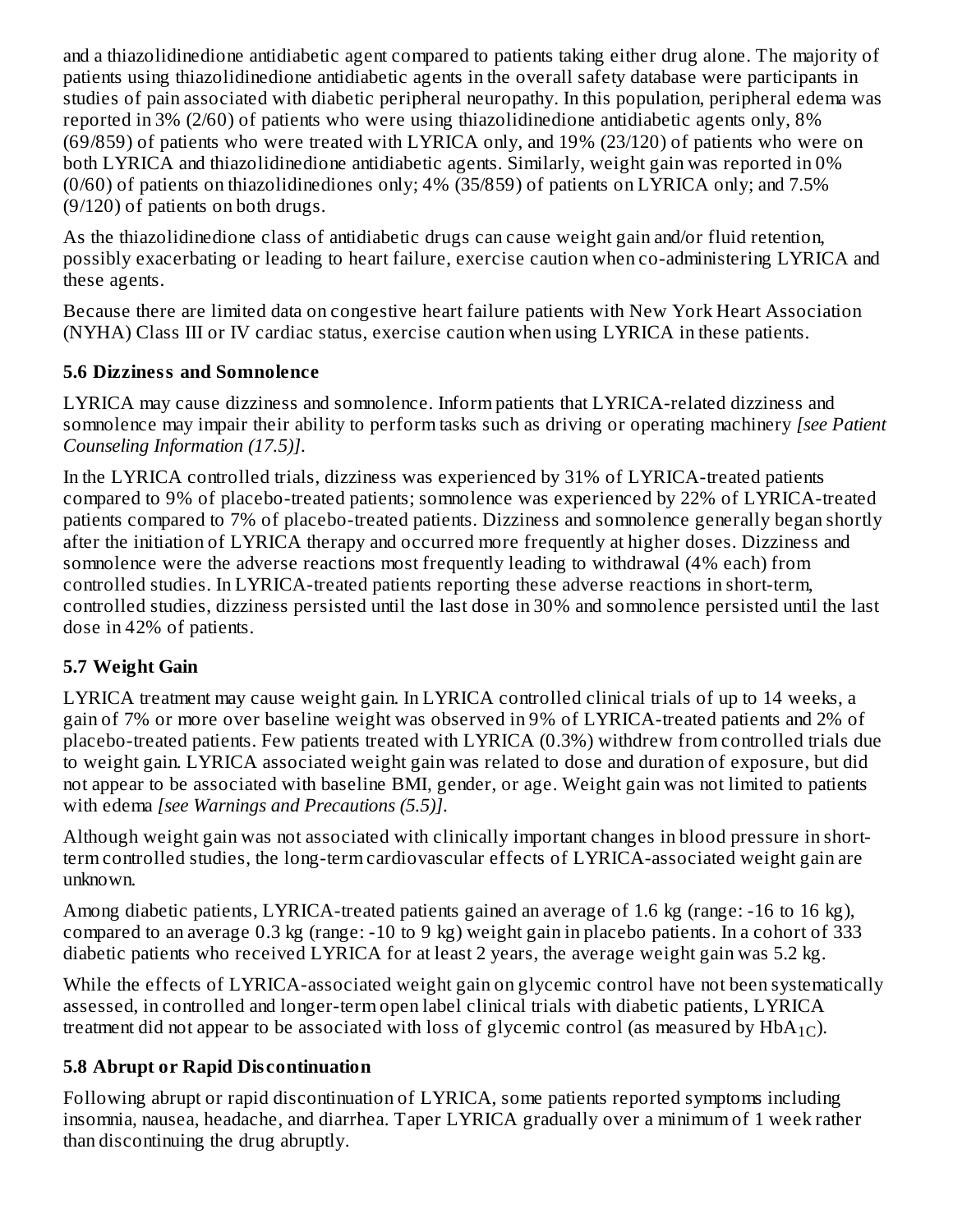# **5.9 Tumorigenic Potential**

In standard preclinical *in vivo* lifetime carcinogenicity studies of LYRICA, an unexpectedly high incidence of hemangiosarcoma was identified in two different strains of mice *[see Nonclinical Toxicology (13.1)].* The clinical significance of this finding is unknown. Clinical experience during LYRICA's premarketing development provides no direct means to assess its potential for inducing tumors in humans.

In clinical studies across various patient populations, comprising 6396 patient-years of exposure in patients >12 years of age, new or worsening-preexisting tumors were reported in 57 patients. Without knowledge of the background incidence and recurrence in similar populations not treated with LYRICA, it is impossible to know whether the incidence seen in these cohorts is or is not affected by treatment.

# **5.10 Ophthalmological Effects**

In controlled studies, a higher proportion of patients treated with LYRICA reported blurred vision (7%) than did patients treated with placebo (2%), which resolved in a majority of cases with continued dosing. Less than 1% of patients discontinued LYRICA treatment due to vision-related events (primarily blurred vision).

Prospectively planned ophthalmologic testing, including visual acuity testing, formal visual field testing and dilated funduscopic examination, was performed in over 3600 patients. In these patients, visual acuity was reduced in 7% of patients treated with LYRICA, and 5% of placebo-treated patients. Visual field changes were detected in 13% of LYRICA-treated, and 12% of placebo-treated patients. Funduscopic changes were observed in 2% of LYRICA-treated and 2% of placebo-treated patients.

Although the clinical significance of the ophthalmologic findings is unknown, inform patients to notify their physician if changes in vision occur. If visual disturbance persists, consider further assessment. Consider more frequent assessment for patients who are already routinely monitored for ocular conditions *[see Patient Counseling Information (17.8)]*.

# **5.11 Creatine Kinas e Elevations**

LYRICA treatment was associated with creatine kinase elevations. Mean changes in creatine kinase from baseline to the maximum value were 60 U/L for LYRICA-treated patients and 28 U/L for the placebo patients. In all controlled trials across multiple patient populations, 1.5% of patients on LYRICA and 0.7% of placebo patients had a value of creatine kinase at least three times the upper limit of normal. Three LYRICA treated subjects had events reported as rhabdomyolysis in premarketing clinical trials. The relationship between these myopathy events and LYRICA is not completely understood because the cases had documented factors that may have caused or contributed to these events. Instruct patients to promptly report unexplained muscle pain, tenderness, or weakness, particularly if these muscle symptoms are accompanied by malaise or fever. Discontinue treatment with LYRICA if myopathy is diagnosed or suspected or if markedly elevated creatine kinase levels occur.

# **5.12 Decreas ed Platelet Count**

LYRICA treatment was associated with a decrease in platelet count. LYRICA-treated subjects experienced a mean maximal decrease in platelet count of 20  $\times$  10<sup>3</sup>/µL, compared to 11  $\times$  10<sup>3</sup>/µL in placebo patients. In the overall database of controlled trials, 2% of placebo patients and 3% of LYRICA patients experienced a potentially clinically significant decrease in platelets, defined as 20% below baseline value and <150  $\times$  10<sup>3</sup>/µL. A single LYRICA treated subject developed severe thrombocytopenia with a platelet count less than 20  $\times$  10<sup>3</sup>/  $\mu$ L. In randomized controlled trials, LYRICA was not associated with an increase in bleeding-related adverse reactions.

# **5.13 PR Interval Prolongation**

LYRICA treatment was associated with PR interval prolongation. In analyses of clinical trial ECG data, the mean PR interval increase was 3–6 msec at LYRICA doses ≥300 mg/day. This mean change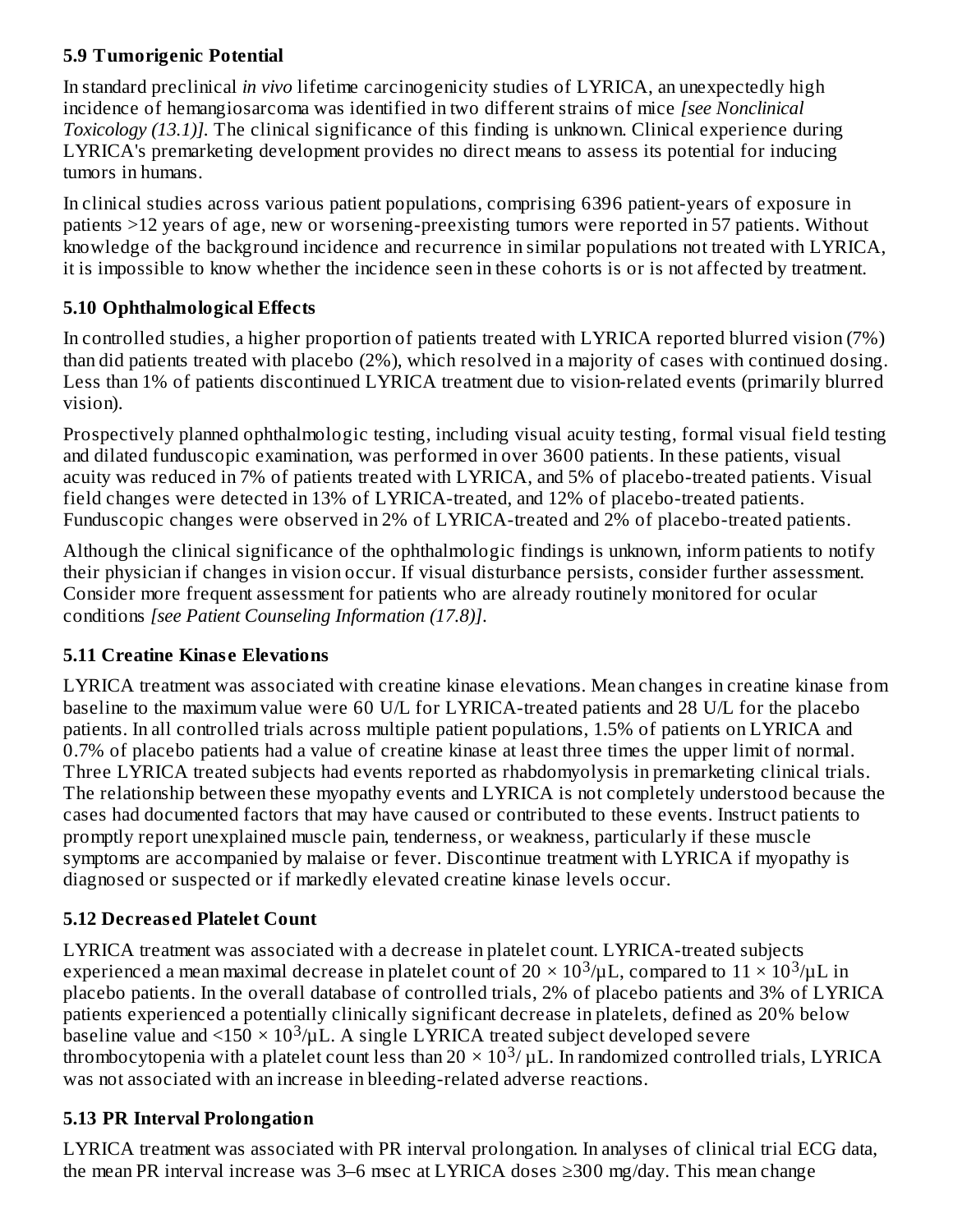difference was not associated with an increased risk of PR increase ≥25% from baseline, an increased percentage of subjects with on-treatment PR >200 msec, or an increased risk of adverse reactions of second or third degree AV block.

Subgroup analyses did not identify an increased risk of PR prolongation in patients with baseline PR prolongation or in patients taking other PR prolonging medications. However, these analyses cannot be considered definitive because of the limited number of patients in these categories.

# **6 ADVERSE REACTIONS**

# **6.1 Clinical Trials Experience**

Because clinical trials are conducted under widely varying conditions, adverse reaction rates observed in the clinical trials of a drug cannot be directly compared to rates in the clinical trials of another drug and may not reflect the rates observed in practice.

In all controlled and uncontrolled trials across various patient populations during the premarketing development of LYRICA, more than 10,000 patients have received LYRICA. Approximately 5000 patients were treated for 6 months or more, over 3100 patients were treated for 1 year or longer, and over 1400 patients were treated for at least 2 years.

### *Adverse Reactions Most Commonly Leading to Discontinuation in All Premarketing Controlled Clinical Studies*

In premarketing controlled trials of all populations combined, 14% of patients treated with LYRICA and 7% of patients treated with placebo discontinued prematurely due to adverse reactions. In the LYRICA treatment group, the adverse reactions most frequently leading to discontinuation were dizziness (4%) and somnolence (3%). In the placebo group, 1% of patients withdrew due to dizziness and  $\leq$ 1% withdrew due to somnolence. Other adverse reactions that led to discontinuation from controlled trials more frequently in the LYRICA group compared to the placebo group were ataxia, confusion, asthenia, thinking abnormal, blurred vision, incoordination, and peripheral edema (1% each).

# *Most Common Adverse Reactions in All Premarketing Controlled Clinical Studies*

In premarketing controlled trials of all patient populations combined, dizziness, somnolence, dry mouth, edema, blurred vision, weight gain, and "thinking abnormal" (primarily difficulty with concentration/attention) were more commonly reported by subjects treated with LYRICA than by subjects treated with placebo ( $\geq$ 5% and twice the rate of that seen in placebo).

### Controlled Studies with Neuropathic Pain Associated with Diabetic Peripheral Neuropathy

# *Adverse Reactions Leading to Discontinuation*

In clinical trials in patients with neuropathic pain associated with diabetic peripheral neuropathy, 9% of patients treated with LYRICA and 4% of patients treated with placebo discontinued prematurely due to adverse reactions. In the LYRICA treatment group, the most common reasons for discontinuation due to adverse reactions were dizziness (3%) and somnolence (2%). In comparison, <1% of placebo patients withdrew due to dizziness and somnolence. Other reasons for discontinuation from the trials, occurring with greater frequency in the LYRICA group than in the placebo group, were asthenia, confusion, and peripheral edema. Each of these events led to withdrawal in approximately 1% of patients.

# *Most Common Adverse Reactions*

Table 3 lists all adverse reactions, regardless of causality, occurring in  $\geq$ 1% of patients with neuropathic pain associated with diabetic neuropathy in the combined LYRICA group for which the incidence was greater in this combined LYRICA group than in the placebo group. A majority of pregabalin-treated patients in clinical studies had adverse reactions with a maximum intensity of "mild"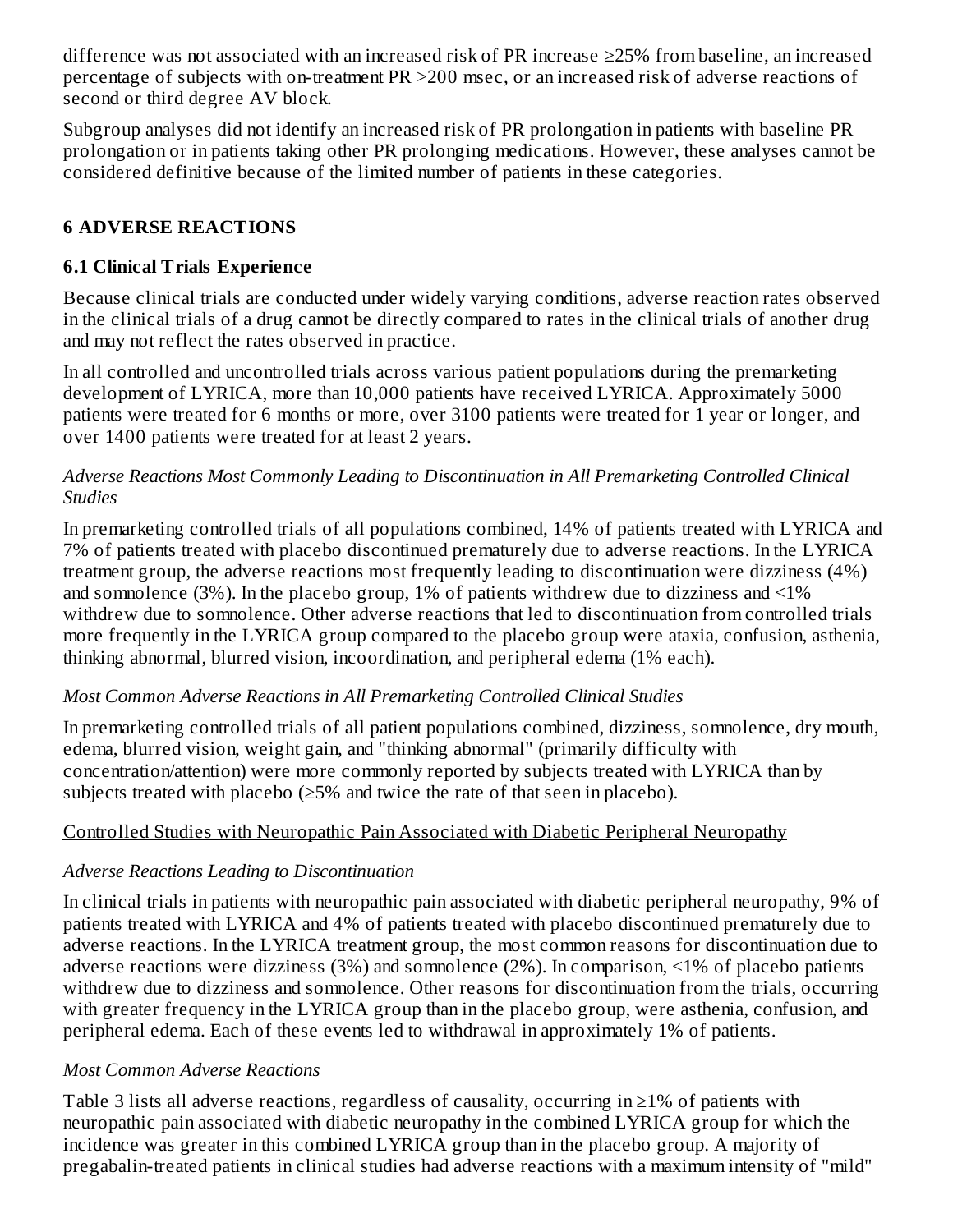**Table 3 Treatment-emergent advers e reaction incidence in controlled trials in Neuropathic Pain Associated with Diabetic Peripheral Neuropathy (Events in at least 1% of all LYRICA-treated patients and at least numerically more in all LYRICA than in the placebo group)**

| <b>Body system</b><br>- Preferred term     | 75<br>mg/day<br>$[N=77]$ | 150<br>mg/day<br>$[N=212]$ | 300<br>mg/day<br>$[N=321]$ | 600<br>mg/day<br>$[N=369]$ | All PGB*<br>$[N=979]$<br>$\%$ | <b>Placebo</b><br>$[N=459]$<br>$\%$ |
|--------------------------------------------|--------------------------|----------------------------|----------------------------|----------------------------|-------------------------------|-------------------------------------|
|                                            | $\%$                     | $\%$                       | $\%$                       | $\%$                       |                               |                                     |
| Body as a whole                            |                          |                            |                            |                            |                               |                                     |
| Asthenia                                   | 4                        | $\overline{2}$             | 4                          | 7                          | 5                             | $\overline{2}$                      |
| Accidental injury                          | 5                        | 2                          | 2                          | 6                          | 4                             | 3                                   |
| Back pain                                  | $\overline{0}$           | 2                          | 1                          | 2                          | 2                             | 0                                   |
| Chest pain                                 | 4                        | 1                          | 1                          | 2                          | $\overline{2}$                | 1                                   |
| Face edema                                 | $\boldsymbol{0}$         | $\mathbf 1$                | $\mathbf{1}$               | $\overline{2}$             | $\mathbf{1}$                  | $\boldsymbol{0}$                    |
| Digestive system                           |                          |                            |                            |                            |                               |                                     |
| Dry mouth                                  | 3                        | 2                          | 5                          | 7                          | 5                             | 1                                   |
| Constipation                               | 0                        | 2                          | 4                          | 6                          | 4                             | 2                                   |
| Flatulence                                 | 3                        | $\overline{0}$             | 2                          | 3                          | 2                             | 1                                   |
| <b>Metabolic and nutritional disorders</b> |                          |                            |                            |                            |                               |                                     |
| Peripheral edema                           | 4                        | 6                          | 9                          | 12                         | 9                             | 2                                   |
| Weight gain                                | $\overline{0}$           | $\overline{4}$             | 4                          | 6                          | 4                             | $\boldsymbol{0}$                    |
| Edema                                      | 0                        | 2                          | 4                          | 2                          | $\overline{2}$                | $\overline{0}$                      |
| Hypoglycemia                               | 1                        | 3                          | 2                          | 1                          | 2                             | 1                                   |
| Nervous system                             |                          |                            |                            |                            |                               |                                     |
| <b>Dizziness</b>                           | 8                        | 9                          | 23                         | 29                         | 21                            | 5                                   |
| Somnolence                                 | 4                        | 6                          | 13                         | 16                         | 12                            | 3                                   |
| Neuropathy                                 | 9                        | 2                          | 2                          | 5                          | 4                             | 3                                   |
| Ataxia                                     | 6                        | 1                          | 2                          | 4                          | 3                             | 1                                   |
| Vertigo                                    | 1                        | 2                          | 2                          | 4                          | 3                             | 1                                   |
| Confusion                                  | 0                        | 1                          | 2                          | З                          | 2                             | 1                                   |
| Euphoria                                   | 0                        | 0                          | З                          | 2                          | 2                             | 0                                   |
| Incoordination                             |                          | 0                          | 2                          | 2                          | $\overline{2}$                | O                                   |
| Thinking abnormal <sup>†</sup>             |                          | 0                          | 1                          | З                          | 2                             | 0                                   |
| Tremor                                     | T                        | $\mathbf 1$                |                            | $\overline{c}$             | $\mathbf{1}$                  | 0                                   |
| Abnormal gait                              |                          | 0                          |                            | 3                          | $\mathbf 1$                   | 0                                   |
| Amnesia                                    | 3                        |                            | O                          | 2                          | 1                             | 0                                   |
| Nervousness                                | 0                        | 1                          | 1                          | $\mathbf 1$                | $\mathbf{1}$                  | 0                                   |
| <b>Respiratory system</b>                  |                          |                            |                            |                            |                               |                                     |
| Dyspnea                                    | 3                        | $\boldsymbol{0}$           | $\overline{2}$             | $\overline{2}$             | $\overline{2}$                | $\mathbf{1}$                        |
| <b>Special senses</b>                      |                          |                            |                            |                            |                               |                                     |
| Blurry vision $\ddagger$                   | 3                        | 1                          | $\mathbf{3}$               | 6                          | 4                             | $\overline{2}$                      |
| Abnormal vision                            |                          | $\boldsymbol{0}$           |                            | 1                          |                               | $\boldsymbol{0}$                    |

\* PGB: pregabalin

† Thinking abnormal primarily consists of events related to difficulty with concentration/attention but also includes events related to cognition and language problems and slowed thinking.

‡ Investigator term; summary level term is amblyopia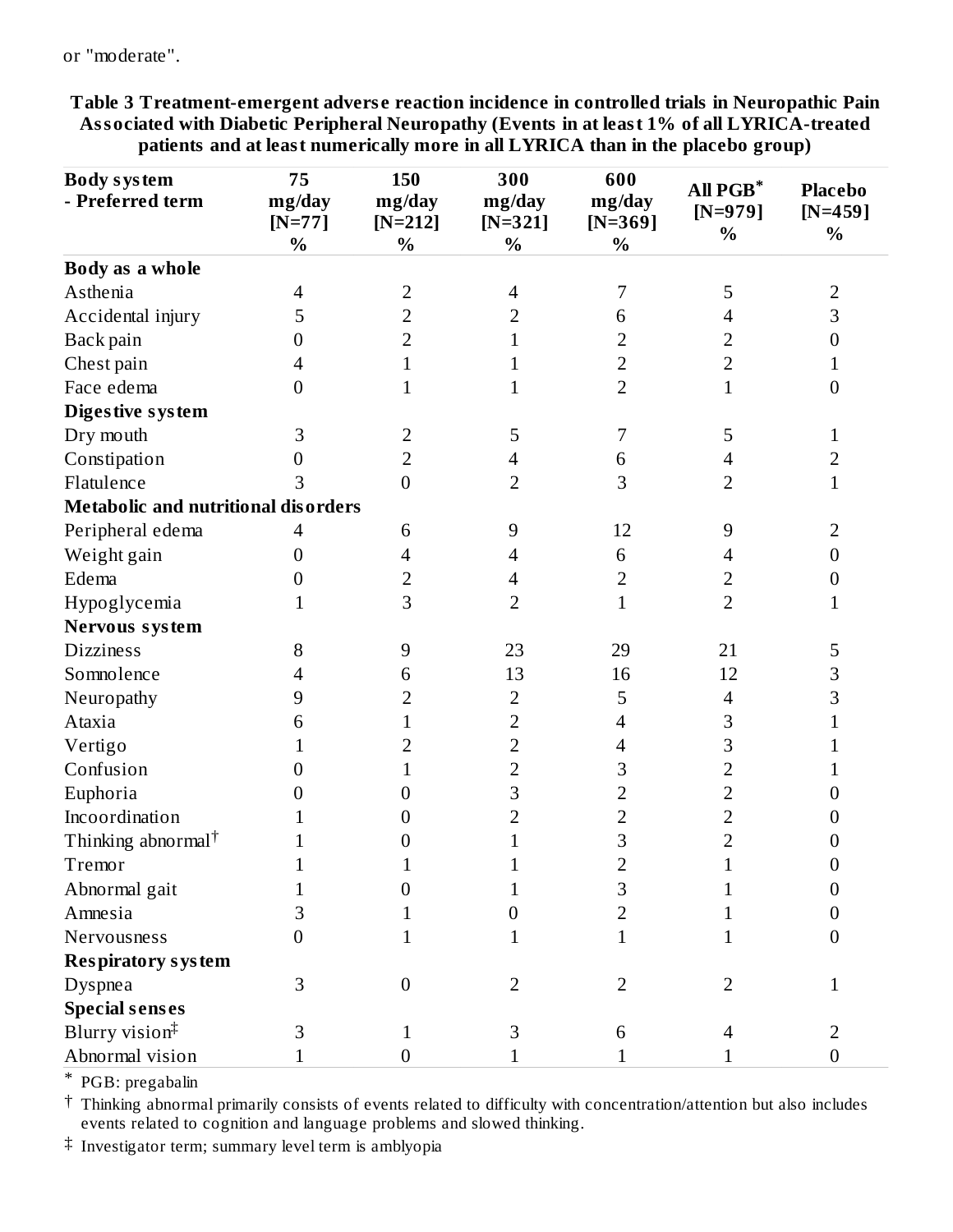### Controlled Studies in Postherpetic Neuralgia

### *Adverse Reactions Leading to Discontinuation*

In clinical trials in patients with postherpetic neuralgia, 14% of patients treated with LYRICA and 7% of patients treated with placebo discontinued prematurely due to adverse reactions. In the LYRICA treatment group, the most common reasons for discontinuation due to adverse reactions were dizziness (4%) and somnolence (3%). In comparison, less than 1% of placebo patients withdrew due to dizziness and somnolence. Other reasons for discontinuation from the trials, occurring in greater frequency in the LYRICA group than in the placebo group, were confusion (2%), as well as peripheral edema, asthenia, ataxia, and abnormal gait (1% each).

### *Most Common Adverse Reactions*

Table 4 lists all adverse reactions, regardless of causality, occurring in  $\geq 1\%$  of patients with neuropathic pain associated with postherpetic neuralgia in the combined LYRICA group for which the incidence was greater in this combined LYRICA group than in the placebo group. In addition, an event is included, even if the incidence in the all LYRICA group is not greater than in the placebo group, if the incidence of the event in the 600 mg/day group is more than twice that in the placebo group. A majority of pregabalin-treated patients in clinical studies had adverse reactions with a maximum intensity of "mild" or "moderate". Overall, 12.4% of all pregabalin-treated patients and 9.0% of all placebo-treated patients had at least one severe event while 8% of pregabalin-treated patients and 4.3% of placebotreated patients had at least one severe treatment-related adverse event.

| <b>Body system</b><br>- Preferred term     | $75 \text{ mg/d}$<br>$[N=84]$ | $150$ mg/d<br>$[N=302]$ | $300$ mg/d<br>$[N=312]$ | $600$ mg/d<br>$[N=154]$ | All PGB*<br>$[N=852]$ | <b>Placebo</b><br>$[N=398]$ |
|--------------------------------------------|-------------------------------|-------------------------|-------------------------|-------------------------|-----------------------|-----------------------------|
|                                            | $\frac{0}{0}$                 | $\%$                    | $\%$                    | $\%$                    | $\%$                  | $\%$                        |
| Body as a whole                            |                               |                         |                         |                         |                       |                             |
| Infection                                  | 14                            | 8                       | 6                       | 3                       | 7                     | 4                           |
| Headache                                   | 5                             | 9                       | 5                       | 8                       |                       | 5                           |
| Pain                                       | 5                             | 4                       | 5                       | 5                       | 5                     | 4                           |
| Accidental injury                          | 4                             | 3                       | 3                       | 5                       | З                     | 2                           |
| Flu syndrome                               |                               | 2                       | 2                       | 1                       | 2                     | $\mathbf{1}$                |
| Face edema                                 | $\mathbf{0}$                  | 2                       | 1                       | З                       | 2                     | $\mathbf 1$                 |
| Diges tive system                          |                               |                         |                         |                         |                       |                             |
| Dry mouth                                  | 7                             | 7                       | 6                       | 15                      | 8                     | 3                           |
| Constipation                               |                               | 5                       | 5                       | 5                       | 5                     | 2                           |
| Flatulence                                 | 2                             |                         | 2                       | 3                       | 2                     | 1                           |
| Vomiting                                   |                               |                         | 3                       | 3                       | $\overline{2}$        | 1                           |
| <b>Metabolic and nutritional disorders</b> |                               |                         |                         |                         |                       |                             |
| Peripheral edema                           | 0                             | 8                       | 16                      | 16                      | 12                    | 4                           |
| Weight gain                                |                               | 2                       | 5                       | 7                       | 4                     | 0                           |
| Edema                                      | $\mathbf{0}$                  | 1                       | 2                       | 6                       | 2                     | 1                           |
| Musculos keletal system                    |                               |                         |                         |                         |                       |                             |
| Myasthenia                                 | $\mathbf{1}$                  | $\mathbf{1}$            | 1                       | 1                       | $\mathbf{1}$          | $\overline{0}$              |
| Nervous system                             |                               |                         |                         |                         |                       |                             |
| <b>Dizziness</b>                           | 11                            | 18                      | 31                      | 37                      | 26                    | 9                           |
| Somnolence                                 | 8                             | 12                      | 18                      | 25                      | 16                    | 5                           |

### **Table 4 Treatment-emergent advers e reaction incidence in controlled trials in Neuropathic Pain Associated with Postherpetic Neuralgia (Events in at least 1% of all LYRICA-treated patients and at least numerically more in all LYRICA than in the placebo group)**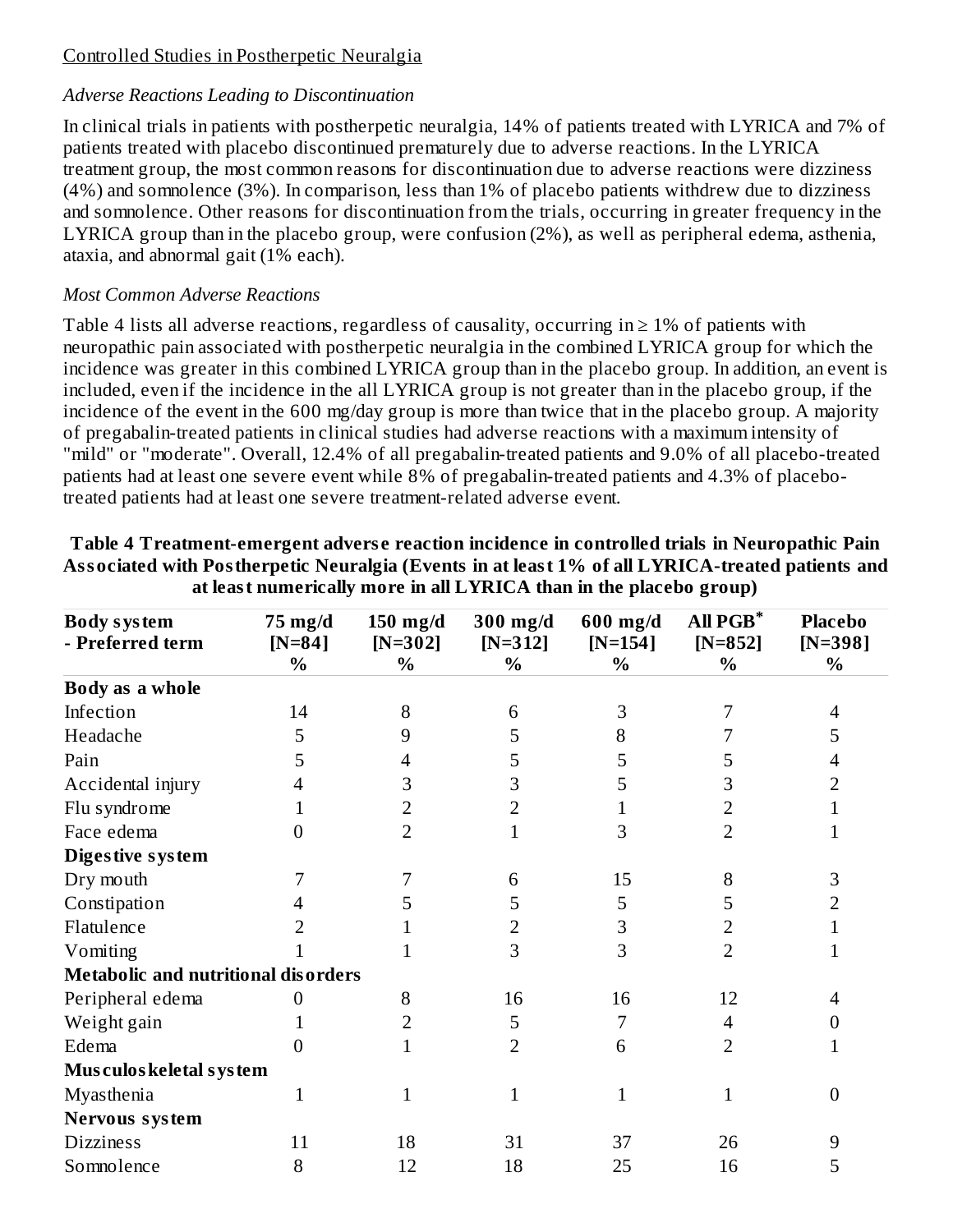| Ataxia                         |  |  |  |
|--------------------------------|--|--|--|
| Abnormal gait                  |  |  |  |
| Confusion                      |  |  |  |
| Thinking abnormal <sup>†</sup> |  |  |  |
| Incoordination                 |  |  |  |
| Amnesia                        |  |  |  |
| Speech disorder                |  |  |  |
| <b>Respiratory system</b>      |  |  |  |
| <b>Bronchitis</b>              |  |  |  |
| <b>Special senses</b>          |  |  |  |
| Blurry vision $\ddagger$       |  |  |  |
| Diplopia                       |  |  |  |
| Abnormal vision                |  |  |  |
| Eye Disorder                   |  |  |  |
| <b>Urogenital System</b>       |  |  |  |
| Urinary Incontinence           |  |  |  |

\* PGB: pregabalin

† Thinking abnormal primarily consists of events related to difficulty with concentration/attention but also includes events related to cognition and language problems and slowed thinking.

‡ Investigator term; summary level term is amblyopia

#### Controlled Add-On Studies in Adjunctive Therapy for Adult Patients with Partial Onset Seizures

#### *Adverse Reactions Leading to Discontinuation*

Approximately 15% of patients receiving LYRICA and 6% of patients receiving placebo in add-on epilepsy trials discontinued prematurely due to adverse reactions. In the LYRICA treatment group, the adverse reactions most frequently leading to discontinuation were dizziness (6%), ataxia (4%), and somnolence (3%). In comparison, <1% of patients in the placebo group withdrew due to each of these events. Other adverse reactions that led to discontinuation of at least 1% of patients in the LYRICA group and at least twice as frequently compared to the placebo group were asthenia, diplopia, blurred vision, thinking abnormal, nausea, tremor, vertigo, headache, and confusion (which each led to withdrawal in 2% or less of patients).

### *Most Common Adverse Reactions*

Table 5 lists all dose-related adverse reactions occurring in at least 2% of all LYRICA-treated patients. Dose-relatedness was defined as the incidence of the adverse event in the 600 mg/day group was at least 2% greater than the rate in both the placebo and 150 mg/day groups. In these studies, 758 patients received LYRICA and 294 patients received placebo for up to 12 weeks. Because patients were also treated with 1 to 3 other AEDs, it is not possible to determine whether the following adverse reactions can be ascribed to LYRICA alone, or the combination of LYRICA and other AEDs. A majority of pregabalin-treated patients in clinical studies had adverse reactions with a maximum intensity of "mild" or "moderate".

#### **Table 5. Dos e-related treatment-emergent advers e reaction incidence in controlled trials in adjunctive therapy for adult patients with partial ons et s eizures (Events in at least 2% of all LYRICA-treated patients and the advers e reaction in the 600 mg/day group was ≥2% the rate in both the placebo and 150 mg/day groups**

| <b>Body System</b> | $150 \; \text{mg/d}$ | $300 \text{ mg/d}$ | $600$ mg/d  | All PGB*        | <b>Placebo</b> |
|--------------------|----------------------|--------------------|-------------|-----------------|----------------|
| - Preferred Term   | $[N = 185]$          | $[N = 90]$         | $[N = 395]$ | $[N = 670]^{T}$ | $[N = 294]$    |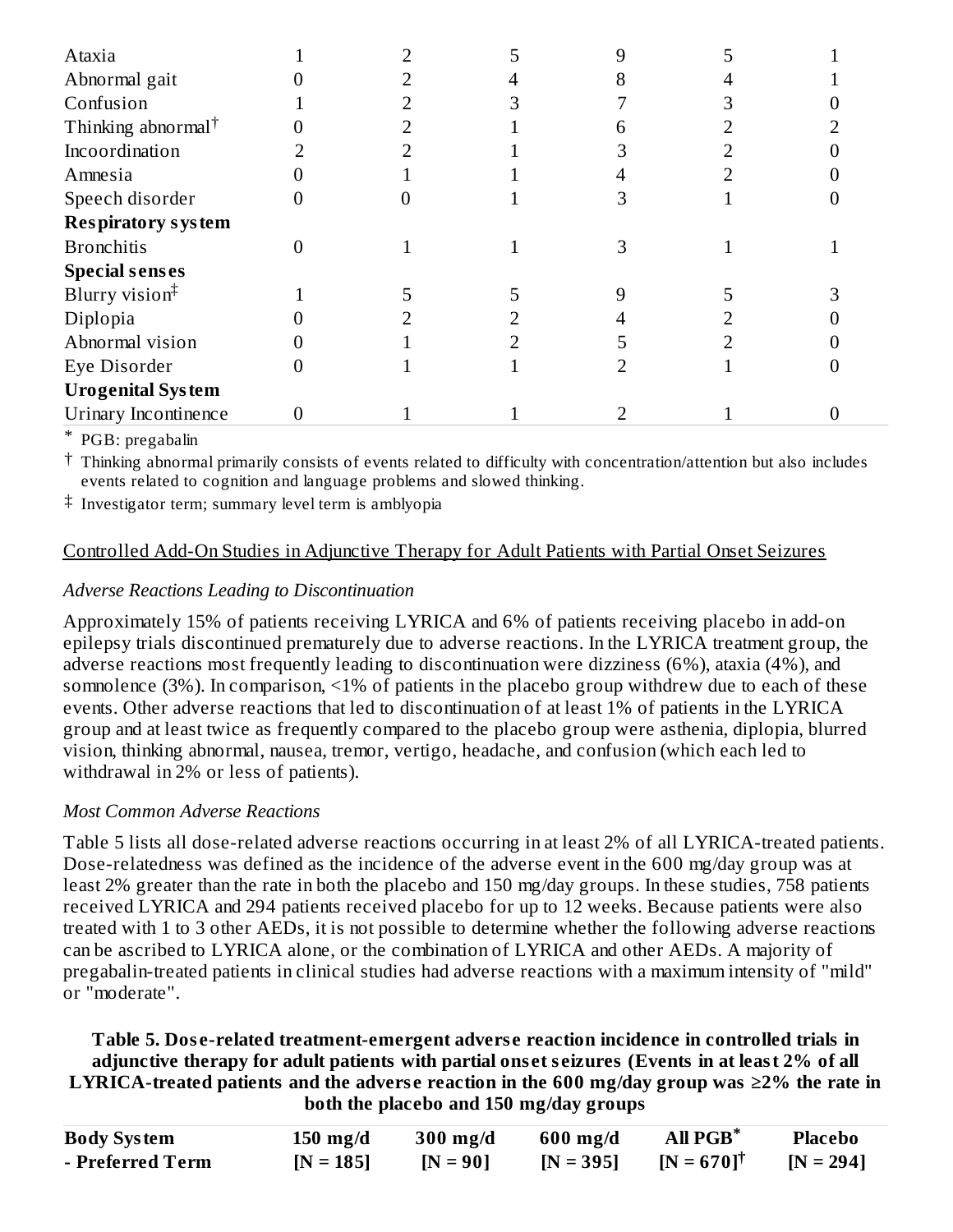|                                            | $\%$        | $\frac{0}{0}$  | $\frac{0}{0}$  | $\frac{0}{0}$ | $\%$           |
|--------------------------------------------|-------------|----------------|----------------|---------------|----------------|
| <b>Body as a Whole</b>                     |             |                |                |               |                |
| Accidental Injury                          | 7           | 11             | 10             | 9             | 5              |
| Pain                                       | 3           | $\overline{2}$ | 5              | 4             | 3              |
| <b>Digestive System</b>                    |             |                |                |               |                |
| <b>Increased Appetite</b>                  | 2           | 3              | 6              | 5             | 1              |
| Dry Mouth                                  | 1           | 2              | 6              | 4             | 1              |
| Constipation                               |             | 1              | 7              | 4             | 2              |
| <b>Metabolic and Nutritional Disorders</b> |             |                |                |               |                |
| Weight Gain                                | 5           | 7              | 16             | 12            | 1              |
| Peripheral Edema                           | 3           | 3              | 6              | 5             | $\overline{2}$ |
| <b>Nervous System</b>                      |             |                |                |               |                |
| <b>Dizziness</b>                           | 18          | 31             | 38             | 32            | 11             |
| Somnolence                                 | 11          | 18             | 28             | 22            | 11             |
| Ataxia                                     | 6           | 10             | 20             | 15            | 4              |
| Tremor                                     | 3           | 7              | 11             | 8             | $\overline{4}$ |
| Thinking Abnormal <sup>‡</sup>             | 4           | 8              | 9              | 8             | $\overline{2}$ |
| Amnesia                                    | 3           | 2              | 6              | 5             | 2              |
| <b>Speech Disorder</b>                     | 1           | 2              | 7              | 5             | 1              |
| Incoordination                             | 1           | 3              | 6              | 4             | 1              |
| Abnormal Gait                              | 1           | 3              | 5              | 4             | $\overline{0}$ |
| Twitching                                  | 0           | 4              | 5              | 4             | 1              |
| Confusion                                  | 1           | 2              | 5              | 4             | $\overline{2}$ |
| Myoclonus                                  | $\mathbf 1$ | $\theta$       | $\overline{4}$ | 2             | $\overline{0}$ |
| <b>Special Senses</b>                      |             |                |                |               |                |
| Blurred Vision <sup>§</sup>                | 5           | 8              | 12             | 10            | 4              |
| Diplopia                                   | 5           | 7              | 12             | 9             | 4              |
| Abnormal Vision                            | 3           | 1              | 5              | 4             | 1              |

\* PGB: pregabalin

† Excludes patients who received the 50 mg dose in Study E1.

‡ Thinking abnormal primarily consists of events related to difficulty with concentration/attention but also includes events related to cognition and language problems and slowed thinking.

§ Investigator term; summary level term is amblyopia.

#### Controlled Studies with Fibromyalgia

### *Adverse Reactions Leading to Discontinuation*

In clinical trials of patients with fibromyalgia, 19% of patients treated with pregabalin (150–600 mg/day) and 10% of patients treated with placebo discontinued prematurely due to adverse reactions. In the pregabalin treatment group, the most common reasons for discontinuation due to adverse reactions were dizziness (6%) and somnolence (3%). In comparison, <1% of placebo-treated patients withdrew due to dizziness and somnolence. Other reasons for discontinuation from the trials, occurring with greater frequency in the pregabalin treatment group than in the placebo treatment group, were fatigue, headache, balance disorder, and weight increased. Each of these adverse reactions led to withdrawal in approximately 1% of patients.

### *Most Common Adverse Reactions*

Table 6 lists all adverse reactions, regardless of causality, occurring in  $\geq$ 2% of patients with fibromyalgia in the 'all pregabalin' treatment group for which the incidence was greater than in the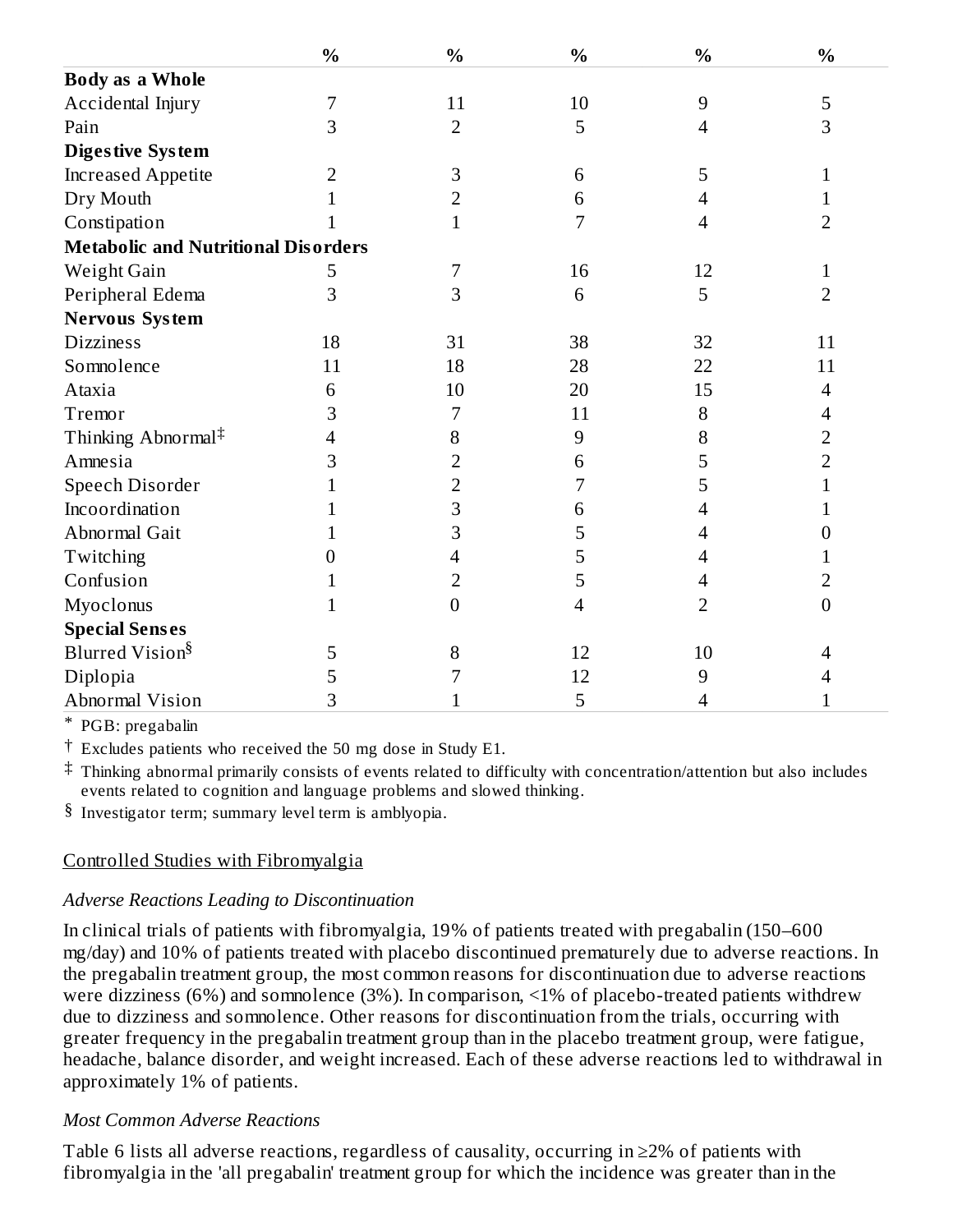placebo treatment group. A majority of pregabalin-treated patients in clinical studies experienced adverse reactions with a maximum intensity of "mild" or "moderate".

| <b>System Organ Class</b><br>- Preferred term               | $150 \text{ mg/d}$<br>$[N=132]$<br>$\frac{0}{0}$ | $300$ mg/d<br>$[N=502]$<br>$\%$ | $450$ mg/d<br>$[N=505]$<br>$\%$ | $600$ mg/d<br>$[N=378]$<br>$\%$ | All PGB*<br>$[N=1517]$<br>$\%$ | <b>Placebo</b><br>$[N=505]$<br>$\%$ |
|-------------------------------------------------------------|--------------------------------------------------|---------------------------------|---------------------------------|---------------------------------|--------------------------------|-------------------------------------|
| <b>Ear and Labyrinth Disorders</b>                          |                                                  |                                 |                                 |                                 |                                |                                     |
| Vertigo                                                     | 2                                                | 2                               | 2                               | 1                               | 2                              | $\boldsymbol{0}$                    |
| <b>Eye Disorders</b>                                        |                                                  |                                 |                                 |                                 |                                |                                     |
| Vision blurred                                              | 8                                                | 7                               | 7                               | 12                              | 8                              | 1                                   |
| <b>Gastrointestinal Disorders</b>                           |                                                  |                                 |                                 |                                 |                                |                                     |
| Dry mouth                                                   | 7                                                | 6                               | 9                               | 9                               | 8                              | 2                                   |
| Constipation                                                | 4                                                | 4                               | 7                               | 10                              | 7                              | 2                                   |
| Vomiting                                                    | 2                                                | 3                               | З                               | $\overline{2}$                  | З                              | $\overline{2}$                      |
| Flatulence                                                  |                                                  |                                 | 2                               | 2                               | 2                              | 1                                   |
| Abdominal distension                                        | 2                                                | $\overline{2}$                  | 2                               | 2                               | 2                              | 1                                   |
| <b>General Disorders and Administrative Site Conditions</b> |                                                  |                                 |                                 |                                 |                                |                                     |
| Fatigue                                                     | 5                                                | 7                               | 6                               | 8                               | 7                              | 4                                   |
| Edema peripheral                                            | 5                                                | 5                               | 6                               | 9                               | 6                              | 2                                   |
| Chest pain                                                  |                                                  | T                               | 1                               | 2                               | 2                              | 1                                   |
| Feeling abnormal                                            | 1                                                | 3                               | 2                               | 2                               | 2                              | 0                                   |
| Edema                                                       | 1                                                | 2                               | 1                               | 2                               | 2                              | 1                                   |
| Feeling drunk                                               | 1                                                | 2                               |                                 | 2                               | 2                              | 0                                   |
| <b>Infections and Infestations</b>                          |                                                  |                                 |                                 |                                 |                                |                                     |
| Sinusitis                                                   | 4                                                | 5                               | 7                               | 5                               | 5                              | 4                                   |
| <b>Investigations</b>                                       |                                                  |                                 |                                 |                                 |                                |                                     |
| Weight increased                                            | 8                                                | 10                              | 10                              | 14                              | 11                             | 2                                   |
| <b>Metabolism and Nutrition Disorders</b>                   |                                                  |                                 |                                 |                                 |                                |                                     |
| Increased appetite                                          | 4                                                | 3                               | 5                               | 7                               | 5                              | 1                                   |
| Fluid retention                                             | 2                                                | 3                               | 3                               | 2                               | 2                              | 1                                   |
| <b>Musculoskeletal and Connective Tissue Disorders</b>      |                                                  |                                 |                                 |                                 |                                |                                     |
| Arthralgia                                                  | 4                                                | 3                               | 3                               | 6                               | 4                              | $\overline{2}$                      |
| Muscle spasms                                               | 2                                                | 4                               | $\overline{4}$                  | 4                               | 4                              | 2                                   |
| Back pain                                                   | 2                                                | 3                               | $\overline{4}$                  | 3                               | 3                              | 3                                   |
| <b>Nervous System Disorders</b>                             |                                                  |                                 |                                 |                                 |                                |                                     |
| <b>Dizziness</b>                                            | 23                                               | 31                              | 43                              | 45                              | 38                             | 9                                   |
| Somnolence                                                  | 13                                               | 18                              | 22                              | 22                              | 20                             | 4                                   |
| Headache                                                    | 11                                               | 12                              | 14                              | 10                              | 12                             | 12                                  |
| Disturbance in                                              |                                                  |                                 |                                 |                                 |                                |                                     |
| attention                                                   | $\overline{4}$                                   | $\overline{4}$                  | 6                               | 6                               | 5                              | $\mathbf{1}$                        |
| Balance disorder                                            | $\overline{2}$                                   | 3                               | 6                               | 9                               | 5                              | $\boldsymbol{0}$                    |
| Memory impairment                                           | 1                                                | 3                               | $\overline{4}$                  | 4                               | 3                              | $\boldsymbol{0}$                    |
| Coordination abnormal                                       | 2                                                | 1                               | 2                               | 2                               | 2                              | 1                                   |
| Hypoaesthesia                                               | 2                                                | 2                               | 3                               | $\overline{2}$                  | $\overline{2}$                 | 1                                   |
| Lethargy                                                    | $\overline{2}$                                   | $\overline{2}$                  | 1                               | $\overline{2}$                  | $\overline{2}$                 | $\boldsymbol{0}$                    |

**Table 6 Treatment-emergent advers e reaction incidence in controlled trials in Fibromyalgia (Events in at least 2% of all LYRICA-treated patients and occurring more frequently in the all pregabalin-group than in the placebo treatment group)**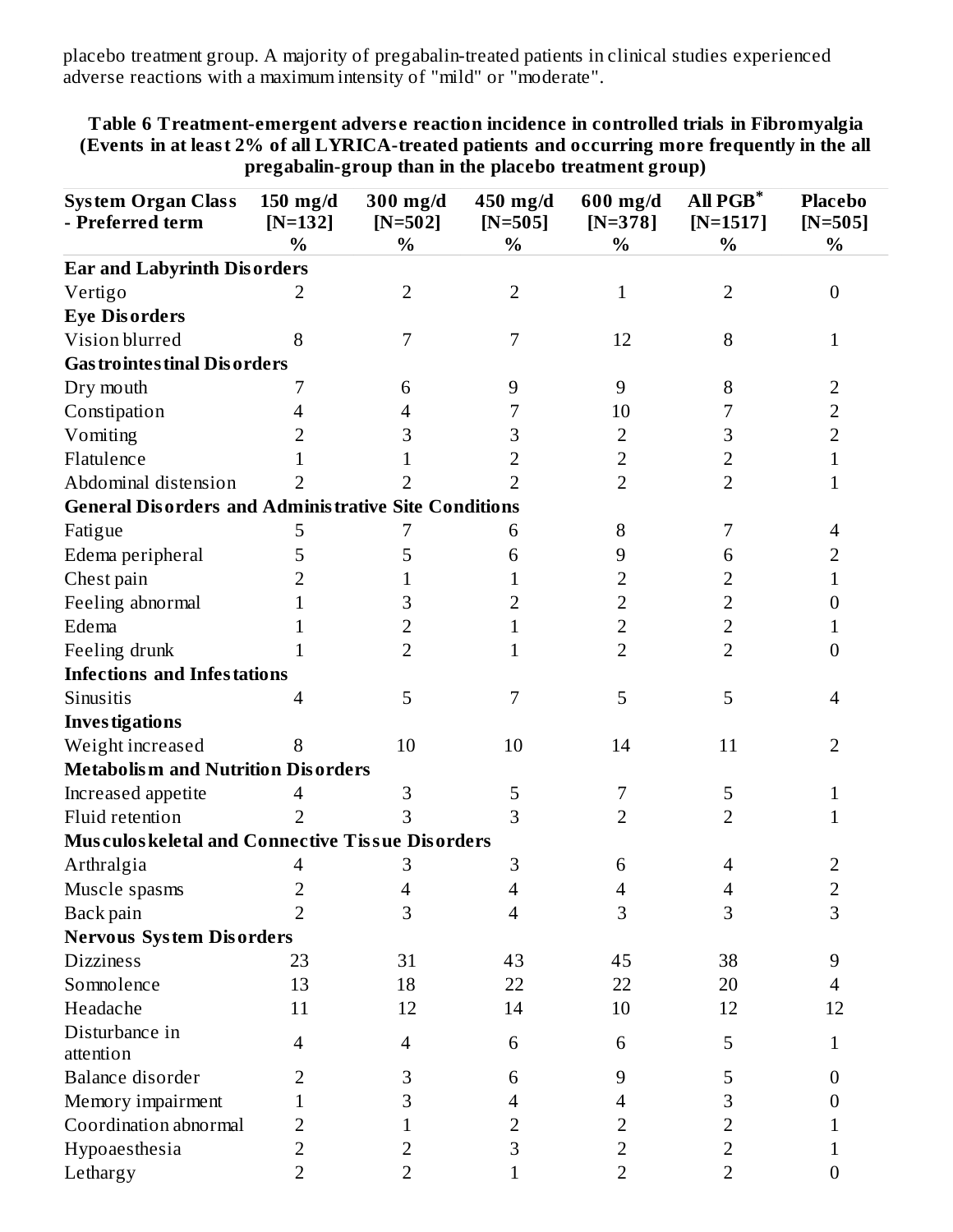| Tremor                                                 |  |   |  |  |
|--------------------------------------------------------|--|---|--|--|
| <b>Psychiatric Disorders</b>                           |  |   |  |  |
| Euphoric Mood                                          |  | h |  |  |
| Confusional state                                      |  |   |  |  |
| Anxiety                                                |  |   |  |  |
| Disorientation                                         |  |   |  |  |
| Depression                                             |  |   |  |  |
| <b>Respiratory, Thoracic and Mediastinal Disorders</b> |  |   |  |  |
| Pharyngolaryngeal<br>pain                              |  |   |  |  |

\* PGB: pregabalin

#### Other Adverse Reactions Observed During the Clinical Studies of LYRICA

Following is a list of treatment-emergent adverse reactions reported by patients treated with LYRICA during all clinical trials. The listing does not include those events already listed in the previous tables or elsewhere in labeling, those events for which a drug cause was remote, those events which were so general as to be uninformative, and those events reported only once which did not have a substantial probability of being acutely life-threatening.

Events are categorized by body system and listed in order of decreasing frequency according to the following definitions: *frequent* adverse reactions are those occurring on one or more occasions in at least 1/100 patients; *infrequent* adverse reactions are those occurring in 1/100 to 1/1000 patients; *rare* reactions are those occurring in fewer than 1/1000 patients. Events of major clinical importance are described in the *Warnings and Precautions section (5)*.

Body as a Whole –*Frequent:* Abdominal pain, Allergic reaction, Fever, *Infrequent:* Abscess, Cellulitis, Chills, Malaise, Neck rigidity, Overdose, Pelvic pain, Photosensitivity reaction, *Rare:* Anaphylactoid reaction, Ascites, Granuloma, Hangover effect, Intentional Injury, Retroperitoneal Fibrosis, Shock

Cardiovascular System –*Infrequent:* Deep thrombophlebitis, Heart failure, Hypotension, Postural hypotension, Retinal vascular disorder, Syncope; *Rare:* ST Depressed, Ventricular Fibrillation

Digestive System –*Frequent:* Gastroenteritis, Increased appetite; *Infrequent:* Cholecystitis, Cholelithiasis, Colitis, Dysphagia, Esophagitis, Gastritis, Gastrointestinal hemorrhage, Melena, Mouth ulceration, Pancreatitis, Rectal hemorrhage, Tongue edema; *Rare:* Aphthous stomatitis, Esophageal Ulcer, Periodontal abscess

Hemic and Lymphatic System –*Frequent:* Ecchymosis; *Infrequent:* Anemia, Eosinophilia, Hypochromic anemia, Leukocytosis, Leukopenia, Lymphadenopathy, Thrombocytopenia; *Rare:* Myelofibrosis, Polycythemia, Prothrombin decreased, Purpura, Thrombocythemia

Metabolic and Nutritional Disorders –*Rare:* Glucose Tolerance Decreased, Urate Crystalluria

Musculoskeletal System –*Frequent:* Arthralgia, Leg cramps, Myalgia, Myasthenia; *Infrequent:* Arthrosis; *Rare:* Chondrodystrophy, Generalized Spasm

Nervous System –*Frequent:* Anxiety, Depersonalization, Hypertonia, Hypesthesia, Libido decreased, Nystagmus, Paresthesia, Stupor, Twitching; *Infrequent:* Abnormal dreams, Agitation, Apathy, Aphasia, Circumoral paresthesia, Dysarthria, Hallucinations, Hostility, Hyperalgesia, Hyperesthesia, Hyperkinesia, Hypokinesia, Hypotonia, Libido increased, Myoclonus, Neuralgia, *Rare:* Addiction, Cerebellar syndrome, Cogwheel rigidity, Coma, Delirium, Delusions, Dysautonomia, Dyskinesia, Dystonia, Encephalopathy, Extrapyramidal syndrome, Guillain-Barré syndrome, Hypalgesia, Intracranial hypertension, Manic reaction, Paranoid reaction, Peripheral neuritis, Personality disorder, Psychotic depression, Schizophrenic reaction, Sleep disorder, Torticollis, Trismus

Respiratory System –*Rare:* Apnea, Atelectasis, Bronchiolitis, Hiccup, Laryngismus, Lung edema, Lung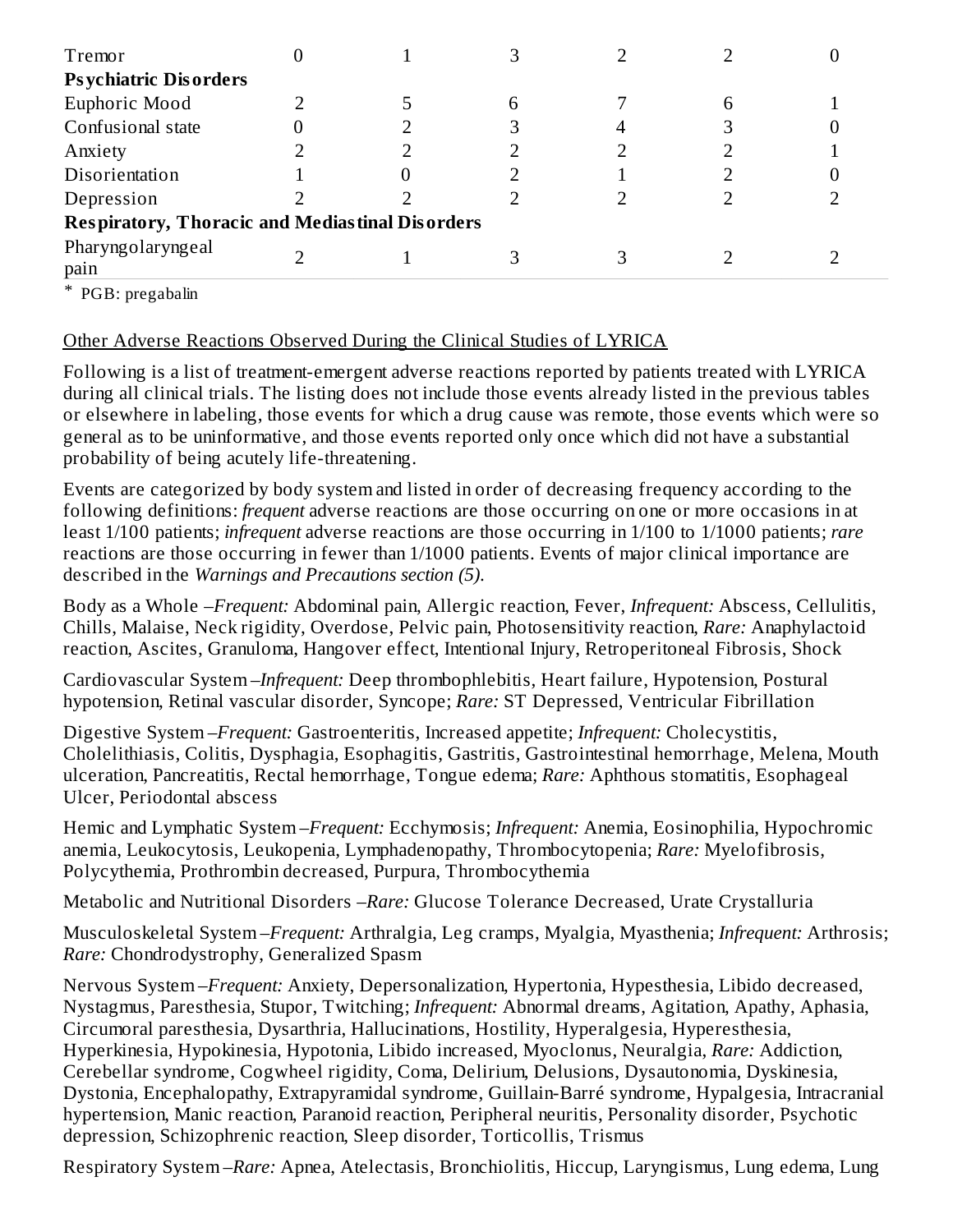## fibrosis, Yawn

Skin and Appendages –*Frequent:* Pruritus, *Infrequent:* Alopecia, Dry skin, Eczema, Hirsutism, Skin ulcer, Urticaria, Vesiculobullous rash; *Rare:* Angioedema, Exfoliative dermatitis, Lichenoid dermatitis, Melanosis, Nail Disorder, Petechial rash, Purpuric rash, Pustular rash, Skin atrophy, Skin necrosis, Skin nodule, Stevens-Johnson syndrome, Subcutaneous nodule

Special senses –*Frequent:* Conjunctivitis, Diplopia, Otitis media, Tinnitus; *Infrequent:* Abnormality of accommodation, Blepharitis, Dry eyes, Eye hemorrhage, Hyperacusis, Photophobia, Retinal edema, Taste loss, Taste perversion; *Rare:* Anisocoria, Blindness, Corneal ulcer, Exophthalmos, Extraocular palsy, Iritis, Keratitis, Keratoconjunctivitis, Miosis, Mydriasis, Night blindness, Ophthalmoplegia, Optic atrophy, Papilledema, Parosmia, Ptosis, Uveitis

Urogenital System –*Frequent:* Anorgasmia, Impotence, Urinary frequency, Urinary incontinence; *Infrequent:* Abnormal ejaculation, Albuminuria, Amenorrhea, Dysmenorrhea, Dysuria, Hematuria, Kidney calculus, Leukorrhea, Menorrhagia, Metrorrhagia, Nephritis, Oliguria, Urinary retention, Urine abnormality; *Rare:* Acute kidney failure, Balanitis, Bladder Neoplasm, Cervicitis, Dyspareunia, Epididymitis, Female lactation, Glomerulitis, Ovarian disorder, Pyelonephritis

# Comparison of Gender and Race

The overall adverse event profile of pregabalin was similar between women and men. There are insufficient data to support a statement regarding the distribution of adverse experience reports by race.

# **6.2 Post-marketing Experience**

The following adverse reactions have been identified during postapproval use of LYRICA. Because these reactions are reported voluntarily from a population of uncertain size, it is not always possible to reliably estimate their frequency or establish a causal relationship to drug exposure.

Nervous System Disorders – Headache

Gastrointestinal Disorders – Nausea, Diarrhea

Reproductive System and Breast Disorders – Gynecomastia, Breast Enlargement

# **7 DRUG INTERACTIONS**

Since LYRICA is predominantly excreted unchanged in the urine, undergoes negligible metabolism in humans (<2% of a dose recovered in urine as metabolites), and does not bind to plasma proteins, its pharmacokinetics are unlikely to be affected by other agents through metabolic interactions or protein binding displacement. *In vitro* and *in vivo* studies showed that LYRICA is unlikely to be involved in significant pharmacokinetic drug interactions. Specifically, there are no pharmacokinetic interactions between pregabalin and the following antiepileptic drugs: carbamazepine, valproic acid, lamotrigine, phenytoin, phenobarbital, and topiramate. Important pharmacokinetic interactions would also not be expected to occur between LYRICA and commonly used antiepileptic drugs *[see Clinical Pharmacology (12)]*.

# *Pharmacodynamics*

Multiple oral doses of LYRICA were co-administered with oxycodone, lorazepam, or ethanol. Although no pharmacokinetic interactions were seen, additive effects on cognitive and gross motor functioning were seen when LYRICA was co-administered with these drugs. No clinically important effects on respiration were seen.

# **8 USE IN SPECIFIC POPULATIONS**

### **8.1 Pregnancy**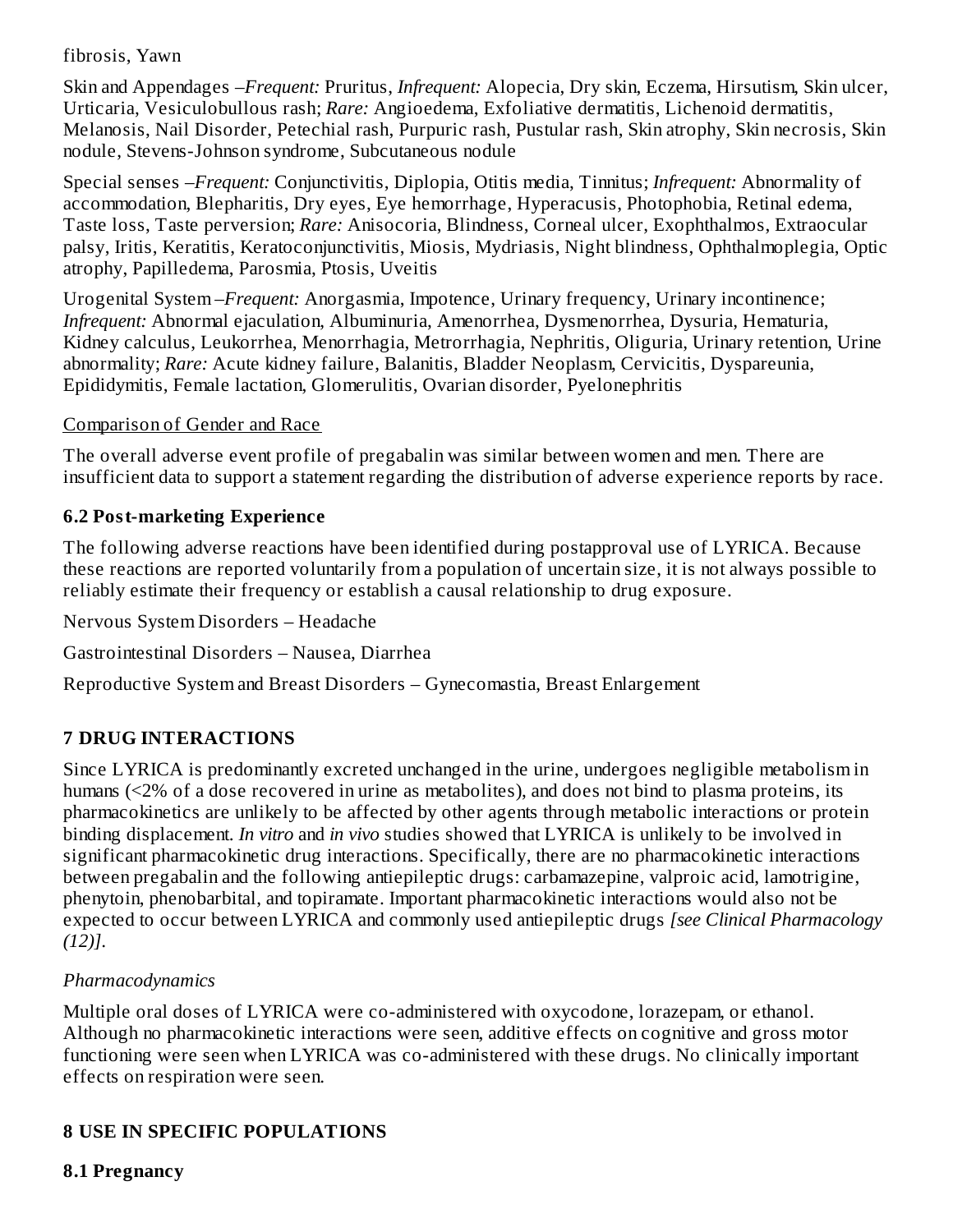Pregnancy Category C. Increased incidences of fetal structural abnormalities and other manifestations of developmental toxicity, including lethality, growth retardation, and nervous and reproductive system functional impairment, were observed in the offspring of rats and rabbits given pregabalin during pregnancy, at doses that produced plasma pregabalin exposures  $(AUC) \geq 5$  times human exposure at the maximum recommended dose (MRD) of 600 mg/day.

When pregnant rats were given pregabalin (500, 1250, or 2500 mg/kg) orally throughout the period of organogenesis, incidences of specific skull alterations attributed to abnormally advanced ossification (premature fusion of the jugal and nasal sutures) were increased at ≥1250 mg/kg, and incidences of skeletal variations and retarded ossification were increased at all doses. Fetal body weights were decreased at the highest dose. The low dose in this study was associated with a plasma exposure (AUC) approximately 17 times human exposure at the MRD of 600 mg/day. A no-effect dose for rat embryo-fetal developmental toxicity was not established.

When pregnant rabbits were given LYRICA (250, 500, or 1250 mg/kg) orally throughout the period of organogenesis, decreased fetal body weight and increased incidences of skeletal malformations, visceral variations, and retarded ossification were observed at the highest dose. The no-effect dose for developmental toxicity in rabbits (500 mg/kg) was associated with a plasma exposure approximately 16 times human exposure at the MRD.

In a study in which female rats were dosed with LYRICA (50, 100, 250, 1250, or 2500 mg/kg) throughout gestation and lactation, offspring growth was reduced at  $\geq 100$  mg/kg and offspring survival was decreased at ≥250 mg/kg. The effect on offspring survival was pronounced at doses ≥1250 mg/kg, with 100% mortality in high-dose litters. When offspring were tested as adults, neurobehavioral abnormalities (decreased auditory startle responding) were observed at ≥250 mg/kg and reproductive impairment (decreased fertility and litter size) was seen at 1250 mg/kg. The no-effect dose for pre- and postnatal developmental toxicity in rats (50 mg/kg) produced a plasma exposure approximately 2 times human exposure at the MRD.

There are no adequate and well-controlled studies in pregnant women. Use LYRICA during pregnancy only if the potential benefit justifies the potential risk to the fetus.

To provide information regarding the effects of in utero exposure to LYRICA, physicians are advised to recommend that pregnant patients taking LYRICA enroll in the North American Antiepileptic Drug (NAAED) Pregnancy Registry. This can be done by calling the toll free number 1-888-233-2334, and must be done by patients themselves. Information on the registry can also be found at the website http://www.aedpregnancyregistry.org/.

# **8.2 Labor and Delivery**

The effects of LYRICA on labor and delivery in pregnant women are unknown. In the prenatal-postnatal study in rats, pregabalin prolonged gestation and induced dystocia at exposures ≥50 times the mean human exposure (AUC  $_{(0-24)}$  of 123  $\mu$ g·hr/mL) at the maximum recommended clinical dose of 600 mg/day.

### **8.3 Nursing Mothers**

It is not known if pregabalin is excreted in human milk; it is, however, present in the milk of rats. Because many drugs are excreted in human milk, and because of the potential for tumorigenicity shown for pregabalin in animal studies, decide whether to discontinue nursing or to discontinue the drug, taking into account the importance of the drug to the mother.

# **8.4 Pediatric Us e**

The safety and efficacy of pregabalin in pediatric patients have not been established.

In studies in which pregabalin (50 to 500 mg/kg) was orally administered to young rats from early in the postnatal period (Postnatal Day 7) through sexual maturity, neurobehavioral abnormalities (deficits in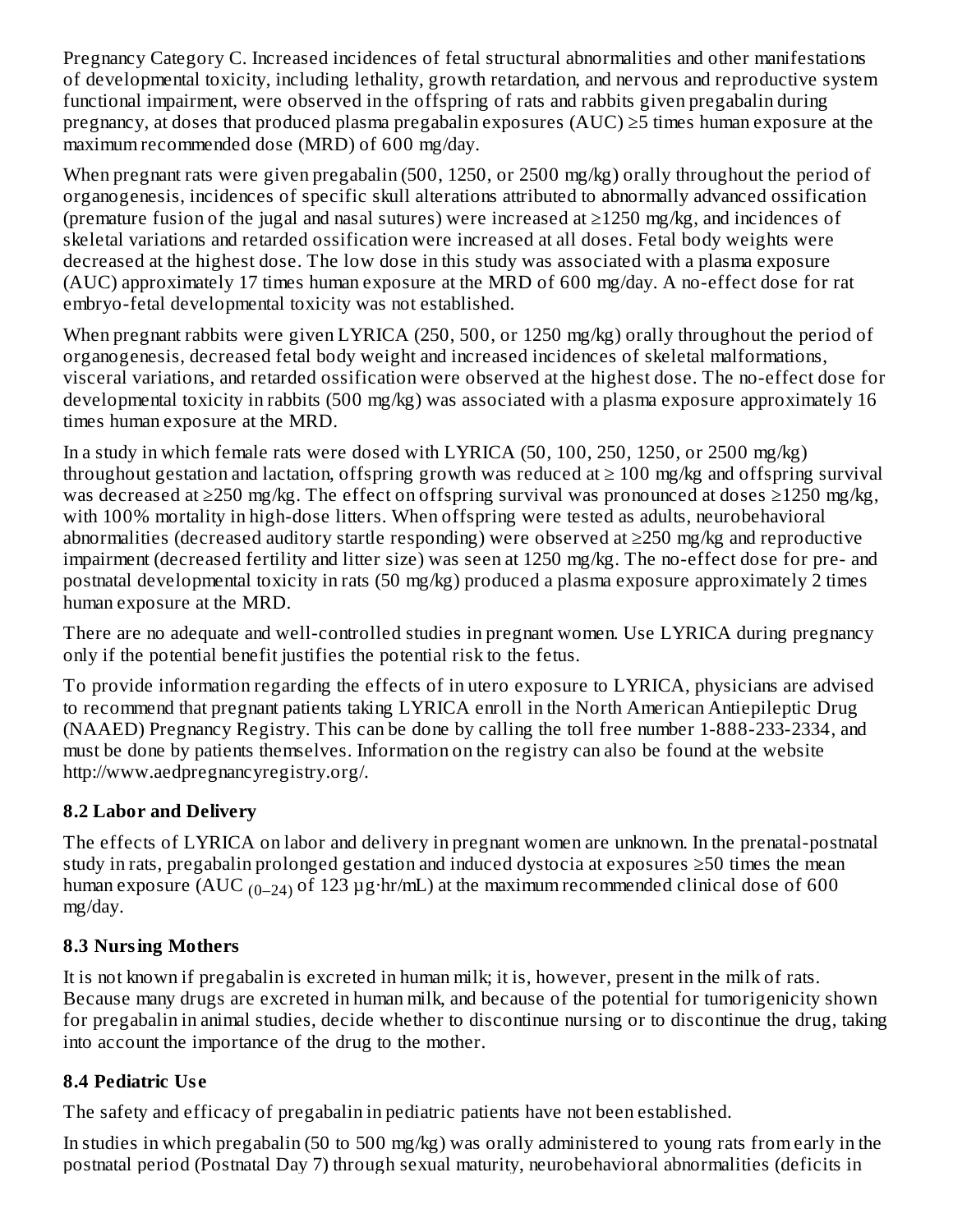learning and memory, altered locomotor activity, decreased auditory startle responding and habituation) and reproductive impairment (delayed sexual maturation and decreased fertility in males and females) were observed at doses ≥50 mg/kg. The neurobehavioral changes of acoustic startle persisted at ≥250 mg/kg and locomotor activity and water maze performance at ≥500 mg/kg in animals tested after cessation of dosing and, thus, were considered to represent long-term effects. The low effect dose for developmental neurotoxicity and reproductive impairment in juvenile rats (50 mg/kg) was associated with a plasma pregabalin exposure (AUC) approximately equal to human exposure at the maximum recommended dose of 600 mg/day. A no-effect dose was not established.

# **8.5 Geriatric Us e**

In controlled clinical studies of LYRICA in neuropathic pain associated with diabetic peripheral neuropathy, 246 patients were 65 to 74 years of age, and 73 patients were 75 years of age or older.

In controlled clinical studies of LYRICA in neuropathic pain associated with postherpetic neuralgia, 282 patients were 65 to 74 years of age, and 379 patients were 75 years of age or older.

In controlled clinical studies of LYRICA in epilepsy, there were only 10 patients 65 to 74 years of age, and 2 patients who were 75 years of age or older.

No overall differences in safety and efficacy were observed between these patients and younger patients.

In controlled clinical studies of LYRICA in fibromyalgia, 106 patients were 65 years of age or older. Although the adverse reaction profile was similar between the two age groups, the following neurological adverse reactions were more frequent in patients 65 years of age or older: dizziness, vision blurred, balance disorder, tremor, confusional state, coordination abnormal, and lethargy.

LYRICA is known to be substantially excreted by the kidney, and the risk of toxic reactions to LYRICA may be greater in patients with impaired renal function. Because LYRICA is eliminated primarily by renal excretion, adjust the dose for elderly patients with renal impairment *[see Dosage and Administration (2.5)]*.

# **9 DRUG ABUSE AND DEPENDENCE**

# **9.1 Controlled Substance**

LYRICA is a Schedule V controlled substance.

LYRICA is not known to be active at receptor sites associated with drugs of abuse. As with any CNS active drug, carefully evaluate patients for history of drug abuse and observe them for signs of LYRICA misuse or abuse (e.g., development of tolerance, dose escalation, drug-seeking behavior).

# **9.2 Abus e**

In a study of recreational users (N=15) of sedative/hypnotic drugs, including alcohol, LYRICA (450mg, single dose) received subjective ratings of "good drug effect,""high" and "liking" to a degree that was similar to diazepam (30mg, single dose). In controlled clinical studies in over 5500 patients, 4 % of LYRICA-treated patients and 1 % of placebo-treated patients overall reported euphoria as an adverse reaction, though in some patient populations studied, this reporting rate was higher and ranged from 1 to 12%.

# **9.3 Dependence**

In clinical studies, following abrupt or rapid discontinuation of LYRICA, some patients reported symptoms including insomnia, nausea, headache or diarrhea *[see Warnings and Precautions (5.8)]*, suggestive of physical dependence.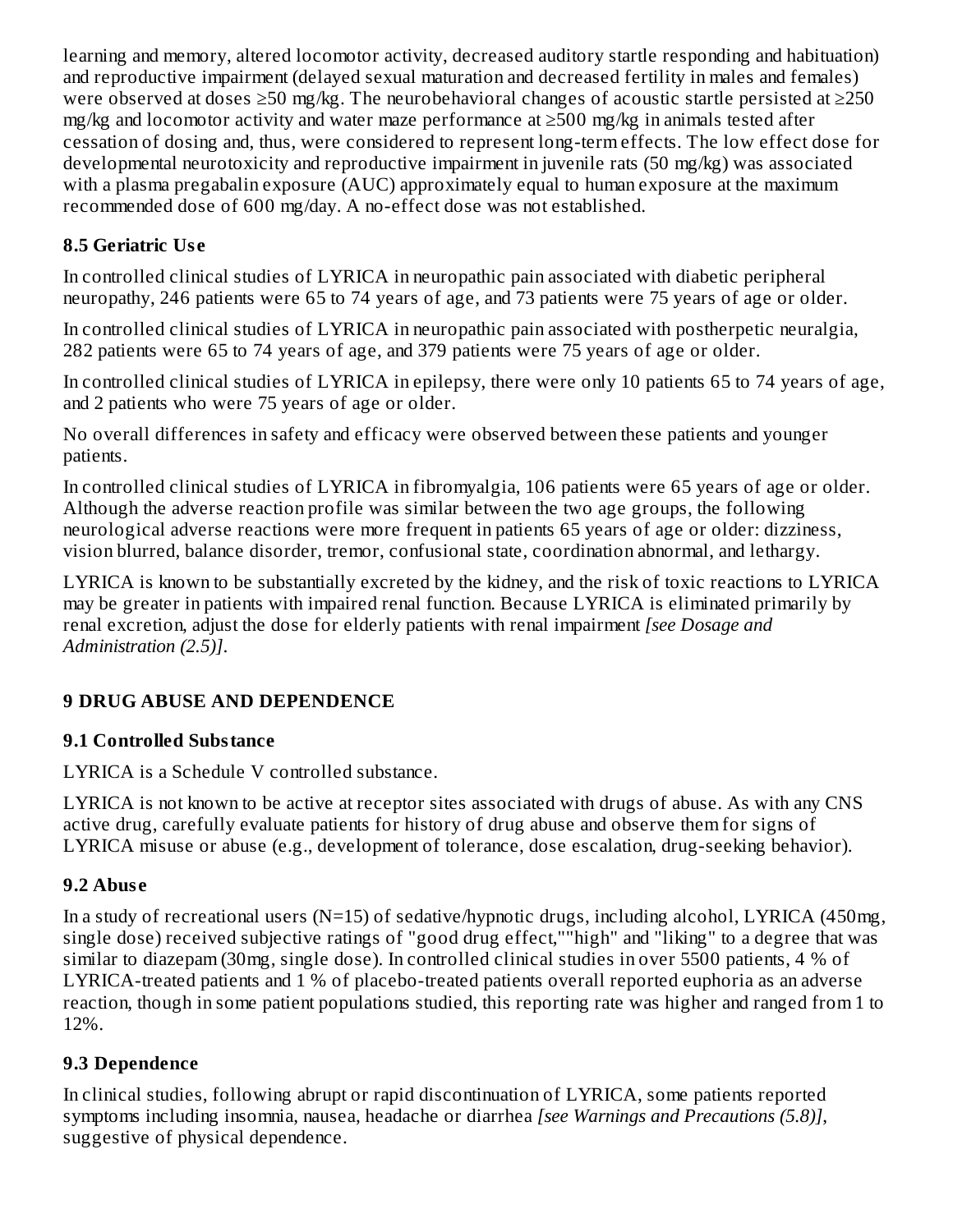## **10 OVERDOSAGE**

# Signs, Symptoms and Laboratory Findings of Acute Overdosage in Humans

There is limited experience with overdose of LYRICA. The highest reported accidental overdose of LYRICA during the clinical development program was 8000 mg, and there were no notable clinical consequences.

## Treatment or Management of Overdose

There is no specific antidote for overdose with LYRICA. If indicated, elimination of unabsorbed drug may be attempted by emesis or gastric lavage; observe usual precautions to maintain the airway. General supportive care of the patient is indicated including monitoring of vital signs and observation of the clinical status of the patient. Contact a Certified Poison Control Center for up-to-date information on the management of overdose with LYRICA.

Although hemodialysis has not been performed in the few known cases of overdose, it may be indicated by the patient's clinical state or in patients with significant renal impairment. Standard hemodialysis procedures result in significant clearance of pregabalin (approximately 50% in 4 hours).

# **11 DESCRIPTION**

Pregabalin is described chemically as (*S*)-3-(aminomethyl)-5-methylhexanoic acid. The molecular formula is  $\rm{C_8H_{17}NO_2}$  and the molecular weight is 159.23. The chemical structure of pregabalin is:



Pregabalin is a white to off-white, crystalline solid with a p $\rm K_{a1}$  of 4.2 and a p $\rm K_{a2}$  of 10.6. It is freely soluble in water and both basic and acidic aqueous solutions. The log of the partition coefficient (noctanol/0.05M phosphate buffer) at  $pH$  7.4 is  $-1.35$ .

LYRICA (pregabalin) Capsules are administered orally and are supplied as imprinted hard-shell capsules containing 25, 50, 75, 100, 150, 200, 225, and 300 mg of pregabalin, along with lactose monohydrate, cornstarch, and talc as inactive ingredients. The capsule shells contain gelatin and titanium dioxide. In addition, the orange capsule shells contain red iron oxide and the white capsule shells contain sodium lauryl sulfate and colloidal silicon dioxide. Colloidal silicon dioxide is a manufacturing aid that may or may not be present in the capsule shells. The imprinting ink contains shellac, black iron oxide, propylene glycol, and potassium hydroxide.

LYRICA (pregabalin) oral solution, 20 mg/mL, is administered orally and is supplied as a clear, colorless solution contained in a 16 fluid ounce white HDPE bottle with a polyethylene-lined closure. The oral solution contains 20 mg/mL of pregabalin, along with methylparaben, propylparaben, monobasic sodium phosphate anhydrous, dibasic sodium phosphate anhydrous, sucralose, artificial strawberry #11545 and purified water as inactive ingredients.

# **12 CLINICAL PHARMACOLOGY**

# **12.1 Mechanism of Action**

 $\rm LYRICA$  (pregabalin) binds with high affinity to the alpha $_2$ -delta site (an auxiliary subunit of voltagegated calcium channels) in central nervous system tissues. Although the mechanism of action of pregabalin has not been fully elucidated, results with genetically modified mice and with compounds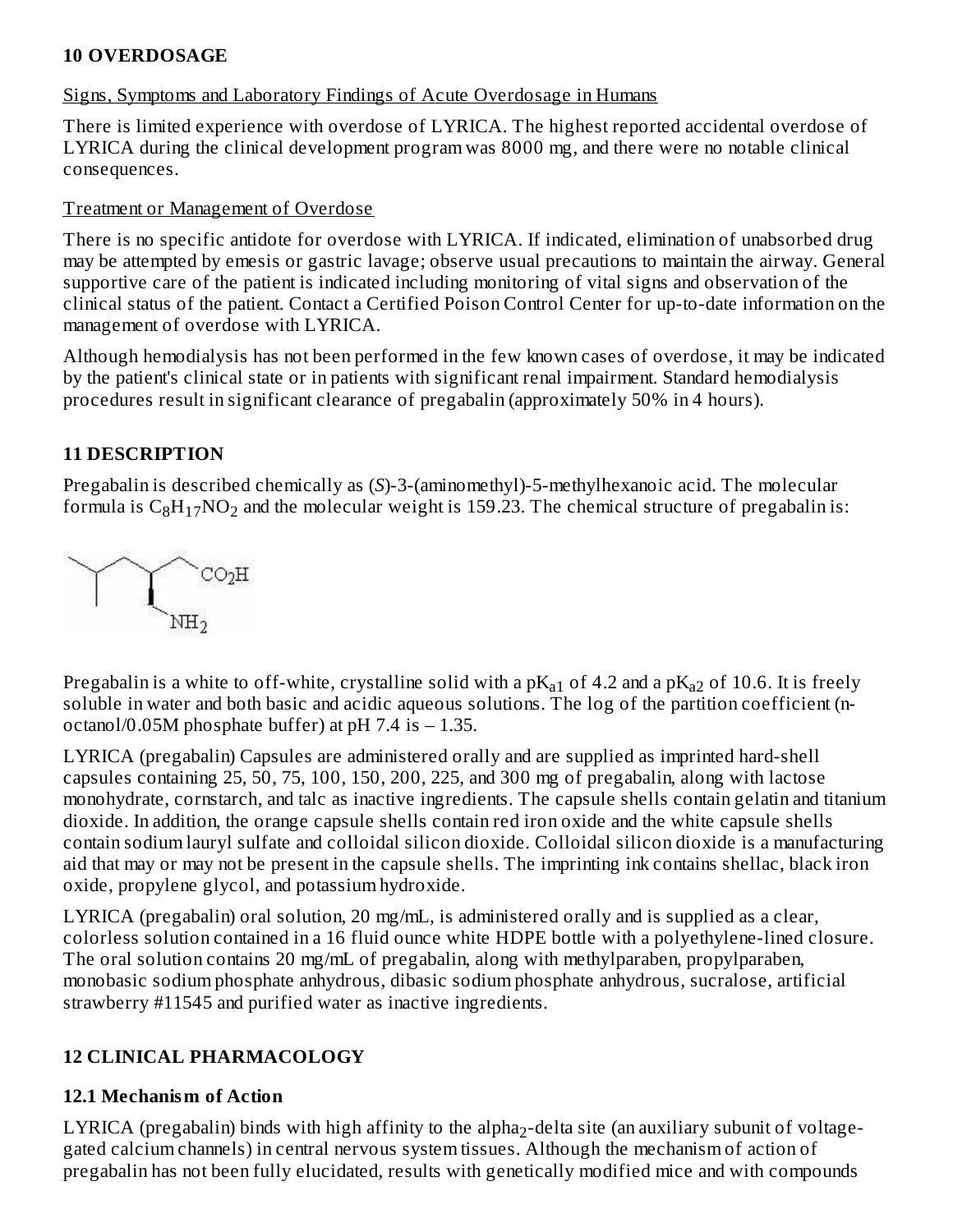$\tt structurally related to pregabalin (such as gabapentin) suggest that binding to the alpha<sub>2</sub>-delta subunit$ may be involved in pregabalin's antinociceptive and antiseizure effects in animals. In animal models of nerve damage, pregabalin has been shown to reduce calcium-dependent release of pro-nociceptive neurotransmitters in the spinal cord, possibly by disrupting alpha<sub>2</sub>-delta containing-calcium channel trafficking and/or reducing calcium currents. Evidence from other animal models of nerve damage and persistent pain suggest the anti-nociceptive activities of pregabalin may also be mediated through interactions with descending noradrenergic and serotonergic pathways originating from the brainstem that modulate pain transmission in the spinal cord.

While pregabalin is a structural derivative of the inhibitory neurotransmitter gamma-aminobutyric acid (GABA), it does not bind directly to  $\mathsf{GABA}_\mathsf{A}, \mathsf{GABA}_\mathsf{B}$ , or benzodiazepine receptors, does not augment  $\mathsf{GABA}_\mathbf{A}$  responses in cultured neurons, does not alter rat brain  $\mathsf{GABA}$  concentration or have acute effects on GABA uptake or degradation. However, in cultured neurons prolonged application of pregabalin increases the density of GABA transporter protein and increases the rate of functional GABA transport. Pregabalin does not block sodium channels, is not active at opiate receptors, and does not alter cyclooxygenase enzyme activity. It is inactive at serotonin and dopamine receptors and does not inhibit dopamine, serotonin, or noradrenaline reuptake.

# **12.3 Pharmacokinetics**

Pregabalin is well absorbed after oral administration, is eliminated largely by renal excretion, and has an elimination half-life of about 6 hours.

# Absorption and Distribution

Following oral administration of LYRICA capsules under fasting conditions, peak plasma concentrations occur within 1.5 hours. Pregabalin oral bioavailability is ≥90% and is independent of dose. Following single- (25 to 300 mg) and multiple- dose (75 to 900 mg/day) administration, maximum plasma concentrations ( $\rm C_{max}$ ) and area under the plasma concentration-time curve (AUC) values increase linearly. Following repeated administration, steady state is achieved within 24 to 48 hours. Multipledose pharmacokinetics can be predicted from single-dose data.

The rate of pregabalin absorption is decreased when given with food, resulting in a decrease in  $\mathsf{C}_{\max}$ of approximately 25% to 30% and an increase in  $\rm T_{max}$  to approximately 3 hours. However, administration of pregabalin with food has no clinically relevant effect on the total absorption of pregabalin. Therefore, pregabalin can be taken with or without food.

Pregabalin does not bind to plasma proteins. The apparent volume of distribution of pregabalin following oral administration is approximately 0.5 L/kg. Pregabalin is a substrate for system L transporter which is responsible for the transport of large amino acids across the blood brain barrier. Although there are no data in humans, pregabalin has been shown to cross the blood brain barrier in mice, rats, and monkeys. In addition, pregabalin has been shown to cross the placenta in rats and is present in the milk of lactating rats.

# Metabolism and Elimination

Pregabalin undergoes negligible metabolism in humans. Following a dose of radiolabeled pregabalin, approximately 90% of the administered dose was recovered in the urine as unchanged pregabalin. The N-methylated derivative of pregabalin, the major metabolite of pregabalin found in urine, accounted for 0.9% of the dose. In preclinical studies, pregabalin (S-enantiomer) did not undergo racemization to the R-enantiomer in mice, rats, rabbits, or monkeys.

Pregabalin is eliminated from the systemic circulation primarily by renal excretion as unchanged drug with a mean elimination half-life of 6.3 hours in subjects with normal renal function. Mean renal clearance was estimated to be 67.0 to 80.9 mL/min in young healthy subjects. Because pregabalin is not bound to plasma proteins this clearance rate indicates that renal tubular reabsorption is involved. Pregabalin elimination is nearly proportional to creatinine clearance (CLcr) *[see Dosage and*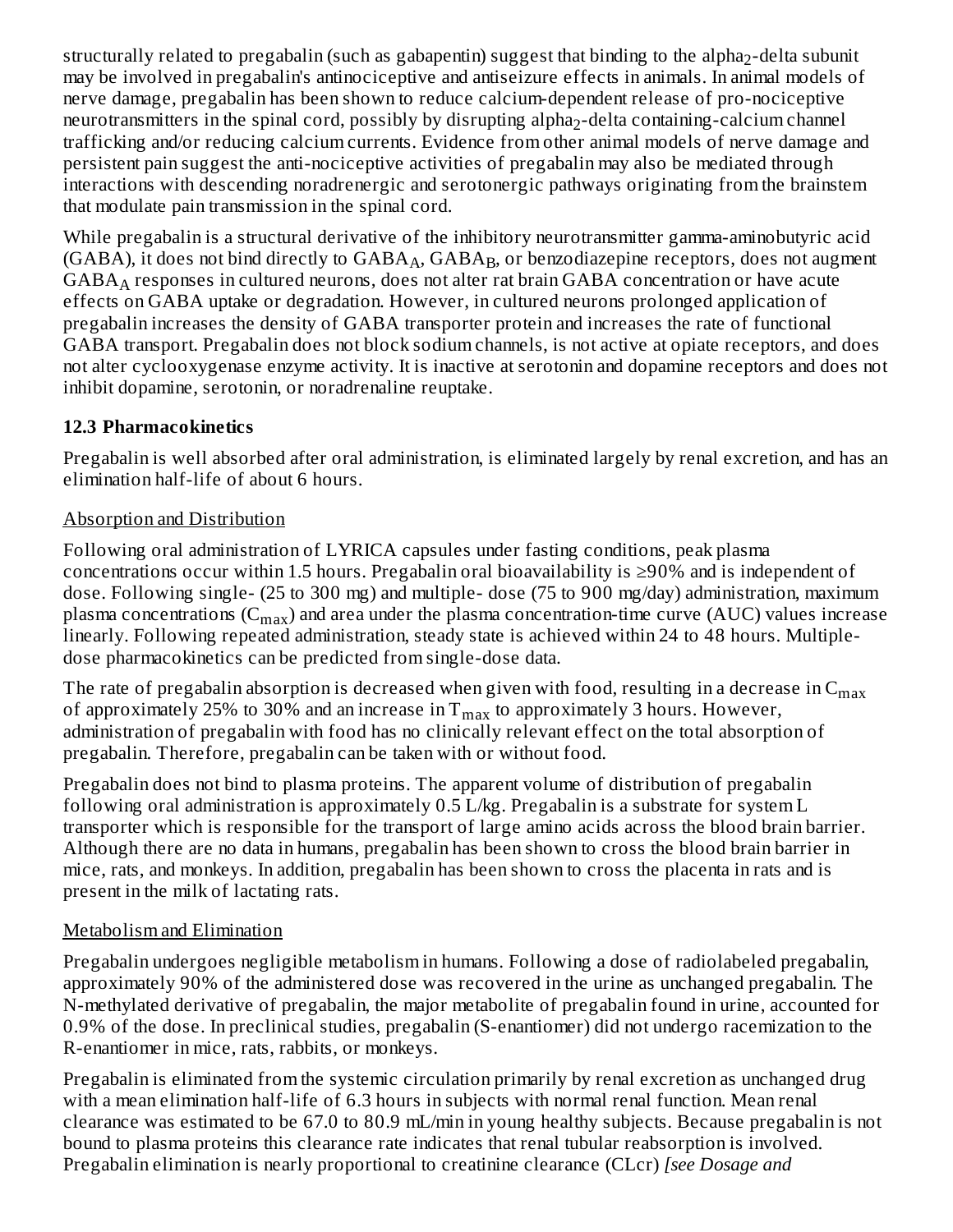# **12.4 Pharmacokinetics in Special Populations**

# Race

In population pharmacokinetic analyses of the clinical studies in various populations, the pharmacokinetics of LYRICA were not significantly affected by race (Caucasians, Blacks, and Hispanics).

# Gender

Population pharmacokinetic analyses of the clinical studies showed that the relationship between daily dose and LYRICA drug exposure is similar between genders.

# Renal Impairment and Hemodialysis

Pregabalin clearance is nearly proportional to creatinine clearance (CLcr). Dosage reduction in patients with renal dysfunction is necessary. Pregabalin is effectively removed from plasma by hemodialysis. Following a 4-hour hemodialysis treatment, plasma pregabalin concentrations are reduced by approximately 50%. For patients on hemodialysis, dosing must be modified [*see Dosage and Administration (2.5)*].

# Elderly

Pregabalin oral clearance tended to decrease with increasing age. This decrease in pregabalin oral clearance is consistent with age-related decreases in CLcr. Reduction of pregabalin dose may be required in patients who have age-related compromised renal function [*see Dosage and Administration, (2.5)*].

# Pediatric Pharmacokinetics

Pharmacokinetics of pregabalin have not been adequately studied in pediatric patients.

### Drug Interactions

### *In Vitro Studies*

Pregabalin, at concentrations that were, in general, 10-times those attained in clinical trials, does not inhibit human CYP1A2, CYP2A6, CYP2C9, CYP2C19, CYP2D6, CYP2E1, and CYP3A4 enzyme systems. In vitro drug interaction studies demonstrate that pregabalin does not induce CYP1A2 or CYP3A4 activity. Therefore, an increase in the metabolism of coadministered CYP1A2 substrates (e.g. theophylline, caffeine) or CYP 3A4 substrates (e.g. midazolam, testosterone) is not anticipated.

# *In Vivo Studies*

The drug interaction studies described in this section were conducted in healthy adults, and across various patient populations.

### **Gabapentin**

The pharmacokinetic interactions of pregabalin and gabapentin were investigated in 12 healthy subjects following concomitant single-dose administration of 100-mg pregabalin and 300-mg gabapentin and in 18 healthy subjects following concomitant multiple-dose administration of 200-mg pregabalin every 8 hours and 400-mg gabapentin every 8 hours. Gabapentin pharmacokinetics following single- and multiple-dose administration were unaltered by pregabalin coadministration. The extent of pregabalin absorption was unaffected by gabapentin coadministration, although there was a small reduction in rate of absorption.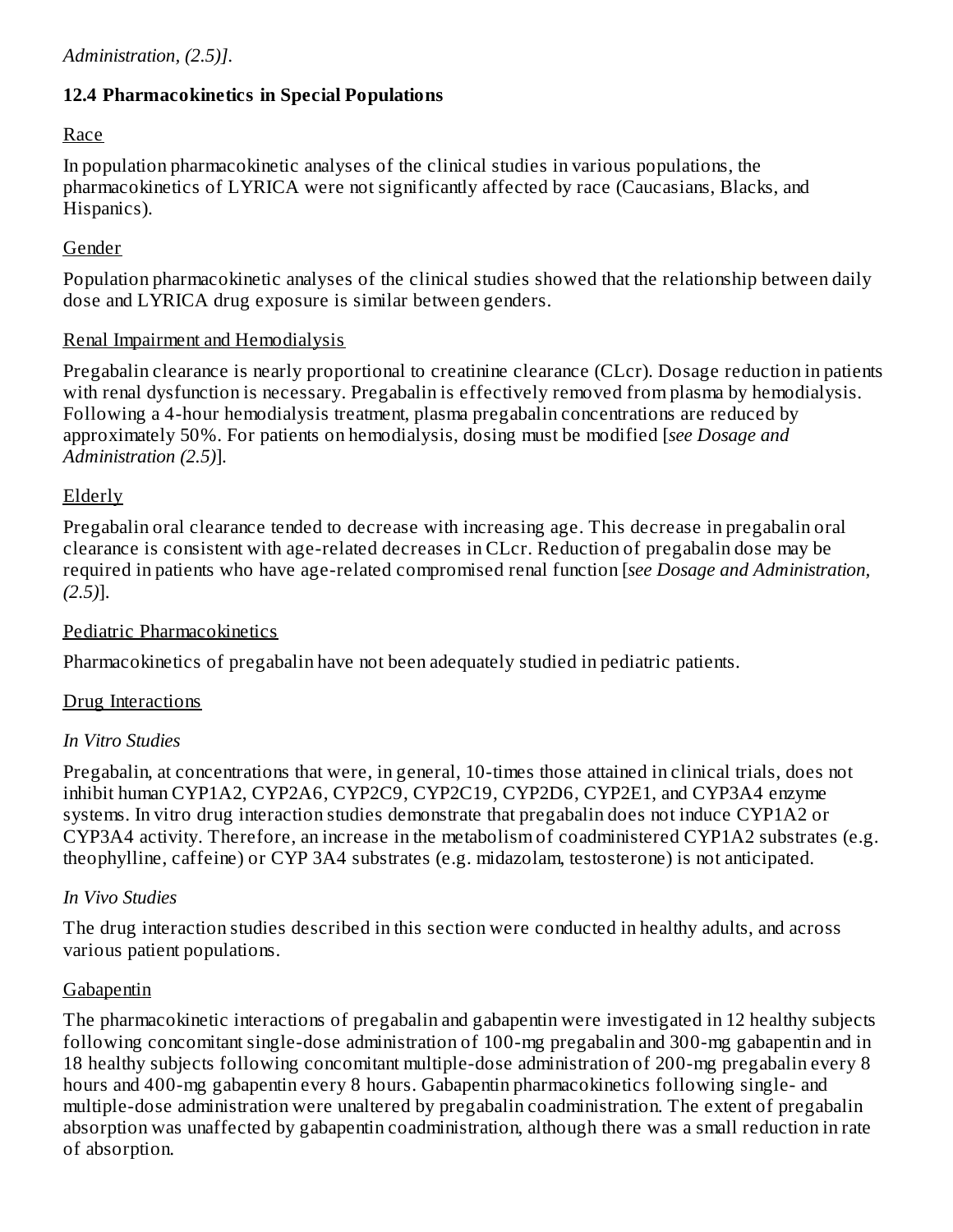### Oral Contraceptive

Pregabalin coadministration (200 mg three times a day) had no effect on the steady-state pharmacokinetics of norethindrone and ethinyl estradiol (1 mg/35 µg, respectively) in healthy subjects.

#### Lorazepam

Multiple-dose administration of pregabalin (300 mg twice a day) in healthy subjects had no effect on the rate and extent of lorazepam single-dose pharmacokinetics and single-dose administration of lorazepam (1 mg) had no effect on the steady-state pharmacokinetics of pregabalin.

#### Oxycodone

Multiple-dose administration of pregabalin (300 mg twice a day) in healthy subjects had no effect on the rate and extent of oxycodone single-dose pharmacokinetics. Single-dose administration of oxycodone (10 mg) had no effect on the steady-state pharmacokinetics of pregabalin.

#### Ethanol

Multiple-dose administration of pregabalin (300 mg twice a day) in healthy subjects had no effect on the rate and extent of ethanol single-dose pharmacokinetics and single-dose administration of ethanol (0.7 g/kg) had no effect on the steady-state pharmacokinetics of pregabalin.

#### Phenytoin, carbamazepine, valproic acid, and lamotrigine

Steady-state trough plasma concentrations of phenytoin, carbamazepine and carbamazepine 10,11 epoxide, valproic acid, and lamotrigine were not affected by concomitant pregabalin (200 mg three times a day) administration.

Population pharmacokinetic analyses in patients treated with pregabalin and various concomitant medications suggest the following:

|                                                                         | Therapeutic class Specific concomitant drug studied                                                         |  |  |  |  |  |  |
|-------------------------------------------------------------------------|-------------------------------------------------------------------------------------------------------------|--|--|--|--|--|--|
| Concomitant drug has no effect on the pharmacokinetics of<br>pregabalin |                                                                                                             |  |  |  |  |  |  |
| Hypoglycemics                                                           | Glyburide, insulin, metformin                                                                               |  |  |  |  |  |  |
| <b>Diuretics</b>                                                        | Furosemide                                                                                                  |  |  |  |  |  |  |
| Antiepileptic Drugs Tiagabine                                           |                                                                                                             |  |  |  |  |  |  |
| pharmacokinetics of concomitant drug                                    | Concomitant drug has no effect on the pharmacokinetics of<br>pregabalin and pregabalin has no effect on the |  |  |  |  |  |  |
|                                                                         | Carbamazepine, lamotrigine,                                                                                 |  |  |  |  |  |  |
| Antiepileptic Drugs                                                     | phenobarbital,                                                                                              |  |  |  |  |  |  |
|                                                                         | phenytoin, topiramate, valproic acid                                                                        |  |  |  |  |  |  |

# **13 NONCLINICAL TOXICOLOGY**

### **13.1 Carcinogenesis, Mutagenesis, Impairment of Fertility**

### **Carcinogenesis**

A dose-dependent increase in the incidence of malignant vascular tumors (hemangiosarcomas) was observed in two strains of mice (B6C3F1 and CD-1) given pregabalin (200, 1000, or 5000 mg/kg) in the diet for two years. Plasma pregabalin exposure (AUC) in mice receiving the lowest dose that increased hemangiosarcomas was approximately equal to the human exposure at the maximum recommended dose (MRD) of 600 mg/day. A no-effect dose for induction of hemangiosarcomas in mice was not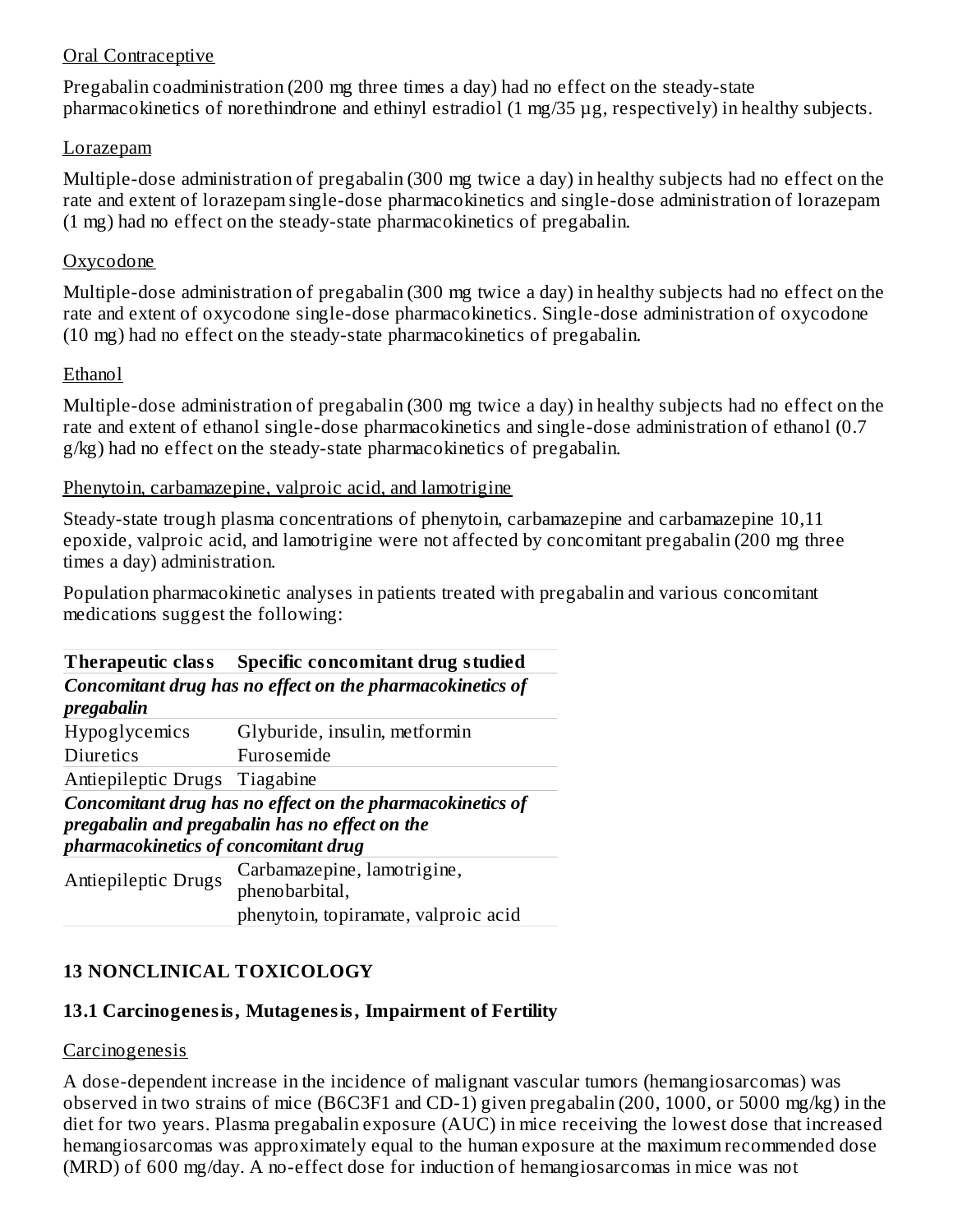established. No evidence of carcinogenicity was seen in two studies in Wistar rats following dietary administration of pregabalin for two years at doses (50, 150, or 450 mg/kg in males and 100, 300, or 900 mg/kg in females) that were associated with plasma exposures in males and females up to approximately 14 and 24 times, respectively, human exposure at the MRD.

## Mutagenesis

Pregabalin was not mutagenic in bacteria or in mammalian cells *in vitro*, was not clastogenic in mammalian systems *in vitro* and *in vivo*, and did not induce unscheduled DNA synthesis in mouse or rat hepatocytes.

# Impairment of Fertility

In fertility studies in which male rats were orally administered pregabalin (50 to 2500 mg/kg) prior to and during mating with untreated females, a number of adverse reproductive and developmental effects were observed. These included decreased sperm counts and sperm motility, increased sperm abnormalities, reduced fertility, increased preimplantation embryo loss, decreased litter size, decreased fetal body weights, and an increased incidence of fetal abnormalities. Effects on sperm and fertility parameters were reversible in studies of this duration (3–4 months). The no-effect dose for male reproductive toxicity in these studies (100 mg/kg) was associated with a plasma pregabalin exposure (AUC) approximately 3 times human exposure at the maximum recommended dose (MRD) of 600 mg/day.

In addition, adverse reactions on reproductive organ (testes, epididymides) histopathology were observed in male rats exposed to pregabalin (500 to 1250 mg/kg) in general toxicology studies of four weeks or greater duration. The no-effect dose for male reproductive organ histopathology in rats (250 mg/kg) was associated with a plasma exposure approximately 8 times human exposure at the MRD.

In a fertility study in which female rats were given pregabalin (500, 1250, or 2500 mg/kg) orally prior to and during mating and early gestation, disrupted estrous cyclicity and an increased number of days to mating were seen at all doses, and embryolethality occurred at the highest dose. The low dose in this study produced a plasma exposure approximately 9 times that in humans receiving the MRD. A noeffect dose for female reproductive toxicity in rats was not established.

# Human Data

In a double-blind, placebo-controlled clinical trial to assess the effect of pregabalin on sperm motility, 30 healthy male subjects were exposed to pregabalin at a dose of 600 mg/day. After 3 months of treatment (one complete sperm cycle), the difference between placebo- and pregabalin-treated subjects in mean percent sperm with normal motility was <4% and neither group had a mean change from baseline of more than 2%. Effects on other male reproductive parameters in humans have not been adequately studied.

# **13.2 Animal Toxicology and/or Pharmacology**

# Dermatopathy

Skin lesions ranging from erythema to necrosis were seen in repeated-dose toxicology studies in both rats and monkeys. The etiology of these skin lesions is unknown. At the maximum recommended human dose (MRD) of 600 mg/day, there is a 2-fold safety margin for the dermatological lesions. The more severe dermatopathies involving necrosis were associated with pregabalin exposures (as expressed by plasma AUCs) of approximately 3 to 8 times those achieved in humans given the MRD. No increase in incidence of skin lesions was observed in clinical studies.

# Ocular Lesions

Ocular lesions (characterized by retinal atrophy [including loss of photoreceptor cells] and/or corneal inflammation/mineralization) were observed in two lifetime carcinogenicity studies in Wistar rats.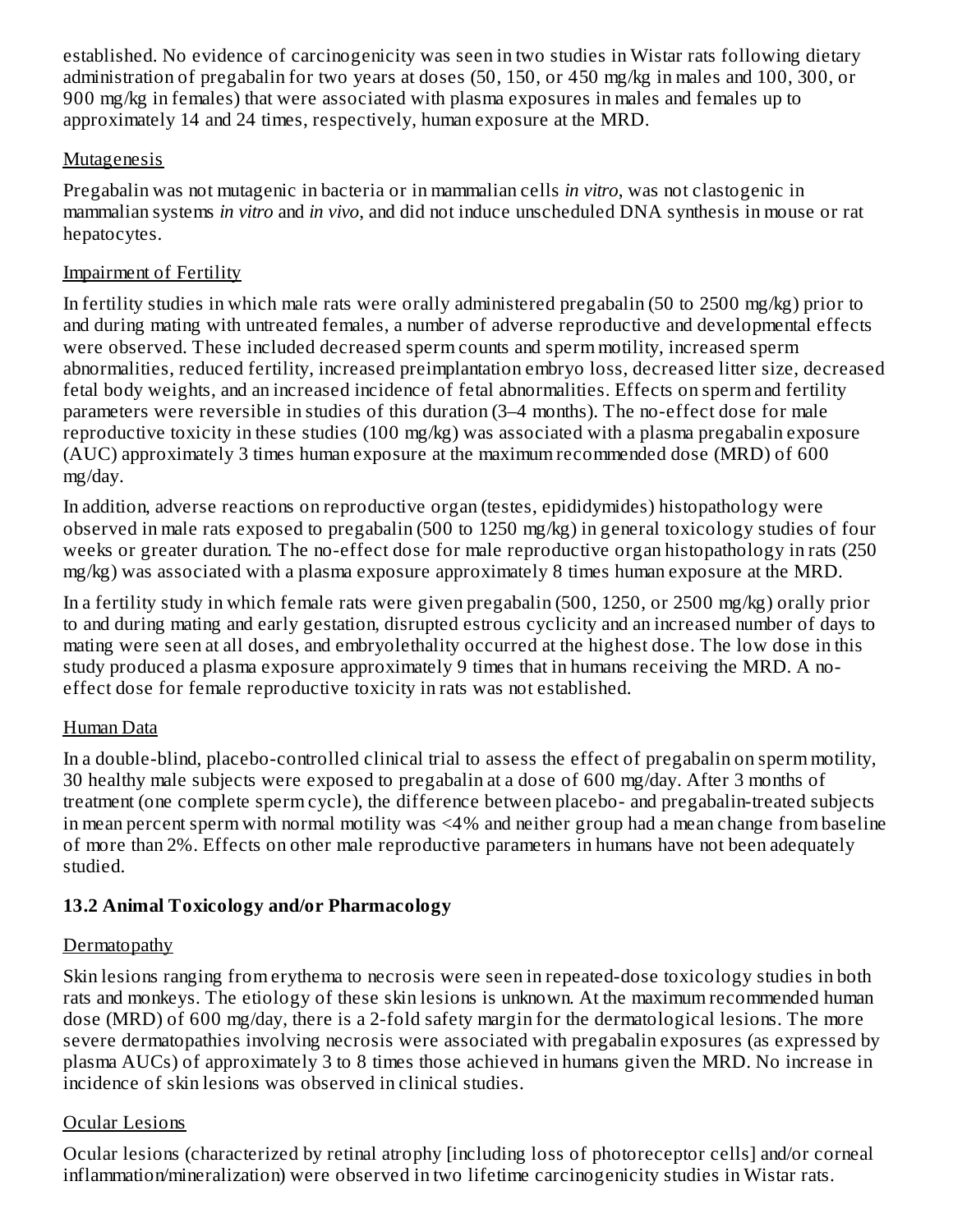These findings were observed at plasma pregabalin exposures (AUC)  $\geq$  times those achieved in humans given the maximum recommended dose of 600 mg/day. A no-effect dose for ocular lesions was not established. Similar lesions were not observed in lifetime carcinogenicity studies in two strains of mice or in monkeys treated for 1 year.

# **14 CLINICAL STUDIES**

# **14.1 Neuropathic pain associated with diabetic peripheral neuropathy**

The efficacy of the maximum recommended dose of LYRICA for the management of neuropathic pain associated with diabetic peripheral neuropathy was established in three double-blind, placebocontrolled, multicenter studies with three times a day dosing, two of which studied the maximum recommended dose. Patients were enrolled with either Type 1 or Type 2 diabetes mellitus and a diagnosis of painful distal symmetrical sensorimotor polyneuropathy for 1 to 5 years. A total of 89% of patients completed Studies DPN 1 and DPN 2. The patients had a minimum mean baseline pain score of ≥4 on an 11-point numerical pain rating scale ranging from 0 (no pain) to 10 (worst possible pain). The baseline mean pain scores across the two studies ranged from 6.1 to 6.7. Patients were permitted up to 4 grams of acetaminophen per day as needed for pain, in addition to pregabalin. Patients recorded their pain daily in a diary.

*Study DPN 1:* This 5-week study compared LYRICA 25, 100, or 200 mg three times a day with placebo. Treatment with LYRICA 100 and 200 mg three times a day statistically significantly improved the endpoint mean pain score and increased the proportion of patients with at least a 50% reduction in pain score from baseline. There was no evidence of a greater effect on pain scores of the 200 mg three times a day dose than the 100 mg three times a day dose, but there was evidence of dose dependent adverse reactions *[see Adverse Reactions (6.1)]*. For a range of degrees of improvement in pain from baseline to study endpoint, Figure 1 shows the fraction of patients achieving that degree of improvement. The figure is cumulative, so that patients whose change from baseline is, for example, 50%, are also included at every level of improvement below 50%. Patients who did not complete the study were assigned 0% improvement. Some patients experienced a decrease in pain as early as Week 1, which persisted throughout the study.

Figure 1: Patients Achieving Various Levels of Pain Relief – Study DPN 1

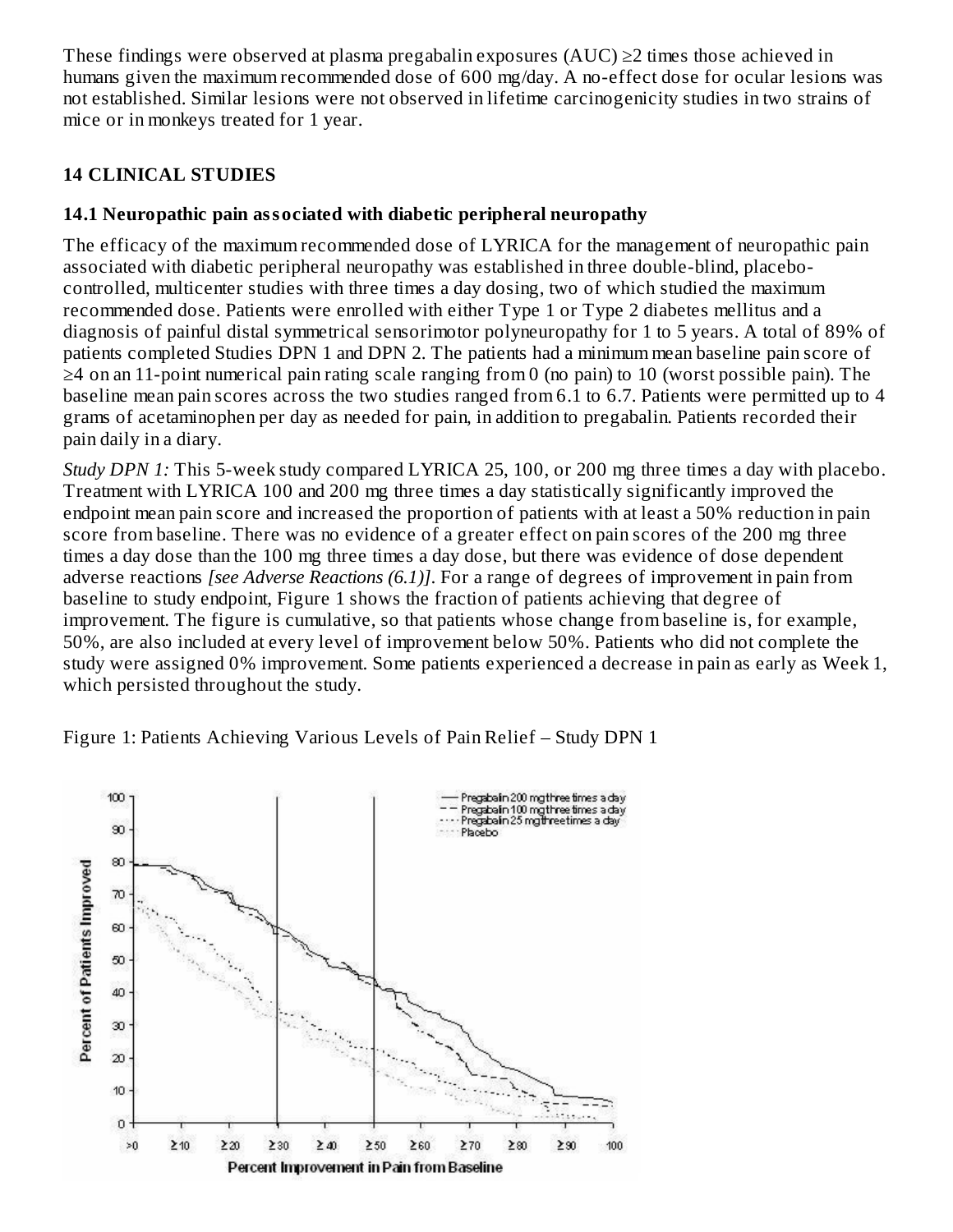*Study DPN 2:* This 8-week study compared LYRICA 100 mg three times a day with placebo. Treatment with LYRICA 100 mg three times a day statistically significantly improved the endpoint mean pain score and increased the proportion of patients with at least a 50% reduction in pain score from baseline. For various degrees of improvement in pain from baseline to study endpoint, Figure 2 shows the fraction of patients achieving that degree of improvement. The figure is cumulative, so that patients whose change from baseline is, for example, 50%, are also included at every level of improvement below 50%. Patients who did not complete the study were assigned 0% improvement. Some patients experienced a decrease in pain as early as Week 1, which persisted throughout the study.





### **14.2 Postherpetic Neuralgia**

The efficacy of LYRICA for the management of postherpetic neuralgia was established in three double-blind, placebo-controlled, multicenter studies. These studies enrolled patients with neuralgia persisting for at least 3 months following healing of herpes zoster rash and a minimum baseline score of ≥4 on an 11-point numerical pain rating scale ranging from 0 (no pain) to 10 (worst possible pain). Seventy-three percent of patients completed the studies. The baseline mean pain scores across the 3 studies ranged from 6 to 7. Patients were permitted up to 4 grams of acetaminophen per day as needed for pain, in addition to pregabalin. Patients recorded their pain daily in a diary.

*Study PHN 1:* This 13-week study compared LYRICA 75, 150, and 300 mg twice daily with placebo. Patients with creatinine clearance (CLcr) between 30 to 60 mL/min were randomized to 75 mg, 150 mg, or placebo twice daily. Patients with creatinine clearance greater than 60 mL/min were randomized to 75 mg, 150 mg, 300 mg or placebo twice daily. In patients with creatinine clearance greater than 60 mL/min treatment with all doses of LYRICA statistically significantly improved the endpoint mean pain score and increased the proportion of patients with at least a 50% reduction in pain score from baseline. Despite differences in dosing based on renal function, patients with creatinine clearance between 30 to 60 mL/min tolerated LYRICA less well than patients with creatinine clearance greater than 60 mL/min as evidenced by higher rates of discontinuation due to adverse reactions. For various degrees of improvement in pain from baseline to study endpoint, Figure 3 shows the fraction of patients achieving that degree of improvement. The figure is cumulative, so that patients whose change from baseline is, for example, 50%, are also included at every level of improvement below 50%. Patients who did not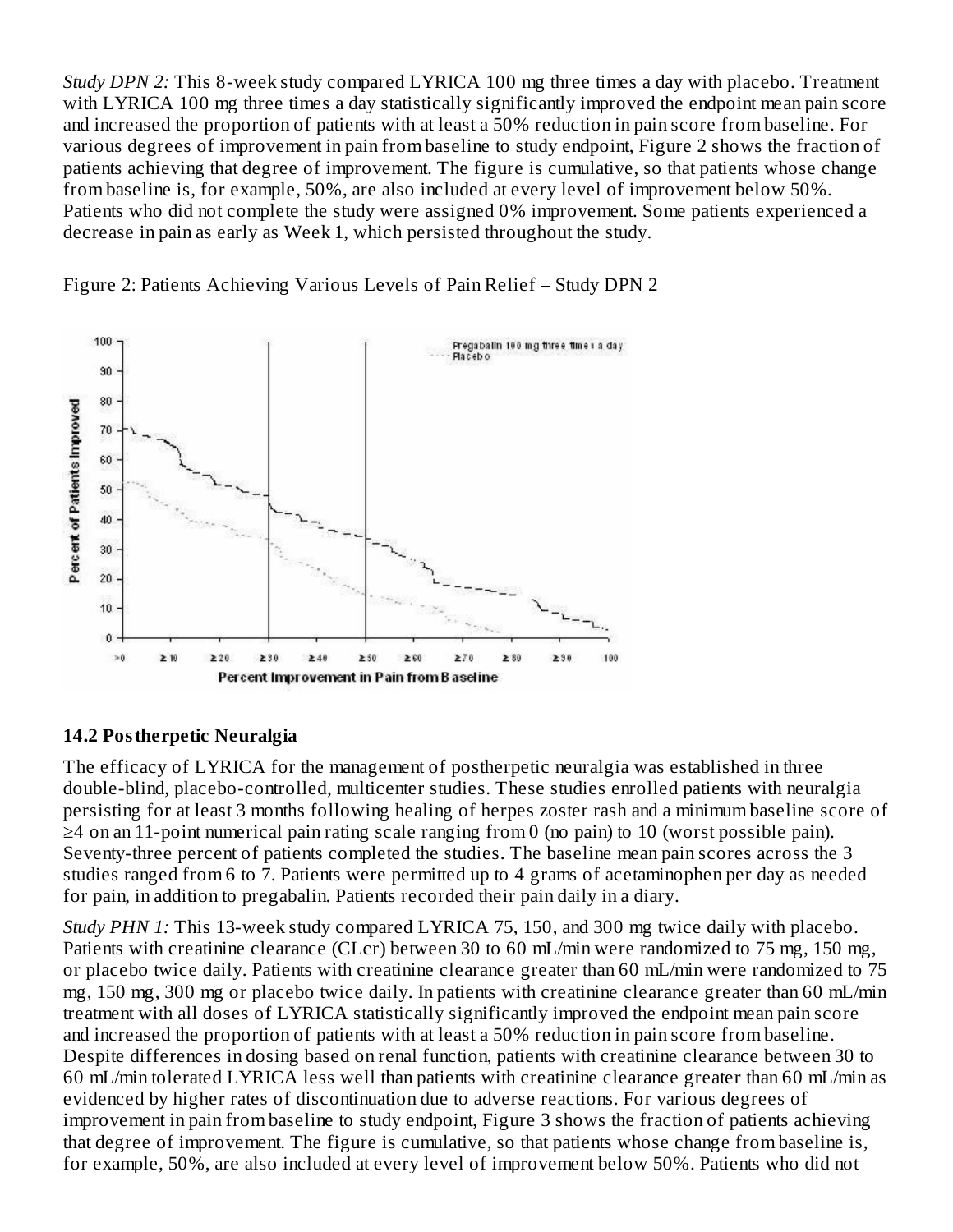complete the study were assigned 0% improvement. Some patients experienced a decrease in pain as early as Week 1, which persisted throughout the study.





*Study PHN 2:* This 8-week study compared LYRICA 100 or 200 mg three times a day with placebo, with doses assigned based on creatinine clearance. Patients with creatinine clearance between 30 to 60 mL/min were treated with 100 mg three times a day, and patients with creatinine clearance greater than 60 mL/min were treated with 200 mg three times daily. Treatment with LYRICA statistically significantly improved the endpoint mean pain score and increased the proportion of patients with at least a 50% reduction in pain score from baseline. For various degrees of improvement in pain from baseline to study endpoint, Figure 4 shows the fraction of patients achieving that degree of improvement. The figure is cumulative, so that patients whose change from baseline is, for example, 50%, are also included at every level of improvement below 50%. Patients who did not complete the study were assigned 0% improvement. Some patients experienced a decrease in pain as early as Week 1, which persisted throughout the study.

Figure 4: Patients Achieving Various Levels of Pain Relief – Study PHN 2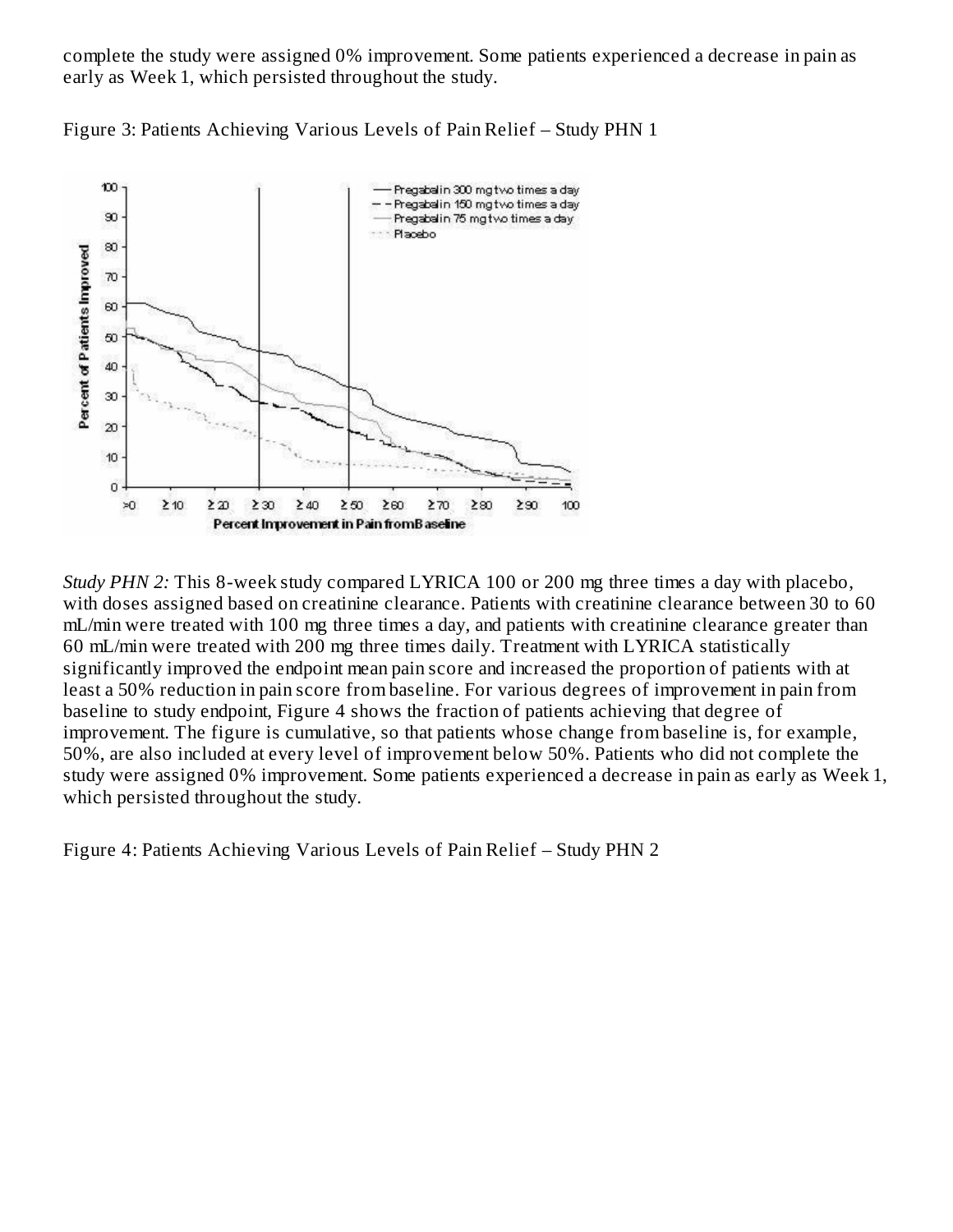

*Study PHN 3:* This 8-week study compared LYRICA 50 or 100 mg three times a day with placebo with doses assigned regardless of creatinine clearance. Treatment with LYRICA 50 and 100 mg three times a day statistically significantly improved the endpoint mean pain score and increased the proportion of patients with at least a 50% reduction in pain score from baseline. Patients with creatinine clearance between 30 to 60 mL/min tolerated LYRICA less well than patients with creatinine clearance greater than 60 mL/min as evidenced by markedly higher rates of discontinuation due to adverse reactions. For various degrees of improvement in pain from baseline to study endpoint, Figure 5 shows the fraction of patients achieving that degree of improvement. The figure is cumulative, so that patients whose change from baseline is, for example, 50%, are also included at every level of improvement below 50%. Patients who did not complete the study were assigned 0% improvement. Some patients experienced a decrease in pain as early as Week 1, which persisted throughout the study.

Figure 5: Patients Achieving Various Levels of Pain Relief – Study PHN 3



#### **14.3 Adjunctive Therapy for Adult Patients with Partial Ons et Seizures**

The efficacy of LYRICA as adjunctive therapy in partial onset seizures was established in three 12 week, randomized, double-blind, placebo-controlled, multicenter studies in adult patients. Patients were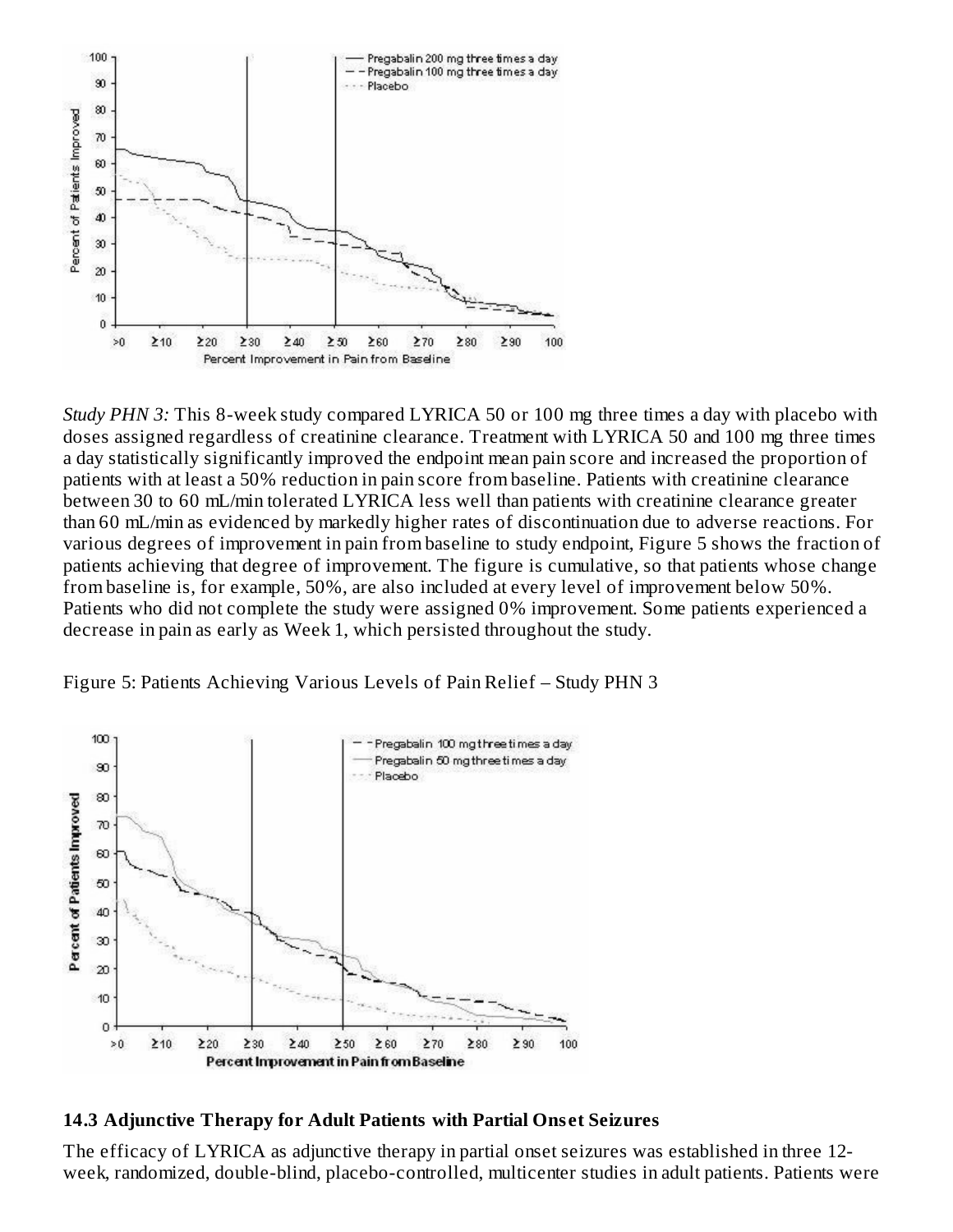enrolled who had partial onset seizures with or without secondary generalization and were not adequately controlled with 1 to 3 concomitant antiepileptic drugs (AEDs). Patients taking gabapentin were required to discontinue gabapentin treatment 1 week prior to entering baseline. During an 8-week baseline period, patients had to experience at least 6 partial onset seizures with no seizure-free period exceeding 4 weeks. The mean duration of epilepsy was 25 years in these 3 studies and the mean and median baseline seizure frequencies were 22.5 and 10 seizures per month, respectively. Approximately half of the patients were taking 2 concurrent AEDs at baseline. Among the LYRICA-treated patients, 80% completed the double-blind phase of the studies.

Table 7 shows median baseline seizure rates and median percent reduction in seizure frequency by dose.

| <b>Daily Dose</b><br>of<br>Pregabalin | Dosing<br>Regimen | N   | <b>Bas eline</b><br>Seizure<br>Frequency/mo | <b>Median</b> %<br><b>Change</b><br>from<br><b>Baseline</b> | p-value,<br>VS.<br>placebo |
|---------------------------------------|-------------------|-----|---------------------------------------------|-------------------------------------------------------------|----------------------------|
| <b>Study E1</b>                       |                   |     |                                             |                                                             |                            |
| Placebo                               | <b>BID</b>        | 100 | 9.5                                         | 0                                                           |                            |
| $50$ mg/day                           | <b>BID</b>        | 88  | 10.3                                        | $-9$                                                        | 0.4230                     |
| $150$ mg/day                          | <b>BID</b>        | 86  | 8.8                                         | $-35$                                                       | 0.0001                     |
| $300$ mg/day                          | BID               | 90  | 9.8                                         | $-37$                                                       | 0.0001                     |
| $600$ mg/day                          | <b>BID</b>        | 89  | 9.0                                         | $-51$                                                       | 0.0001                     |
| <b>Study E2</b>                       |                   |     |                                             |                                                             |                            |
| Placebo                               | TID               | 96  | 9.3                                         | 1                                                           |                            |
| $150 \; \text{mg/day}$                | TID               | 99  | 11.5                                        | $-17$                                                       | 0.0007                     |
| $600$ mg/day                          | TID               | 92  | 12.3                                        | $-43$                                                       | 0.0001                     |
| <b>Study E3</b>                       |                   |     |                                             |                                                             |                            |
| Placebo                               | <b>BID/TID</b>    | 98  | 11                                          | $-1$                                                        |                            |
| $600$ mg/day                          | <b>BID</b>        | 103 | 9.5                                         | $-36$                                                       | 0.0001                     |
| $600$ mg/day                          | TID               | 111 | 10                                          | $-48$                                                       | 0.0001                     |

In the first study (E1), there was evidence of a dose-response relationship for total daily doses of Lyrica between 150 and 600 mg/day; a dose of 50 mg/day was not effective. In the first study (E1), each daily dose was divided into two equal doses (twice a day dosing). In the second study (E2), each daily dose was divided into three equal doses (three times a day dosing). In the third study (E3), the same total daily dose was divided into two equal doses for one group (twice a day dosing) and three equal doses for another group (three times a day dosing). While the three times a day dosing group in Study E3 performed numerically better than the twice a day dosing group, this difference was small and not statistically significant.

A secondary outcome measure included the responder rate (proportion of patients with ≥50% reduction from baseline in partial seizure frequency). The following figure displays responder rate by dose for two of the studies.

Figure 6. Responder rate by add-on epilepsy study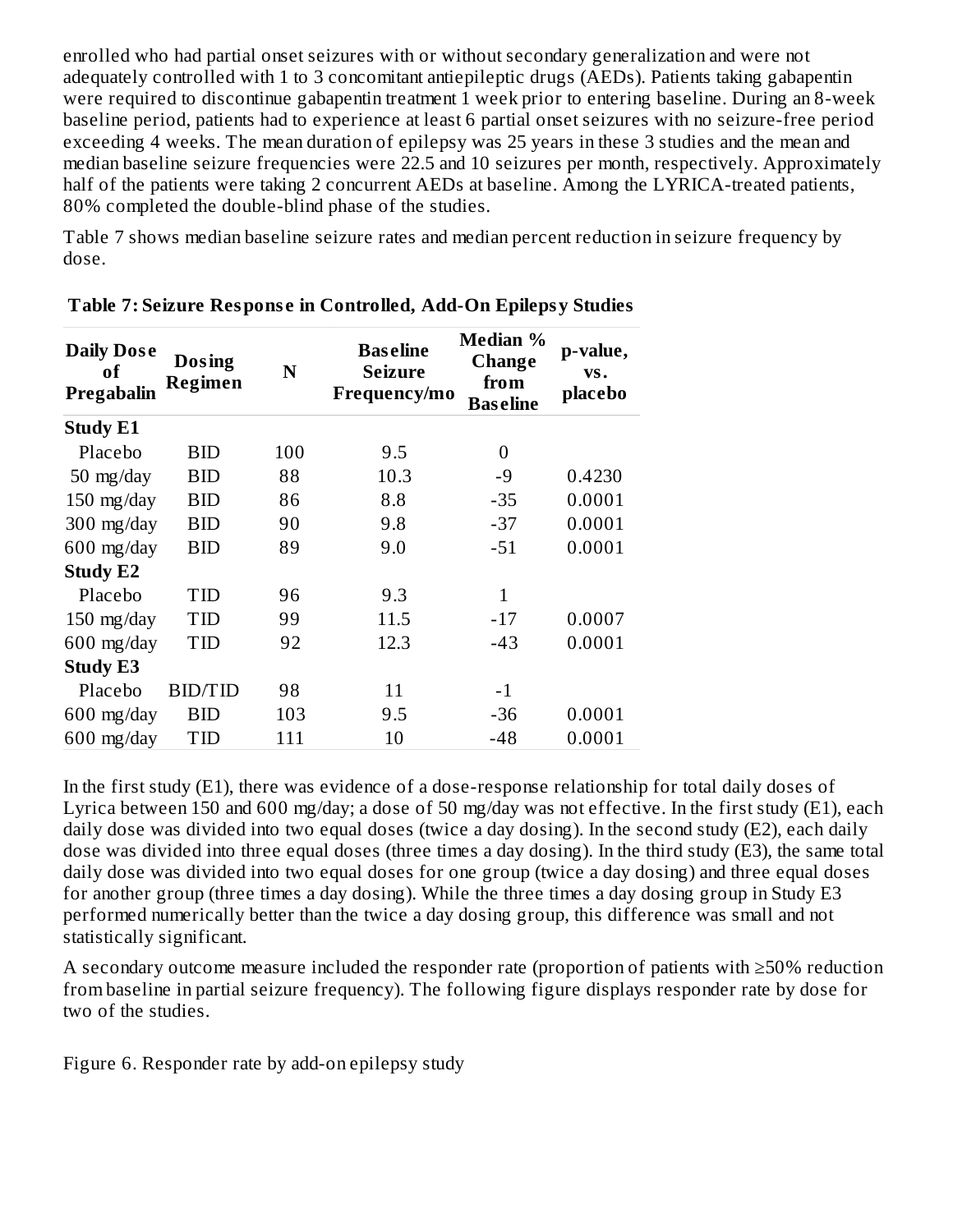

Figure 7. Seizure Reduction by Dose (All Partial Onset Seizures) for Studies E1, E2, and E3



Subset evaluations of the antiseizure efficacy of LYRICA showed no clinically important differences as a function of age, gender, or race.

### **14.4 Management of Fibromyalgia**

The efficacy of LYRICA for management of fibromyalgia was established in one 14-week, doubleblind, placebo-controlled, multicenter study (F1) and one six-month, randomized withdrawal study (F2). Studies F1 and F2 enrolled patients with a diagnosis of fibromyalgia using the American College of Rheumatology (ACR) criteria (history of widespread pain for 3 months, and pain present at 11 or more of the 18 specific tender point sites). The studies showed a reduction in pain by visual analog scale. In addition, improvement was demonstrated based on a patient global assessment (PGIC), and on the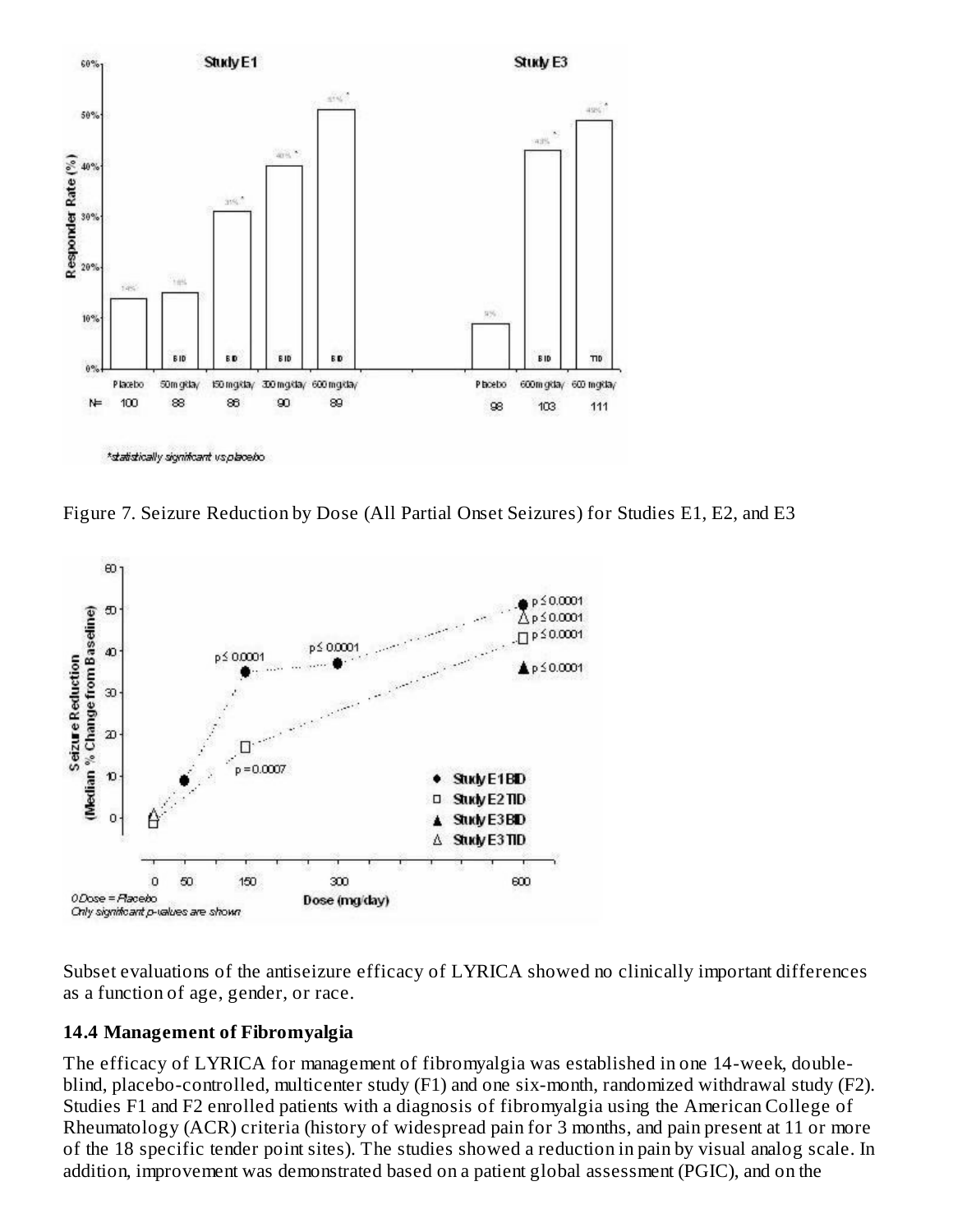Fibromyalgia Impact Questionnaire (FIQ).

Study F1: This 14-week study compared LYRICA total daily doses of 300 mg, 450 mg and 600 mg with placebo. Patients were enrolled with a minimum mean baseline pain score of greater than or equal to 4 on an 11-point numeric pain rating scale and a score of greater than or equal to 40 mm on the 100 mm pain visual analog scale (VAS). The baseline mean pain score in this trial was 6.7. Responders to placebo in an initial one-week run-in phase were not randomized into subsequent phases of the study. A total of 64% of patients randomized to LYRICA completed the study. There was no evidence of a greater effect on pain scores of the 600 mg daily dose than the 450 mg daily dose, but there was evidence of dose-dependent adverse reactions [*see Adverse Reactions (6.1)*]. Some patients experienced a decrease in pain as early as Week 1, which persisted throughout the study. The results are summarized in Figure 8 and Table 8.

For various degrees of improvement in pain from baseline to study endpoint, Figure 8 shows the fraction of patients achieving that degree of improvement. The figure is cumulative. Patients who did not complete the study were assigned 0% improvement. Some patients experienced a decrease in pain as early as Week 1, which persisted throughout the study.





#### **Table 8: Patient Global Respons e in Fibromyalgia Study F1**

| <b>Patient Global Impression of Change</b> |                   |              |  |  |  |
|--------------------------------------------|-------------------|--------------|--|--|--|
| Treatment                                  |                   |              |  |  |  |
| Group                                      | % Any Improvement | 95% CI       |  |  |  |
| (mg/day)                                   |                   |              |  |  |  |
| Placebo                                    | 47.6              | (40.0, 55.2) |  |  |  |
| <b>PGB 300</b>                             | 68.1              | (60.9, 75.3) |  |  |  |
| <b>PGB 450</b>                             | 77.8              | (71.5, 84.0) |  |  |  |
| <b>PGB 600</b>                             | 66.1              | (59.1, 73.1) |  |  |  |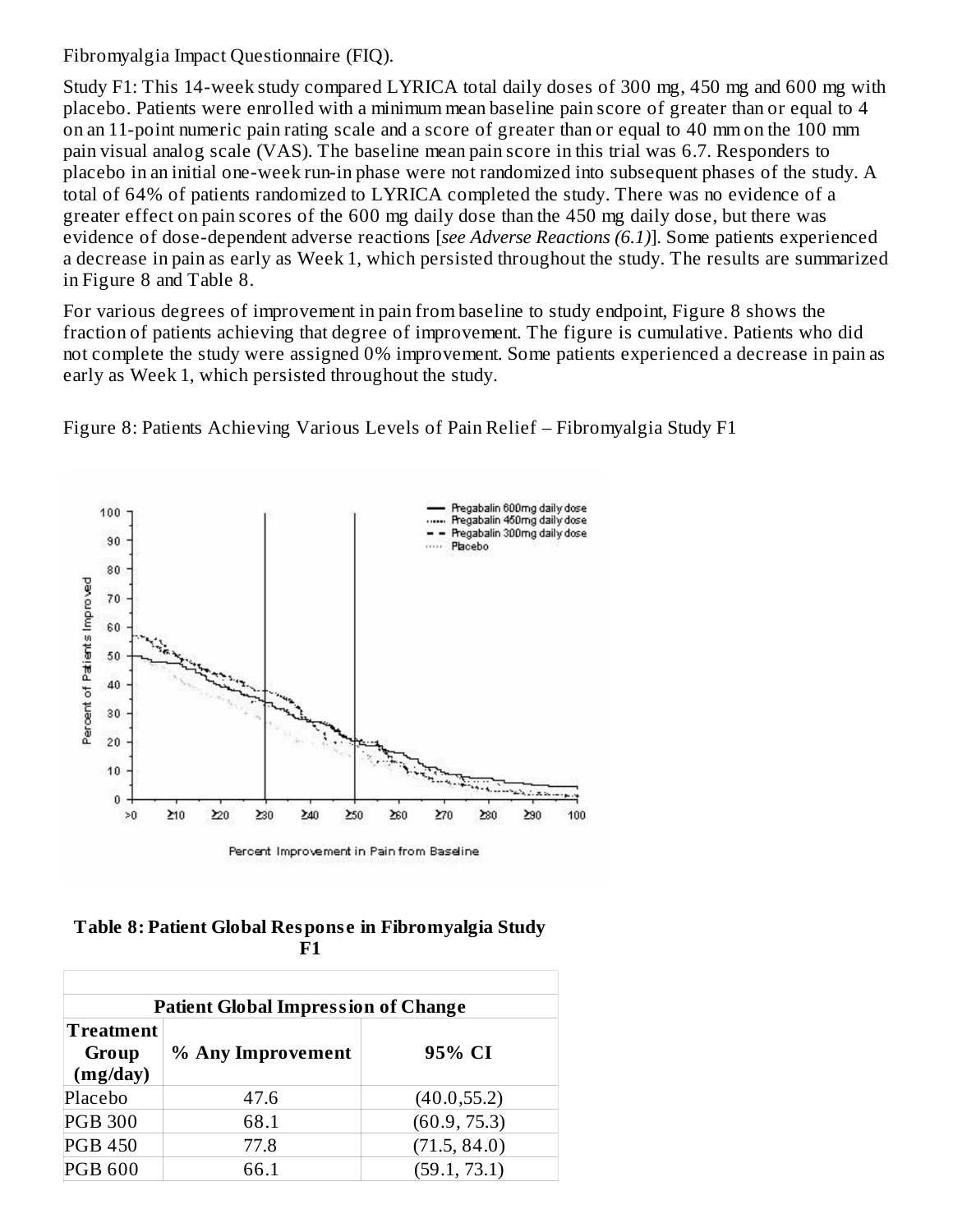Study F2: This randomized withdrawal study compared LYRICA with placebo. Patients were titrated during a 6-week open-label dose optimization phase to a total daily dose of 300 mg, 450 mg, or 600 mg. Patients were considered to be responders if they had both: 1) at least a 50% reduction in pain (VAS) and, 2) rated their overall improvement on the PGIC as "much improved" or "very much improved." Those who responded to treatment were then randomized in the double-blind treatment phase to either the dose achieved in the open-label phase or to placebo. Patients were treated for up to 6 months following randomization. Efficacy was assessed by time to loss of therapeutic response, defined as 1) less than 30% reduction in pain (VAS) from open-label baseline during two consecutive visits of the double-blind phase, or 2) worsening of FM symptoms necessitating an alternative treatment. Fifty-four percent of patients were able to titrate to an effective and tolerable dose of LYRICA during the 6-week open-label phase. Of the patients entering the randomized treatment phase assigned to remain on LYRICA, 38% of patients completed 26 weeks of treatment versus 19% of placebo-treated patients.

When considering return of pain or withdrawal due to adverse events as loss of response (LTR), treatment with LYRICA resulted in a longer time to loss of therapeutic response than treatment with placebo. Fifty-three percent of the pregabalin-treated subjects compared to 33% of placebo patients remained on study drug and maintained a therapeutic response to Week 26 of the study. Treatment with LYRICA also resulted in a longer time to loss of response based on the FIQ<sup>1</sup>, and longer time to loss of overall assessment of patient status, as measured by the  $PGIC<sup>2</sup>$ .

Figure 9: Time to Loss of Therapeutic Response, Fibromyalgia Study F2 (Kaplan-Meier Analysis)



 $^1$  Time to worsening of the FIQ was defined as the time to a 1-point increase from double-blind baseline in each of the subscales, and a 5-point increase from double-blind baseline evaluation for the FIQ total score.

<sup>2</sup> Time to PGIC lack of improvement was defined as time to PGIC assessments indicating less improvement than "much improvement."

### **16 HOW SUPPLIED/STORAGE AND HANDLING**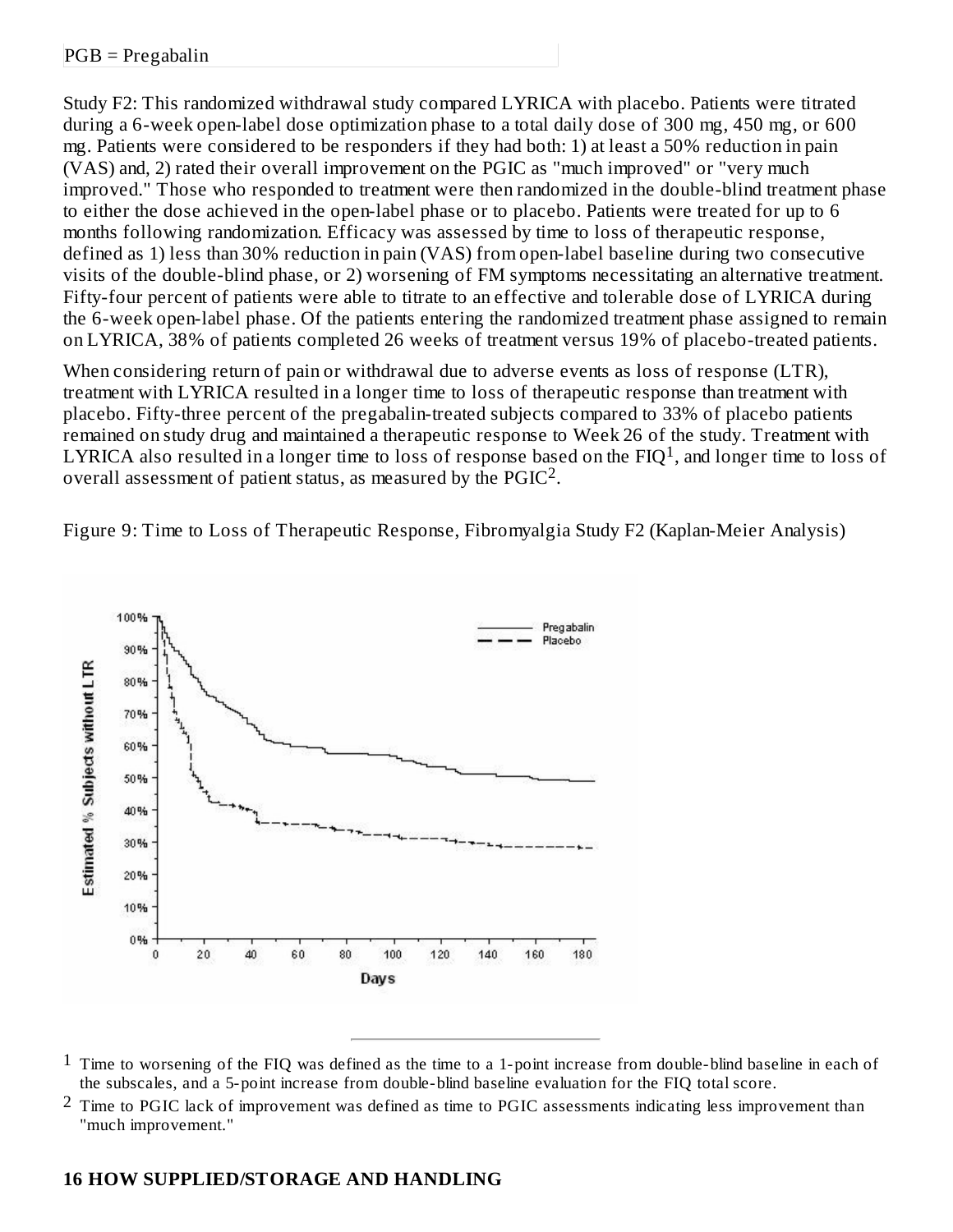*25 mg capsules:*

White, hard-gelatin capsule printed with black ink "Pfizer" on the cap, "PGN 25" on the body; available in:

| Bottles of 90: | NDC 0071-1012-68 |
|----------------|------------------|
|                |                  |

*50 mg capsules:*

White, hard-gelatin capsule printed with black ink "Pfizer" on the cap, "PGN 50" and an ink band on the body, available in:

| Bottles of 90:                                      | NDC 0071-1013-68 |
|-----------------------------------------------------|------------------|
| Unit-Dose Blister Packages of 100: NDC 0071-1013-41 |                  |

#### *75 mg capsules:*

White/orange hard gelatin capsule printed with black ink "Pfizer" on the cap, "PGN 75" on the body; available in:

| Bottles of 90:                                      | NDC 0071-1014-68 |
|-----------------------------------------------------|------------------|
| Unit-Dose Blister Packages of 100: NDC 0071-1014-41 |                  |

*100 mg capsules:*

Orange, hard-gelatin capsule printed with black ink "Pfizer" on the cap, "PGN 100" on the body, available in:

Bottles of 90: NDC 0071-1015-68 Unit-Dose Blister Packages of 100: NDC 0071-1015-41

*150 mg capsules:*

White hard gelatin capsule printed with black ink "Pfizer" on the cap, "PGN 150" on the body, available in:

| Bottles of 90:                                      | NDC 0071-1016-68 |
|-----------------------------------------------------|------------------|
| Unit-Dose Blister Packages of 100: NDC 0071-1016-41 |                  |

#### *200 mg capsules:*

Light orange hard gelatin capsule printed with black ink "Pfizer" on the cap, "PGN 200" on the body, available in:

*225 mg capsules:*

White/light orange hard gelatin capsule printed with black ink "Pfizer" on the cap, "PGN 225" on the body; available in:

Bottles of 90: NDC 0071-1019-68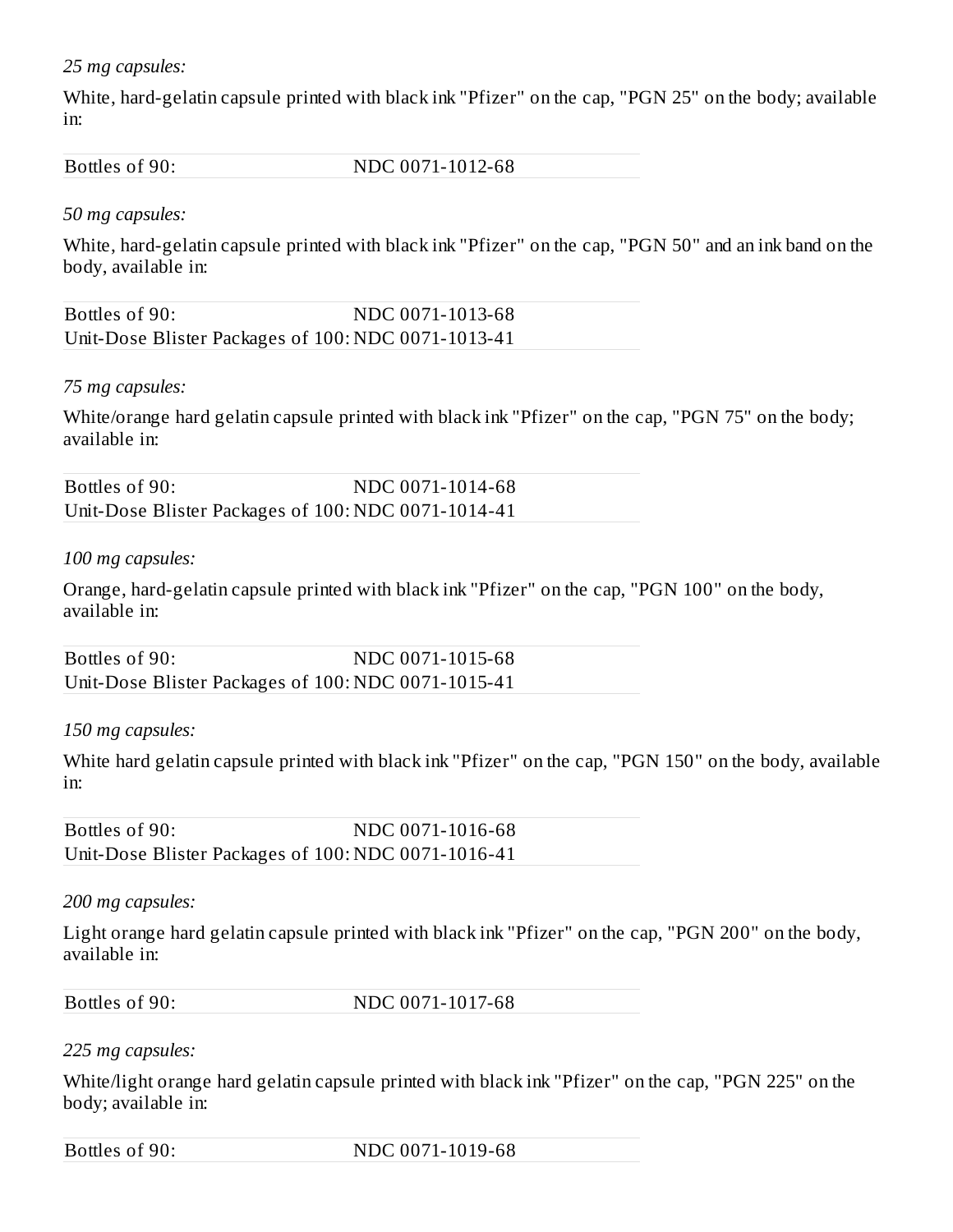*300 mg capsules:*

White/orange hard gelatin capsule printed with black ink "Pfizer" on the cap, "PGN 300" on the body, available in:

| Bottles of 90: | NDC 0071-1018-68 |
|----------------|------------------|

*20 mg/mL oral solution:*

16 fluid ounce white high density polyethylene (HDPE) bottle with a polyethylene-lined closure:

| 16 fluid ounce bottle<br>NDC 0071-1020-01 |
|-------------------------------------------|
|-------------------------------------------|

#### Storage and Handling

Store at 25°C (77°F); excursions permitted to 15°C to 30°C (59°F to 86°F) (see USP Controlled Room Temperature).

### **See FDA-Approved Medication Guide**

# **17 PATIENT COUNSELING INFORMATION**

#### **17.1 Medication Guide**

Inform patients of the availability of a Medication Guide, and instruct them to read the Medication Guide prior to taking LYRICA. Instruct patients to take LYRICA only as prescribed.

#### **17.2 Angioedema**

Advise patients that LYRICA may cause angioedema, with swelling of the face, mouth (lip, gum, tongue) and neck (larynx and pharynx) that can lead to life-threatening respiratory compromise. Instruct patients to discontinue LYRICA and immediately seek medical care if they experience these symptoms [*see Warnings and Precautions (5.1)*].

### **17.3 Hypers ensitivity**

Advise patients that LYRICA has been associated with hypersensitivity reactions such as wheezing, dyspnea, rash, hives, and blisters. Instruct patients to discontinue LYRICA and immediately seek medical care if they experience these symptoms *[see Warnings and Precautions (5.2)*].

### **17.4 Suicidal Thinking and Behavior**

Patients, their caregivers, and families should be counseled that AEDs, including LYRICA, may increase the risk of suicidal thoughts and behavior and should be advised of the need to be alert for the emergence or worsening of symptoms of depression, any unusual changes in mood or behavior, or the emergence of suicidal thoughts, behavior, or thoughts about self-harm. Report behaviors of concern immediately to healthcare providers *[see Warnings and Precautions (5.4)*].

### **17.5 Dizziness and Somnolence**

Counsel patients that LYRICA may cause dizziness, somnolence, blurred vision and other CNS signs and symptoms. Accordingly, advise patients not to drive, operate complex machinery, or engage in other hazardous activities until they have gained sufficient experience on LYRICA to gauge whether or not it affects their mental, visual, and/or motor performance adversely. *[see Warnings and Precautions (5.6)].*

### **17.6 Weight Gain and Edema**

Counsel patients that LYRICA may cause edema and weight gain. Advise patients that concomitant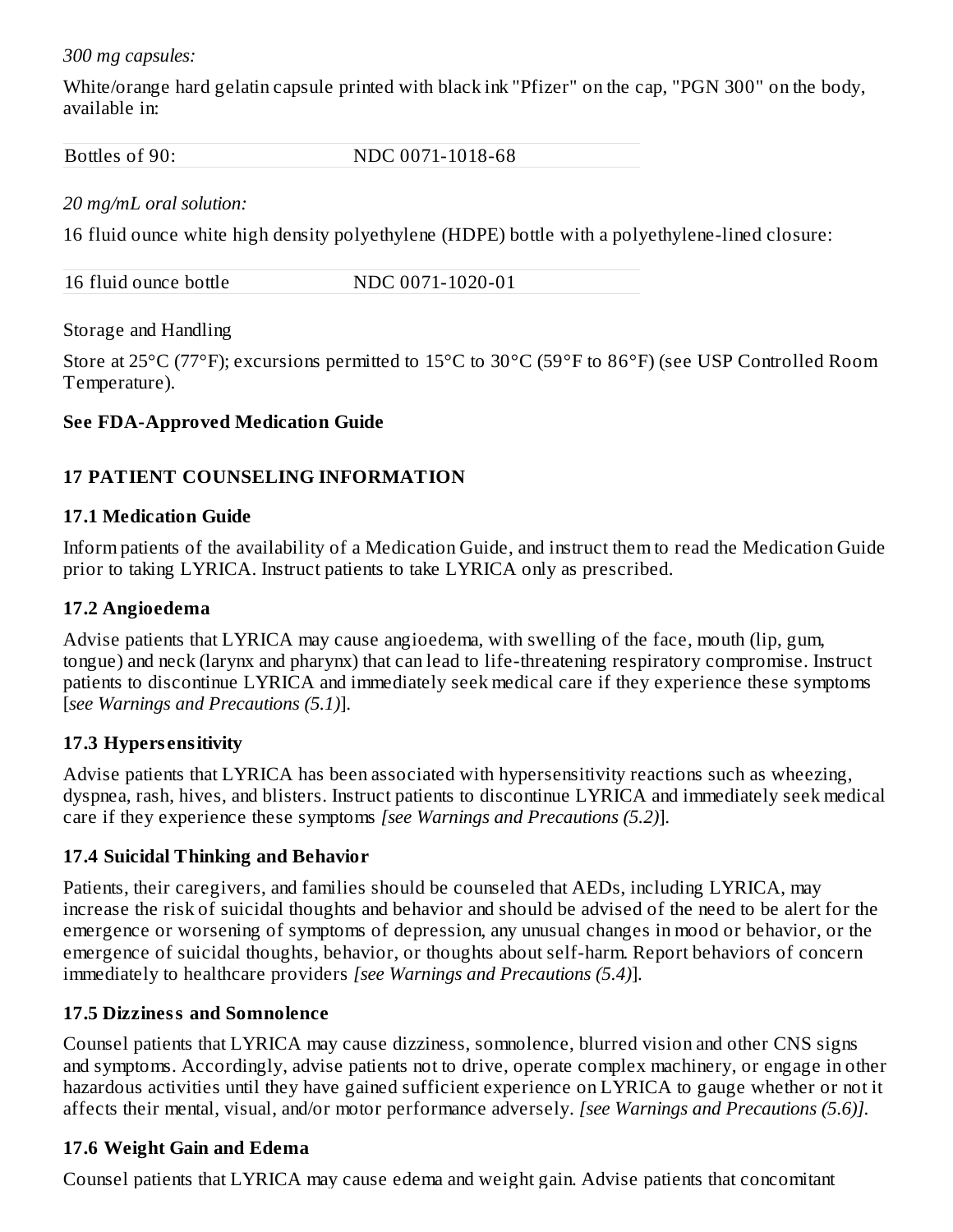Counsel patients that LYRICA may cause edema and weight gain. Advise patients that concomitant treatment with LYRICA and a thiazolidinedione antidiabetic agent may lead to an additive effect on edema and weight gain. For patients with preexisting cardiac conditions, this may increase the risk of heart failure. *[see Warnings and Precautions (5.5 and 5.7)].*

# **17.7 Abrupt or Rapid Dis continuation**

Advise patients to take LYRICA as prescribed. Abrupt or rapid discontinuation may result in insomnia, nausea, headache, or diarrhea. *[see Warnings and Precautions (5.8)].*

# **17.8 Ophthalmological Effects**

Counsel patients that LYRICA may cause visual disturbances. Inform patients that if changes in vision occur, they should notify their physician *[see Warnings and Precautions (5.10)].*

# **17.9 Creatine Kinas e Elevations**

Instruct patients to promptly report unexplained muscle pain, tenderness, or weakness, particularly if accompanied by malaise or fever. *[see Warnings and Precautions (5.11)].*

# **17.10 CNS Depressants**

Inform patients who require concomitant treatment with central nervous system depressants such as opiates or benzodiazepines that they may experience additive CNS side effects, such as somnolence.

# **17.11 Alcohol**

Tell patients to avoid consuming alcohol while taking LYRICA, as LYRICA may potentiate the impairment of motor skills and sedating effects of alcohol.

# **17.12 Us e in Pregnancy**

Instruct patients to notify their physician if they become pregnant or intend to become pregnant during therapy, and to notify their physician if they are breast feeding or intend to breast feed during therapy *[see Use In Specific Populations (8.1) and (8.3)].*

Encourage patients to enroll in the NAAED Pregnancy Registry if they become pregnant. This registry is collecting information about the safety of antiepileptic drugs during pregnancy. To enroll, patients can call the toll free number 1-888-233-2334 *[see Use In Specific Populations (8.1)*].

# **17.13 Male Fertility**

Inform men being treated with LYRICA who plan to father a child of the potential risk of male-mediated teratogenicity. In preclinical studies in rats, pregabalin was associated with an increased risk of malemediated teratogenicity. The clinical significance of this finding is uncertain *[see Nonclinical Toxicology (13.1)].*

# **17.14 Dermatopathy**

Instruct diabetic patients to pay particular attention to skin integrity while being treated with LYRICA. Some animals treated with pregabalin developed skin ulcerations, although no increased incidence of skin lesions associated with LYRICA was observed in clinical trials *[see Nonclinical Toxicology (13.2)].*

Capsules manufactured by: Pfizer Pharmaceuticals LLC Vega Baja, PR 00694

Oral Solution manufactured by: Pfizer Inc Kalamazoo, MI 49001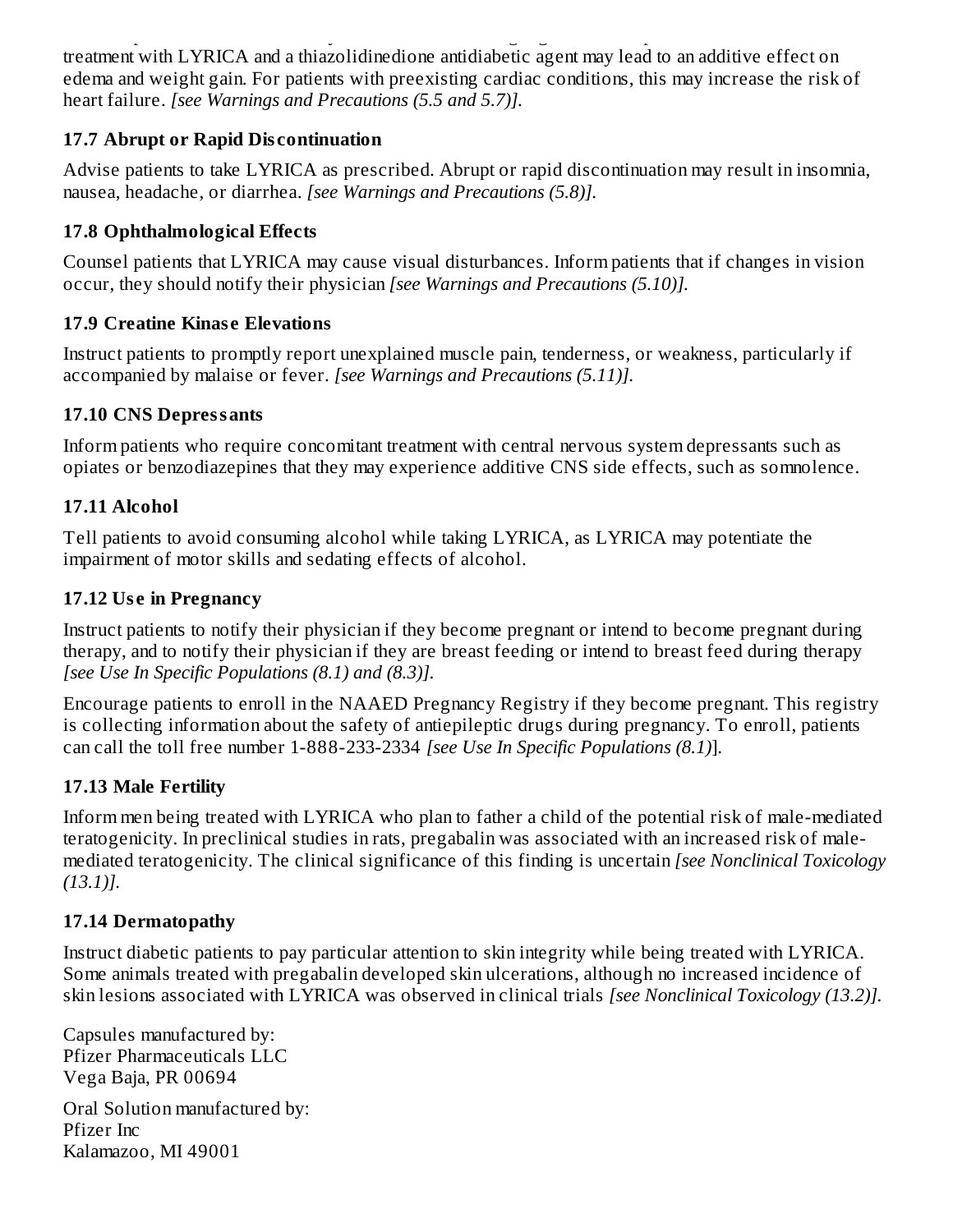Distributed by



LAB-0294-20.0 05/2011

#### **MEDICATION GUIDE LYRICA (LEER-i-kah) (pregabalin) Capsules and Oral Solution, CV**

Read this Medication Guide before you start taking LYRICA and each time you get a refill. There may be new information. This information does not take the place of talking to your healthcare provider about your medical condition or treatment. If you have any questions about LYRICA, ask your healthcare provider or pharmacist.

### **What is the most important information I should know about LYRICA?**

# **1. LYRICA may caus e s erious, even life-threatening, allergic reactions.**

Stop taking LYRICA and call your healthcare provider right away if you have any of these signs of a serious allergic reaction:

- swelling of your face, mouth, lips, gums, tongue, throat or neck
- trouble breathing
- rash, hives (raised bumps) or blisters

### **2. Like other antiepileptic drugs, LYRICA may caus e suicidal thoughts or actions in a very small number of people, about 1 in 500.**

Call a healthcare provider right away if you have any of these symptoms, especially if they are new, worse, or worry you:

- $\blacksquare$  thoughts about suicide or dying
- attempts to commit suicide
- new or worse depression
- new or worse anxiety
- **feeling agitated or restless**
- **panic attacks**
- trouble sleeping (insomnia)
- new or worse irritability
- acting aggressive, being angry, or violent
- acting on dangerous impulses
- an extreme increase in activity and talking (mania)
- other unusual changes in behavior or mood

#### **If you have suicidal thoughts or actions, do not stop LYRICA without first talking to a healthcare provider.**

- **Stopping LYRICA suddenly can cause serious problems.**
- Suicidal thoughts or actions can be caused by things other than medicines. If you have suicidal thoughts or actions, your healthcare provider may check for other causes.

### **How can I watch for early symptoms of suicidal thoughts and actions?**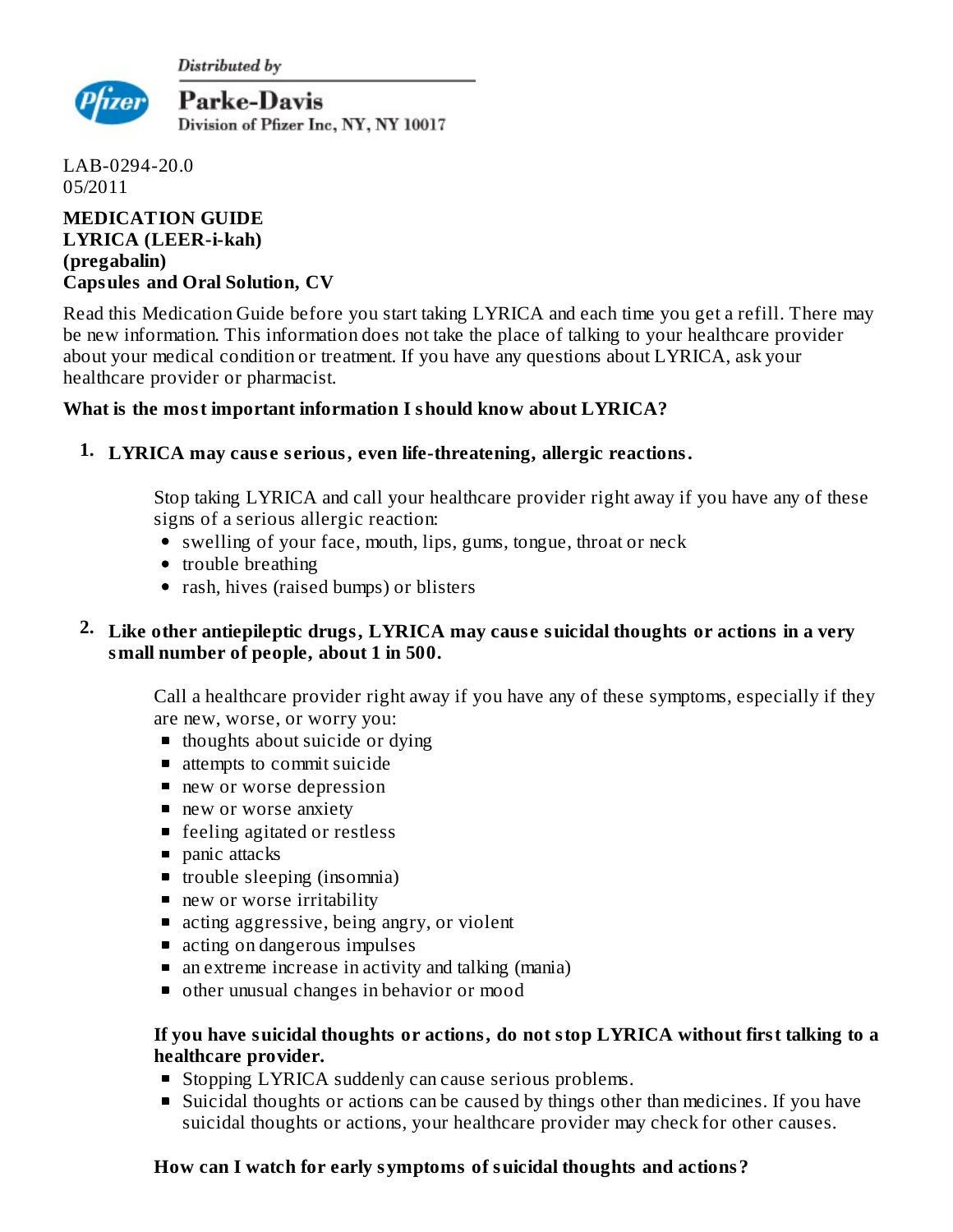- **Pay attention to any changes, especially sudden changes, in mood, behaviors, thoughts,** or feelings.
- Keep all follow-up visits with your healthcare provider as scheduled.
- Call your healthcare provider between visits as needed, especially if you are worried about symptoms.
- **3. LYRICA may caus e swelling of your hands, legs and feet**. This swelling can be a serious problem for people with heart problems.

# **4. LYRICA may caus e dizziness and sleepiness.**

Do not drive a car, work with machines, or do other dangerous activities until you know how LYRICA affects you. Ask your healthcare provider about when it will be okay to do these activities.

# **What is LYRICA?**

LYRICA is a prescription medicine used in adults, 18 years and older, to treat:

- pain from damaged nerves (neuropathic pain) that happens with diabetes  $\bullet$
- pain from damaged nerves (neuropathic pain) that follows healing of shingles  $\bullet$
- partial seizures when taken together with other seizure medicines
- fibromyalgia (pain all over your body)

LYRICA has not been studied in children under 18 years of age.

# **Who Should Not Take LYRICA?**

**Do not take LYRICA if you are allergic to pregabalin or any of the ingredients in LYRICA.** See "What is the most important information I should know about LYRICA?" for the signs of an allergic reaction. See the end of this leaflet for a complete list of ingredients in LYRICA.

### **What should I tell my healthcare provider before taking LYRICA?**

Before taking LYRICA, tell your healthcare provider about all your medical conditions, including if you:

- have or have had depression, mood problems or suicidal thoughts or behavior
- have kidney problems or get kidney dialysis
- have heart problems including heart failure
- have a bleeding problem or a low blood platelet count
- have abused prescription medicines, street drugs, or alcohol in the past
- have ever had swelling of your face, mouth, tongue, lips, gums, neck, or throat (angioedema)
- $\bullet$ plan to father a child. Animal studies have shown that pregabalin, the active ingredient in LYRICA, made male animals less fertile and caused sperm to change. Also, in animal studies, birth defects were seen in the offspring (babies) of male animals treated with pregabalin. It is not known if these problems can happen in people who take LYRICA.
- **are pregnant or plan to become pregnant. It is not known if LYRICA will harm your unborn**  $\bullet$ **baby.** You and your healthcare provider will have to decide if you should take LYRICA while you are pregnant. If you become pregnant while taking LYRICA, talk to your healthcare provider about registering with the North American Antiepileptic Drug Pregnancy Registry. You can enroll in this registry by calling 1-888-233-2334. The purpose of this registry is to collect information about the safety of antiepileptic drugs during pregnancy.
- are breastfeeding. It is not known if LYRICA passes into breast milk and if it can harm your **baby.** You and your healthcare provider should discuss whether you should take LYRICA or breast-feed, but you should not do both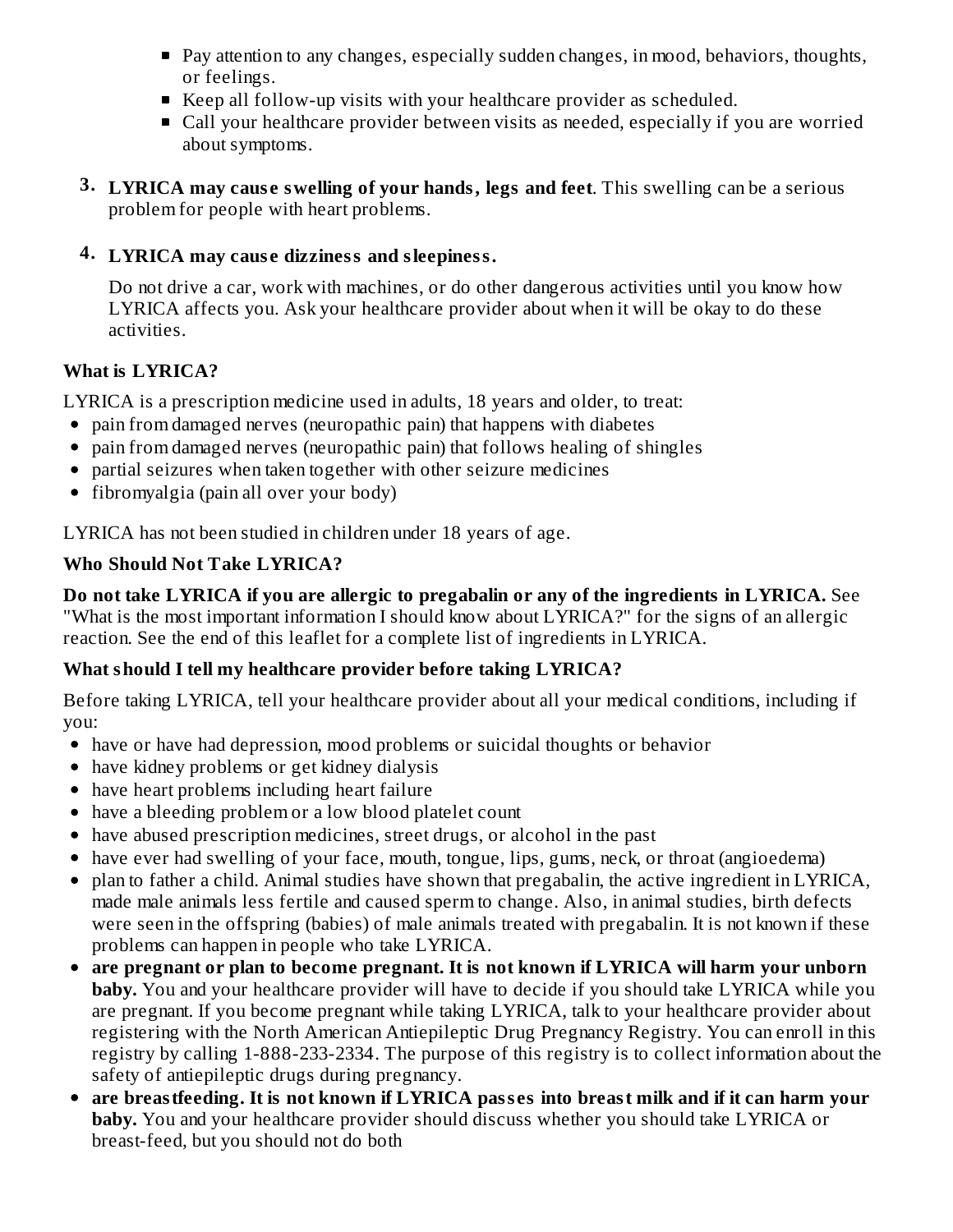Tell your healthcare provider about all the medicines you take including prescription and nonprescription medicines, vitamins or herbal supplements. LYRICA and other medicines may affect each other causing side effects. Especially tell your healthcare provider if you take:

- angiotensin converting enzyme (ACE) inhibitors, which are used to treat many conditions, including high blood pressure. You may have a higher chance for swelling and hives if these medicines are taken with LYRICA. See "What is the most important information I should know about LYRICA?"
- Avandia (rosiglitazone), Avandamet (contains rosiglitazone and metformin), or Actos (pioglitazone) for diabetes. You may have a higher chance of weight gain or swelling of your hands or feet if these medicines are taken with LYRICA. See "What are the possible side effects of LYRICA."
- any narcotic pain medicine (such as oxycodone), tranquilizers or medicines for anxiety (such as lorazepam). You may have a higher chance for dizziness and sleepiness if these medicines are taken with LYRICA.
- any medicines that make you sleepy

Know the medicines you take. Keep a list of them with you to show your healthcare provider and pharmacist each time you get a new medicine. Do not start a new medicine without talking with your healthcare provider.

# **How should I take LYRICA?**

- Take LYRICA exactly as prescribed. Your healthcare provider will tell you how much LYRICA to take and when to take it. Take LYRICA at the same times each day.
- LYRICA may be taken with or without food.
- Your healthcare provider may change your dose. Do not change your dose without talking to your healthcare provider.
- Do not stop taking LYRICA without talking to your healthcare provider. If you stop taking LYRICA suddenly you may have headaches, nausea, diarrhea or trouble sleeping. If you have epilepsy and you stop taking LYRICA suddenly, you may have seizures more often. Talk with your healthcare provider about how to stop LYRICA slowly.
- If you miss a dose, take it as soon as you remember. If it is almost time for your next dose, just skip the missed dose. Take the next dose at your regular time. **Do not take two dos es at the same time.**
- If you take too much LYRICA, call your healthcare provider or poison control center, or go to the nearest emergency room right away.

# **What should I avoid while taking LYRICA?**

- **Do not drive a car, work with machines, or do other dangerous activities until you know how LYRICA affects you.**
- **Do not drink alcohol while taking LYRICA.** LYRICA and alcohol can affect each other and increase side effects such as sleepiness and dizziness.

# **What are the possible side effects of LYRICA?**

LYRICA may cause serious side effects, including:

- See "What is the most important information I should know about LYRICA?"
- **mus cle problems, mus cle pain, soreness, or weakness**. If you have these symptoms, especially if you feel sick and have a fever, tell your healthcare provider right away.
- **problems with your eyesight, including blurry vision.** Call your healthcare provider if you have any changes in your eyesight.
- **weight gain.** If you have diabetes, weight gain may affect the management of your diabetes. Weight gain can also be a serious problem for people with heart problems.
- **feeling "high"**

# **The most common side effects of LYRICA are:**

dizziness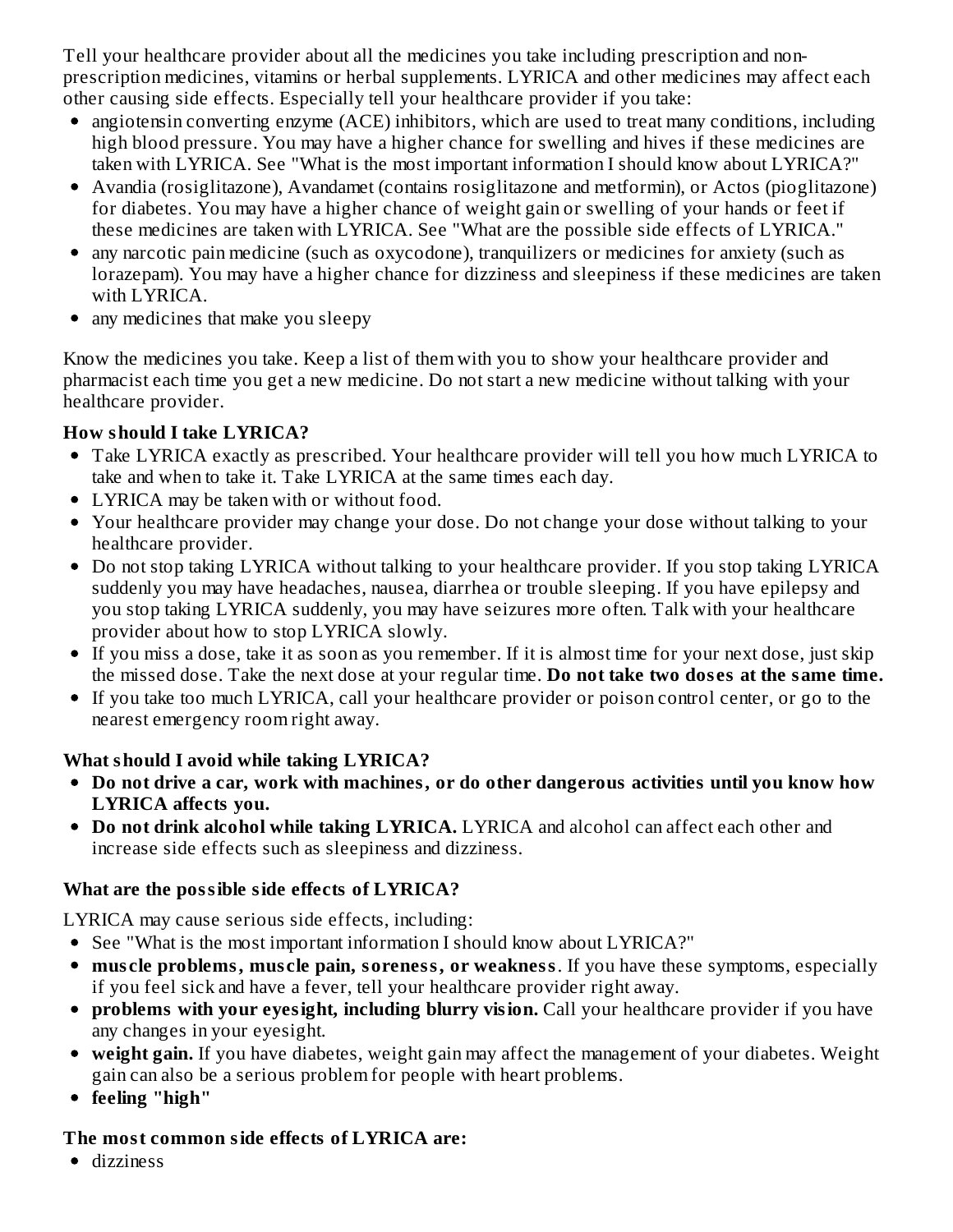- blurry vision
- weight gain
- sleepiness
- trouble concentrating
- swelling of hands and feet
- dry mouth

LYRICA caused skin sores in animal studies. Skin sores did not happen in studies in people. If you have diabetes, you should pay attention to your skin while taking LYRICA and tell your healthcare provider about any sores or skin problems.

Tell your healthcare provider about any side effect that bothers you or that does not go away.

These are not all the possible side effects of LYRICA. For more information, ask your healthcare provider or pharmacist.

Call your doctor for medical advice about side effects. You may report side effects to FDA at 1-800- FDA-1088.

# **How should I store LYRICA?**

- Store LYRICA capsules and oral solution at room temperature, 59°F to 86°F (15°C to 30°C) in its original package.
- Safely throw away any LYRICA that is out of date or no longer needed.
- **Keep LYRICA and all medicines out of the reach of children.**

# **General information about LYRICA**

Medicines are sometimes prescribed for purposes other than those listed in a Medication Guide. Do not use LYRICA for a condition for which it was not prescribed. Do not give LYRICA to other people, even if they have the same symptoms you have. It may harm them.

This Medication Guide summarizes the most important information about LYRICA. If you would like more information, talk with your healthcare provider. You can ask your healthcare provider or pharmacist for information about LYRICA that is written for health professionals.

You can also visit the LYRICA website at www.LYRICA.com or call 1-866-459-7422 (1-866- 4LYRICA).

# **What are the ingredients In LYRICA?**

Active ingredient: pregabalin

Inactive ingredients:

# **LYRICA capsules:** lactose monohydrate, cornstarch, talc

Capsule shell: gelatin and titanium dioxide; Orange capsule shell: red iron oxide; White capsule shell: sodium lauryl sulfate, colloidal silicon dioxide. Colloidal silicon dioxide is a manufacturing aid that may or may not be present in the capsule shells.

Imprinting ink: shellac, black iron oxide, propylene glycol, potassium hydroxide.

**LYRICA oral solution:** methylparaben, propylparaben, monobasic sodium phosphate anhydrous, dibasic sodium phosphate anhydrous, sucralose, artificial strawberry #11545 and purified water.

This Medication Guide has been approved by the U.S. Food and Drug Administration.

Capsules manufactured by: Pfizer Pharmaceuticals LLC Vega Baja, PR 00694

Oral Solution manufactured by: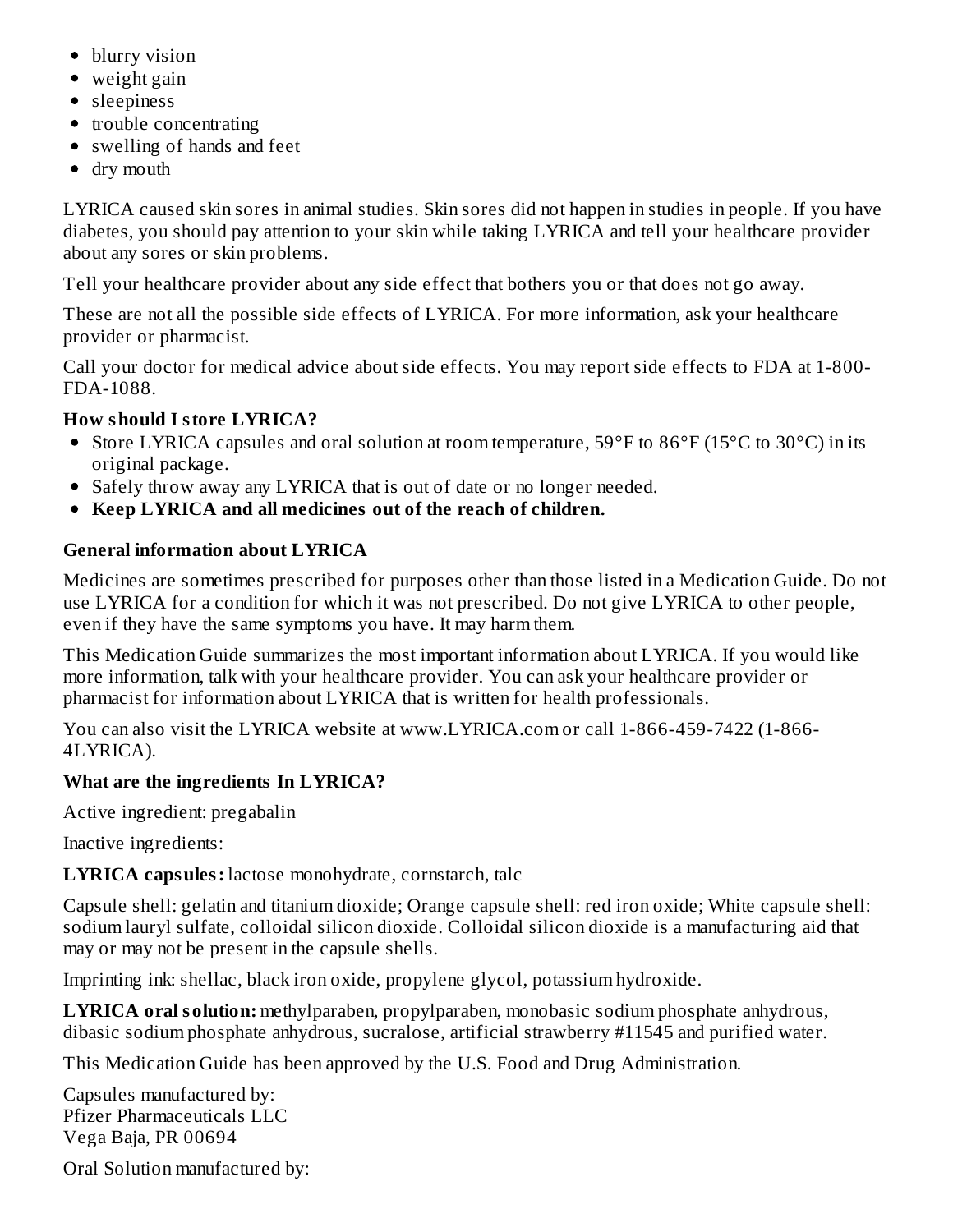Pfizer Inc. Kalamazoo, MI 49001



Distributed by

**Parke-Davis** Division of Pfizer Inc, NY, NY 10017

LAB-0299-8.0 April 2011

image of label

|                                                                                 | Packaged and Distributed by                                                                                                                                                                                                                                      | Zuality Care Products, LLC                  |                                                                                                                                                                                                                              |                                                                       |                                                                                    | 1-800-337-8603                                              |                    |
|---------------------------------------------------------------------------------|------------------------------------------------------------------------------------------------------------------------------------------------------------------------------------------------------------------------------------------------------------------|---------------------------------------------|------------------------------------------------------------------------------------------------------------------------------------------------------------------------------------------------------------------------------|-----------------------------------------------------------------------|------------------------------------------------------------------------------------|-------------------------------------------------------------|--------------------|
| Lot:                                                                            | Temperance, MI 48182<br><b>LYRICA 25 MG</b><br>#60 CAPSULES<br>Each capsule contains 25 mg pregabalin<br><b>WARNING MAY BE HABIT FORMING</b>                                                                                                                     |                                             | Warning: Keep out of children's reach.<br>Dispense in this tight/light resistant container.<br>Store at controlled temperature 59-86 degrees F.<br><b>Caution: Do not use with alcohol</b><br>without consulting a physician |                                                                       |                                                                                    |                                                             |                    |
| Exp:<br>REV.<br>Take<br>Take as directed.<br><b>Tome</b><br>Tome como indicado. | Item # 0069090FL<br>NDC: 35356-0053-60<br>Mfr: Pfizer Pharmaceuticals LLC, Vega Baja, PR 00694<br>capsule(s) every_<br>hours or<br>capsula(s) cada<br>horas o<br>WHITE, HARD-GELATIN CAPSULE PRINTED WITH BLACK INK<br>"PFIZER" ON THE CAP, "PGN 25" ON THE BODY | Rx<br>only<br>times a day.<br>veces al dia. | <b>YRICA 25 MG</b><br>FORICA 25 MG<br>C: 35356-0063.60<br>Exp:<br>Rx # 01243946                                                                                                                                              | YRICA 25 MG<br>180 CAPSULES<br>35356-0053-60<br>Exp:<br>Rx # 01243946 | <b>VRICA 25 MG</b><br>190 CAPSULES<br>C: 35356-0053-60<br>Exp:<br>Rx 米<br>11243945 | <b>CAPSULE</b><br>35356-0053-60<br>Exp:<br>Rx #<br>89843946 | 짖<br>张<br>01243946 |
|                                                                                 |                                                                                                                                                                                                                                                                  |                                             |                                                                                                                                                                                                                              |                                                                       |                                                                                    |                                                             |                    |
|                                                                                 |                                                                                                                                                                                                                                                                  |                                             |                                                                                                                                                                                                                              |                                                                       |                                                                                    |                                                             |                    |
|                                                                                 |                                                                                                                                                                                                                                                                  |                                             |                                                                                                                                                                                                                              |                                                                       |                                                                                    |                                                             |                    |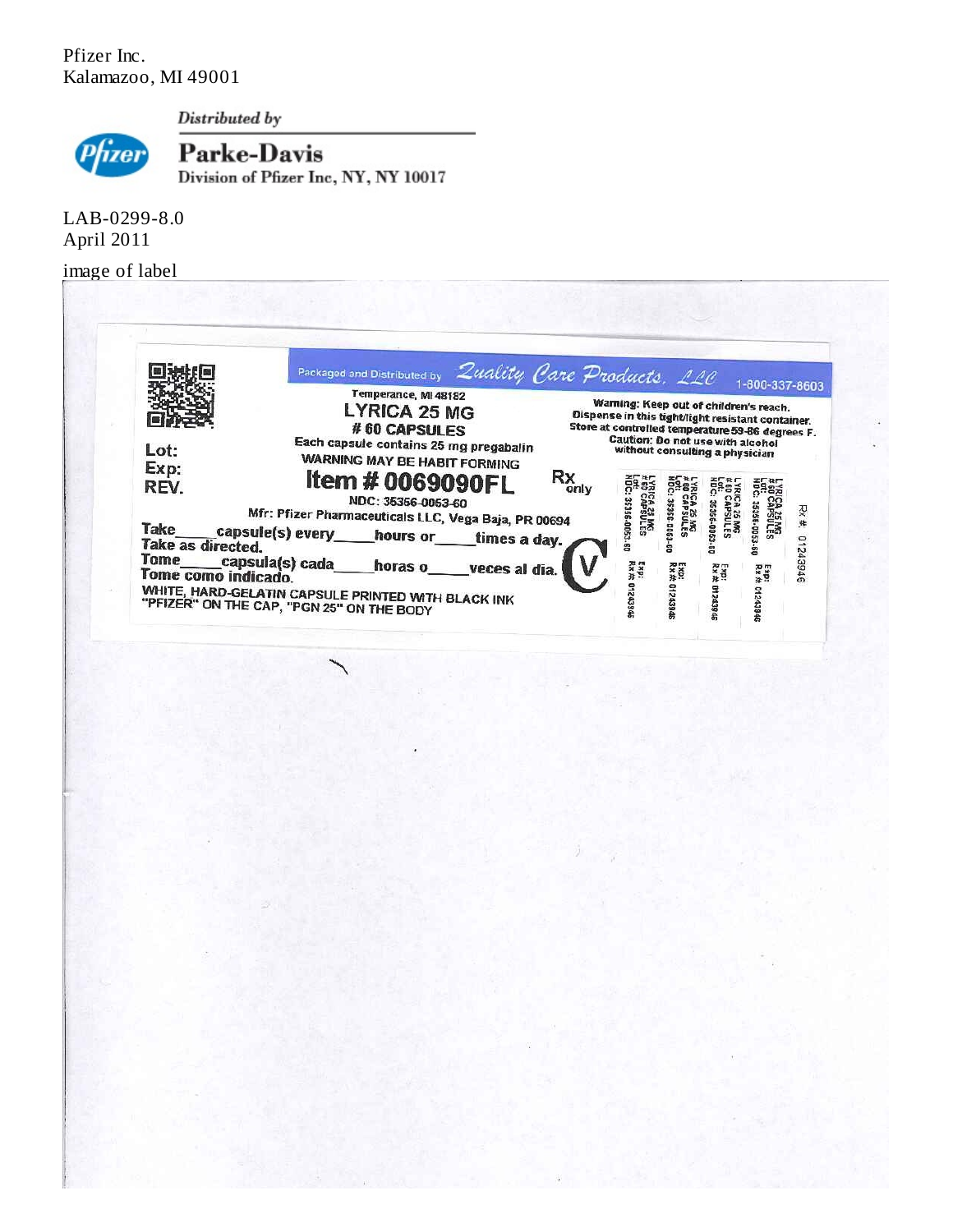

| <b>LYRICA</b>                                                |       |                                   |                     |                          |                    |          |
|--------------------------------------------------------------|-------|-----------------------------------|---------------------|--------------------------|--------------------|----------|
| pregabalin capsule                                           |       |                                   |                     |                          |                    |          |
|                                                              |       |                                   |                     |                          |                    |          |
| <b>Product Information</b>                                   |       |                                   |                     |                          |                    |          |
| Product Type                                                 |       | HUMAN PRESCRIPTION<br><b>DRUG</b> | Item Code (Source)  | NDC:35356-               | 053(NDC:0071-1012) |          |
| <b>Route of Administration</b>                               |       | ORAL                              | <b>DEA Schedule</b> |                          | CV                 |          |
|                                                              |       |                                   |                     |                          |                    |          |
| <b>Active Ingredient/Active Moiety</b>                       |       |                                   |                     |                          |                    |          |
|                                                              |       |                                   |                     |                          |                    |          |
|                                                              |       | <b>Ingredient Name</b>            |                     | <b>Basis of Strength</b> |                    | Strength |
| PREGABALIN (UNII: 55JG375S6M) (PREGABALIN - UNII:55JG375S6M) |       |                                   |                     | PREGABALIN               |                    | 25 mg    |
|                                                              |       |                                   |                     |                          |                    |          |
| <b>Inactive Ingredients</b>                                  |       |                                   |                     |                          |                    |          |
|                                                              |       | <b>Ingredient Name</b>            |                     |                          |                    | Strength |
| LACTOSE MONOHYDRATE (UNII: EWQ57Q8I5X)                       |       |                                   |                     |                          |                    |          |
| STARCH, CORN (UNII: O8232NY3SJ)                              |       |                                   |                     |                          |                    |          |
| TALC (UNII: 7SEV7J4R1U)                                      |       |                                   |                     |                          |                    |          |
| GELATIN (UNII: 2G86QN327L)                                   |       |                                   |                     |                          |                    |          |
| TITANIUM DIO XIDE (UNII: 15FIX9V2JP)                         |       |                                   |                     |                          |                    |          |
| SODIUM LAURYL SULFATE (UNII: 368GB5141J)                     |       |                                   |                     |                          |                    |          |
| SILICON DIOXIDE (UNII: ETJ7Z6XBU4)                           |       |                                   |                     |                          |                    |          |
| <b>SHELLAC</b> (UNII: 46 N107B71O)                           |       |                                   |                     |                          |                    |          |
| FERROSOFERRIC OXIDE (UNII: XM0 M8 7F357)                     |       |                                   |                     |                          |                    |          |
| PROPYLENE GLYCOL (UNII: 6DC9Q167V3)                          |       |                                   |                     |                          |                    |          |
| POTASSIUM HYDROXIDE (UNII: WZH3C48M4T)                       |       |                                   |                     |                          |                    |          |
|                                                              |       |                                   |                     |                          |                    |          |
| <b>Product Characteristics</b>                               |       |                                   |                     |                          |                    |          |
| Color                                                        | white | <b>Score</b>                      |                     | no score                 |                    |          |
|                                                              |       |                                   |                     |                          |                    |          |